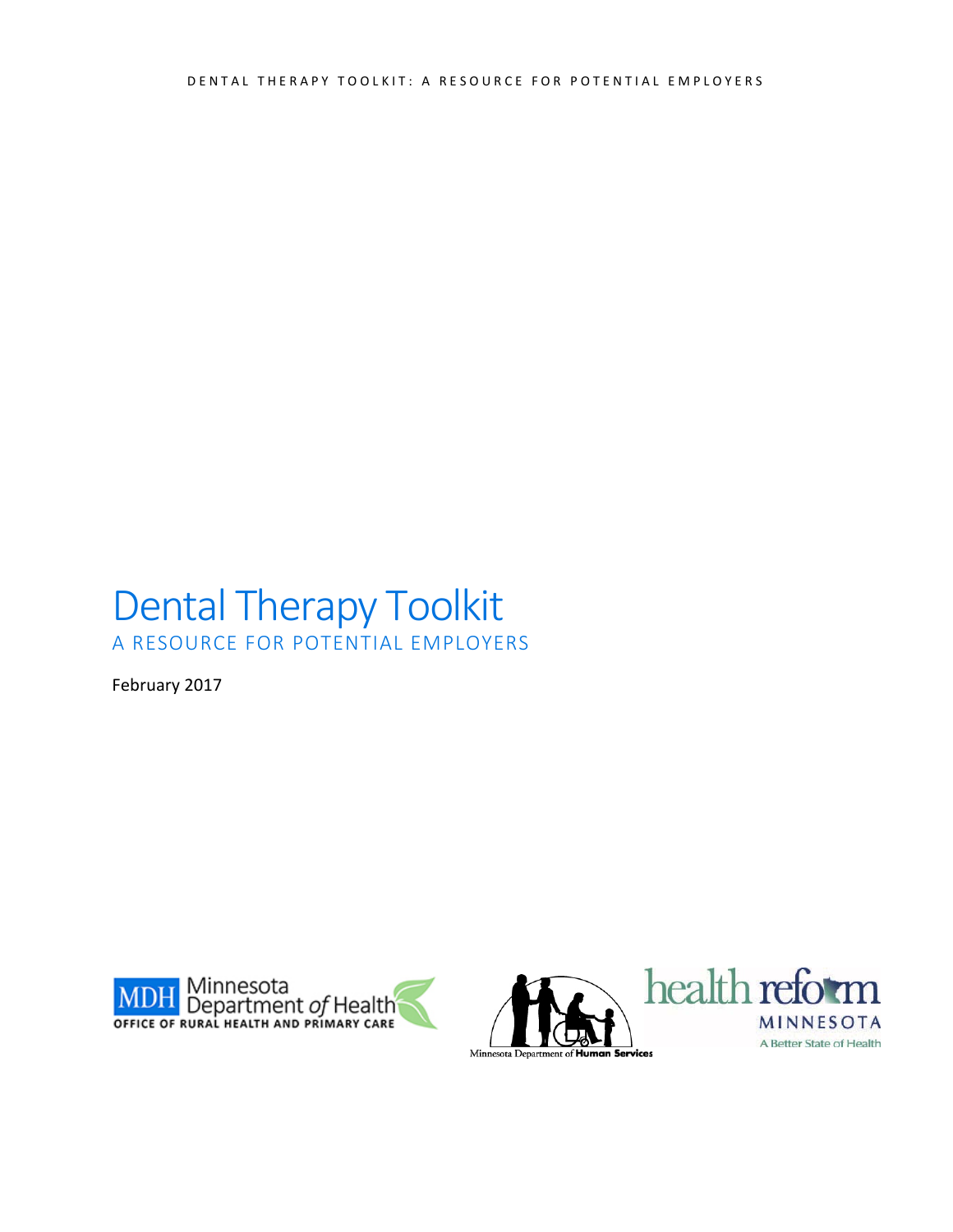## <span id="page-1-0"></span>Acknowledgements

This report was developed for the Minnesota Department of Health by a partnership between the University of Minnesota School of Dentistry, Metropolitan State University/Normandale Community College, and MS Strategies.

Many dentists, clinic managers, dental therapists and other oral health professionals were consulted to develop this toolkit. The development team and the Minnesota Health Department would like to thank all of those individuals who contributed to making this a valuable tool for employers and potential employers to this emerging profession.

This project is part of a \$45 million State Innovation Model (SIM) cooperative agreement project, awarded to the Minnesota Departments of Health and Human Services in 2013 by the Center for Medicare and Medicaid Innovation (CMMI) to help implement the Minnesota Accountable Health Model.





### **Minnesota Department of Health**

Office of Rural Health and Primary Care, Emerging Professions Program PO Box 64882 St. Paul, MN 55164-0882 Phone: 651-201-3838 Web: <http://www.health.state.mn.us/divs/orhpc/workforce/emerging/index.html>

Upon request, this material will be made available in an alternative format such as large print, Braille or audio recording. Printed on recycled paper.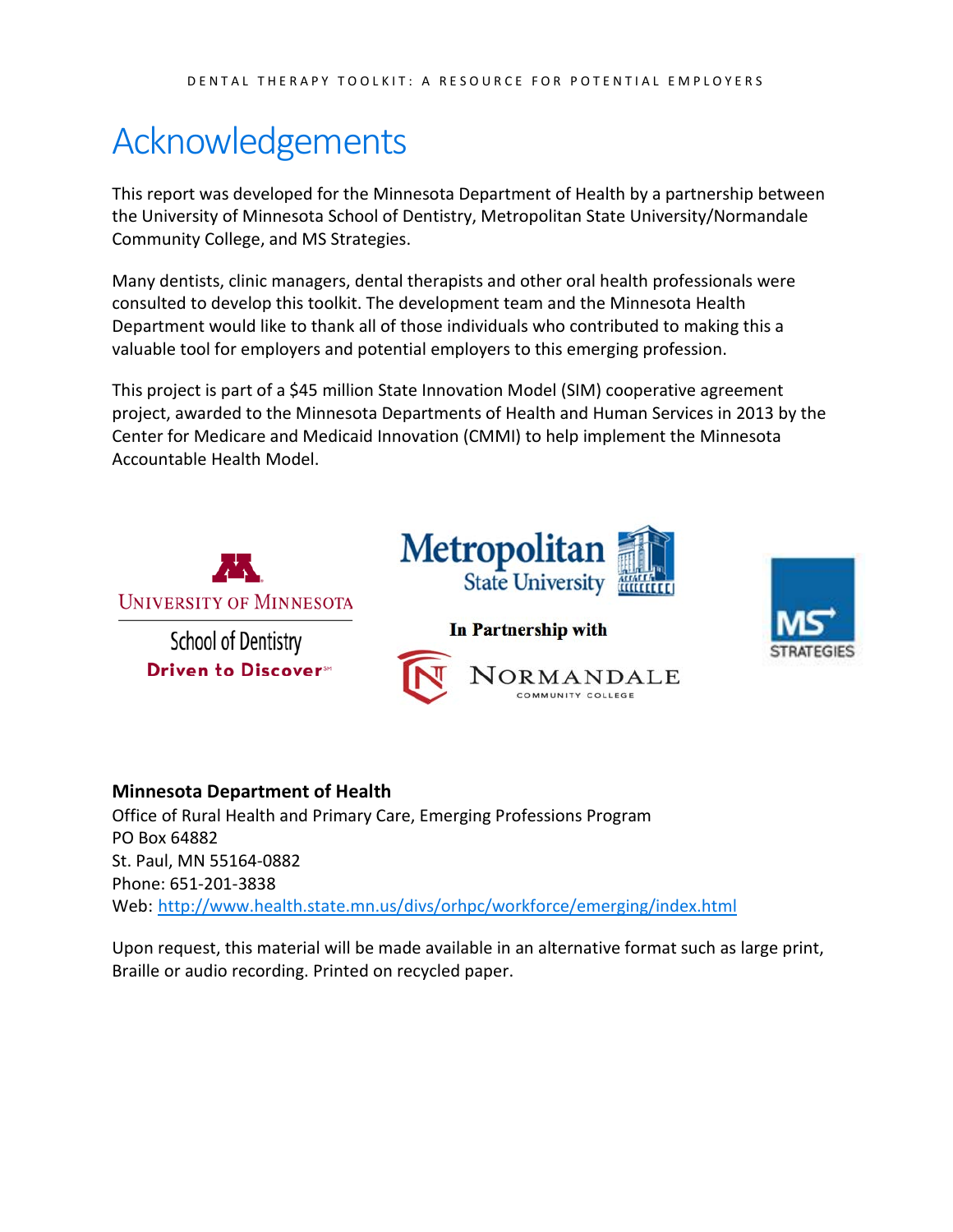## **Table of Contents**

| 1. |             |    |
|----|-------------|----|
|    |             |    |
|    |             |    |
| 2. |             |    |
|    |             |    |
|    |             |    |
| 3. |             |    |
|    |             |    |
|    |             |    |
|    |             |    |
| 4. |             |    |
|    |             |    |
|    |             |    |
|    |             |    |
| 5. |             |    |
|    |             |    |
|    |             |    |
|    |             |    |
|    |             |    |
|    |             |    |
|    |             |    |
|    |             |    |
|    |             |    |
|    |             |    |
| 6. | Supervision | 38 |
|    |             |    |
|    |             |    |
| 7. |             |    |
| 8. |             |    |
|    |             |    |
|    |             |    |
|    |             |    |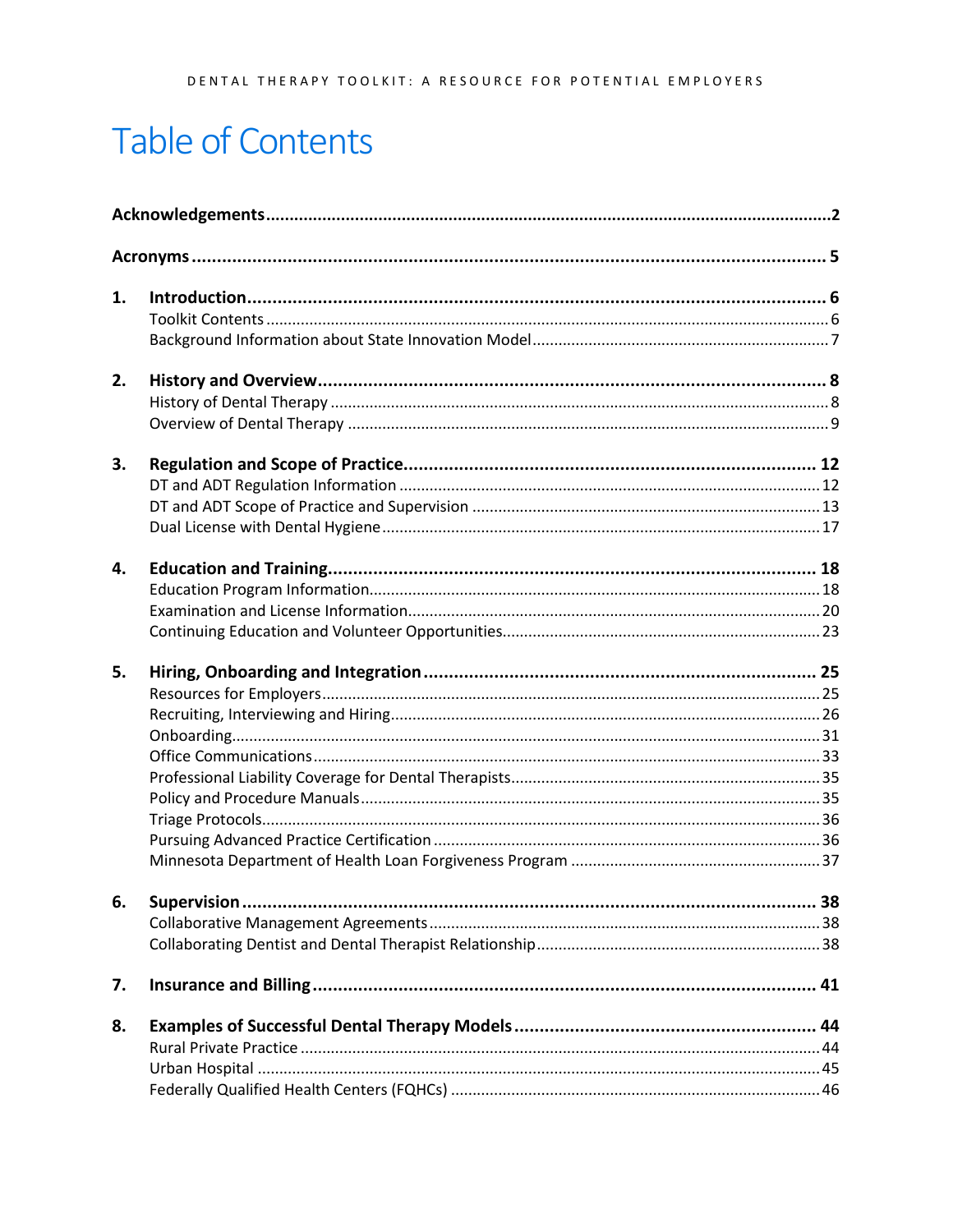### DENTAL THERAPY TOOLKIT: A RESOURCE FOR POTENTIAL EMPLOYERS

| 9.  |  |
|-----|--|
|     |  |
|     |  |
|     |  |
| 10. |  |
|     |  |
|     |  |
|     |  |
| 11. |  |
|     |  |
|     |  |
|     |  |
|     |  |
|     |  |
|     |  |
|     |  |
|     |  |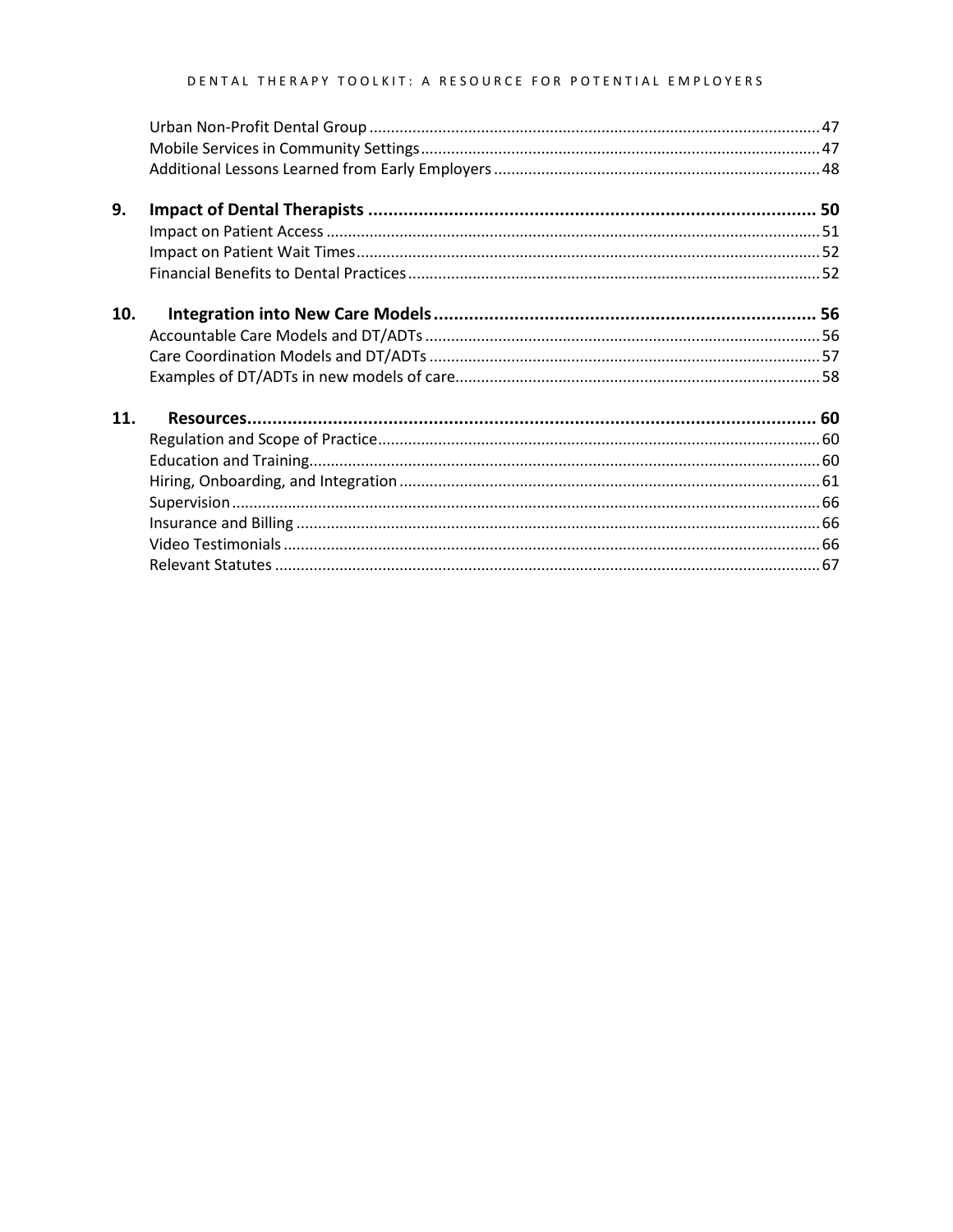## <span id="page-4-0"></span>Acronyms

| <b>ADT</b>  | <b>Advanced Dental Therapist</b>            |
|-------------|---------------------------------------------|
| <b>BOD</b>  | Minnesota Board of Dentistry                |
| <b>CDS</b>  | <b>Children's Dental Services</b>           |
| <b>CDT</b>  | <b>Current Dental Terminology</b>           |
| <b>CMA</b>  | <b>Collaborative Management Agreement</b>   |
| <b>CODA</b> | <b>Commission on Dental Accreditation</b>   |
| <b>CMMI</b> | Center for Medicare and Medicaid Innovation |
| DA          | <b>Dental Assistant</b>                     |
| <b>DDS</b>  | Dentist                                     |
| DH          | Dental Hygienist                            |
| DHAT        | Dental Health Aid Therapist                 |
| <b>DHS</b>  | Minnesota Department of Human Services      |
| DT          | <b>Dental Therapist</b>                     |
| <b>FQHC</b> | <b>Federally Qualified Health Center</b>    |
| MA          | <b>Medical Assistance</b>                   |
| <b>MCO</b>  | <b>Managed Care Organization</b>            |
| MDH         | Minnesota Department of Health              |
| <b>MDTA</b> | Minnesota Dental Therapy Association        |
| <b>MS</b>   | <b>Minnesota Statutes</b>                   |
| <b>NPI</b>  | National Provider Identifier                |
| <b>SIM</b>  | <b>State Innovation Model</b>               |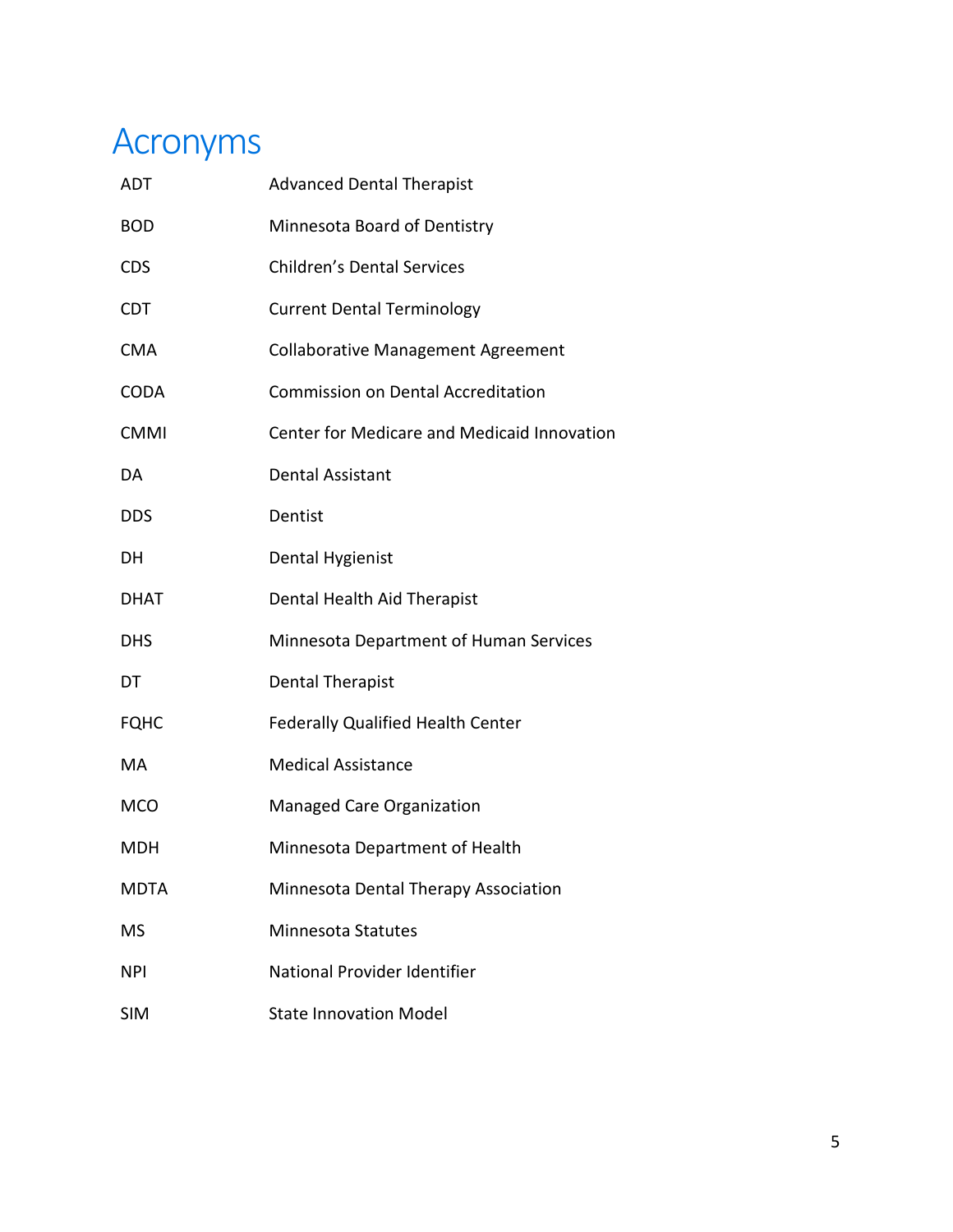# <span id="page-5-0"></span>1. Introduction

In 2009 legislation was enacted by the Minnesota Legislature and signed into law authorizing the practice of dental therapy and establishing a licensing system for this new oral health professional. The law also stipulated that licensed Dental Therapists must serve primarily underserved patients. In 2011, the first Minnesota dental therapists graduated from stateapproved education programs, obtained licenses from the Minnesota Board of Dentistry and entered practice providing care primarily to low-income, uninsured, and underserved individuals and communities. Six years later, more than 60 dental therapists are practicing in a wide variety of settings across Minnesota including private and nonprofit dental clinics in both urban and rural areas as well as providing services to underserved patients in community settings such as Head Start programs, schools and veteran's homes. Dental employers have found this new type of mid-level oral health provider to be a valuable member of the oral health team who is able to provide routine oral health care to their patients, improve access to oral health care in their communities and reduce their costs of providing dental services.

The primary purpose of this toolkit is to provide information to prospective dental employers to help them assess the potential benefit of hiring a dental therapist and, if they decide to hire one, to shorten the learning curve by providing information and resources that will be useful in recruiting and hiring a dental therapist and integrating them into their dental teams.

## <span id="page-5-1"></span>**Toolkit Contents**

This toolkit contains eleven sections:

- 1. Introduction
- 2. History and Overview of Dental Therapy
- 3. Regulation and Scope of Practice of Dental Therapy
- 4. Education and Training
- 5. Hiring, Onboarding and Integration
- 6. Supervision
- 7. Insurance and Billing
- 8. Successful Dental Therapy Models
- 9. Impact of Dental Therapists
- 10. Integration into New Care Models
- <span id="page-5-2"></span>11. Resources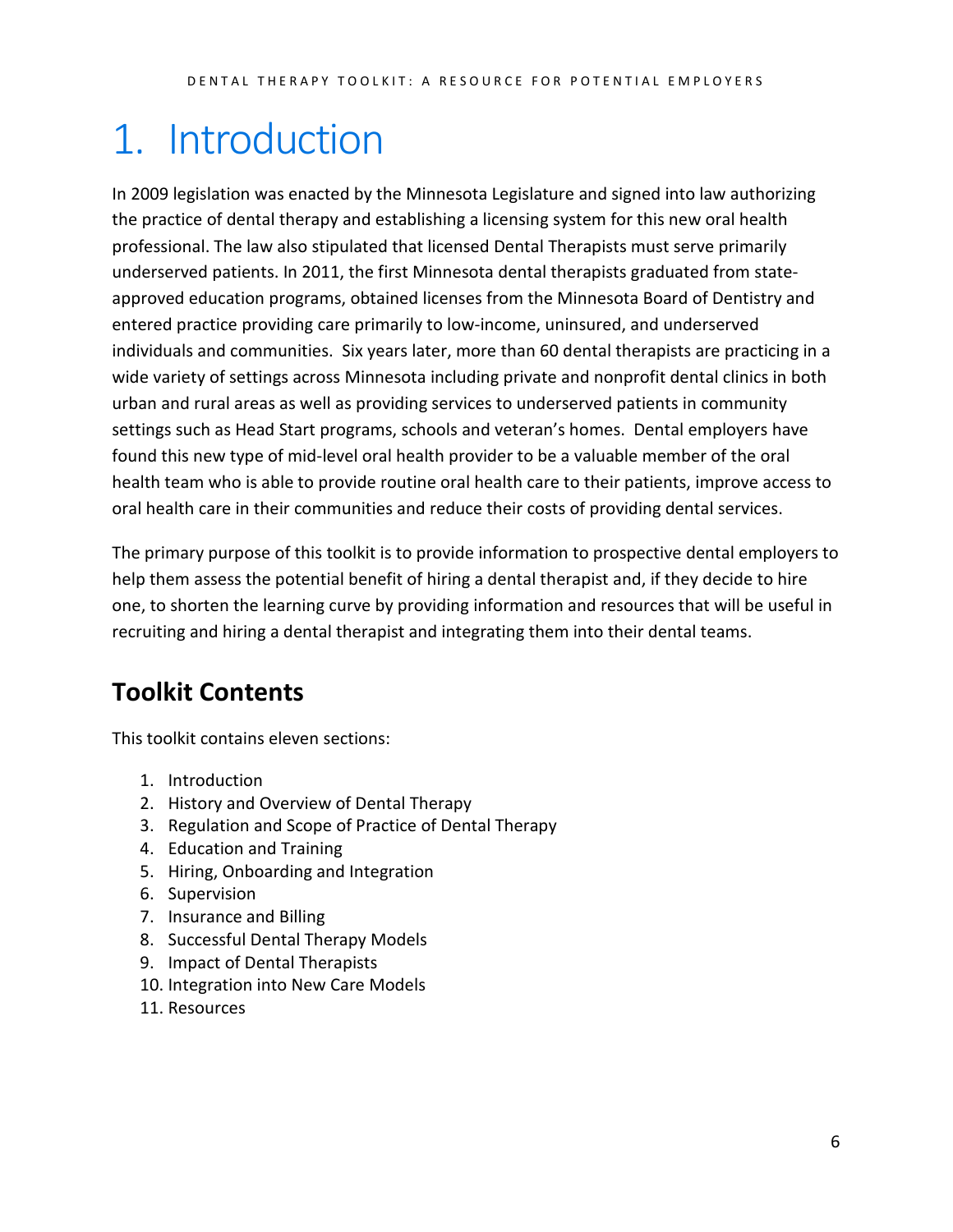## **Background Information about State Innovation Model**

In 2013, the Minnesota Department of Health (MDH) and Minnesota Department of Human Services (DHS) were awarded a three-year, \$45 million State Innovation Model (SIM) grant by the Center for Medicare and Medicaid Innovation (CMMI) with the goal of expanding and deepening accountable care models in the state. Minnesota's SIM grant expanded its Accountable Health Model framework with the ultimate goal of improving the Triple Aim of improving population health, improving the health care experience and lowering the per person cost of health care.

Accelerating the adoption of emerging health professionals was identified as an evidence-based strategy to achieve the Triple Aim. Minnesota's SIM Accountable Health Model focuses on supporting the adoption of three emerging professions, Community Health Workers, Community Paramedics, and Dental Therapists, through direct funding and technical assistance:

- An Emerging Professions Integration Grant Program awarded 14 organizations start-up funds to support the salary and fringe benefits of emerging professionals in innovative settings. Grant funds supported five Community Health Workers, five Community Paramedics, and four Dental Therapists.
- Three organizations were awarded contracts to develop Emerging Professions Toolkits, one for each emerging profession listed above. The intent was to aid prospective employers as they plan and hire these professionals. The DT toolkit was developed through a partnership between the University of Minnesota School of Dentistry, Metropolitan State University/Normandale Community College, and MS Strategies, LLC. Further information on each profession and respective toolkits can be found on the [MDH Emerging Professions](http://www.dhs.state.mn.us/main/idcplg?IdcService=GET_DYNAMIC_CONVERSION&RevisionSelectionMethod=LatestReleased&dDocName=SIM_EP)<sup>[1](#page-6-0)</sup> website.

<span id="page-6-0"></span>[<sup>1</sup>http://www.dhs.state.mn.us/main/idcplg?IdcService=GET\\_DYNAMIC\\_CONVERSION&RevisionSelectionMethod=LatestReleased&](http://www.dhs.state.mn.us/main/idcplg?IdcService=GET_DYNAMIC_CONVERSION&RevisionSelectionMethod=LatestReleased&dDocName=SIM_EP) [dDocName=SIM\\_EP](http://www.dhs.state.mn.us/main/idcplg?IdcService=GET_DYNAMIC_CONVERSION&RevisionSelectionMethod=LatestReleased&dDocName=SIM_EP)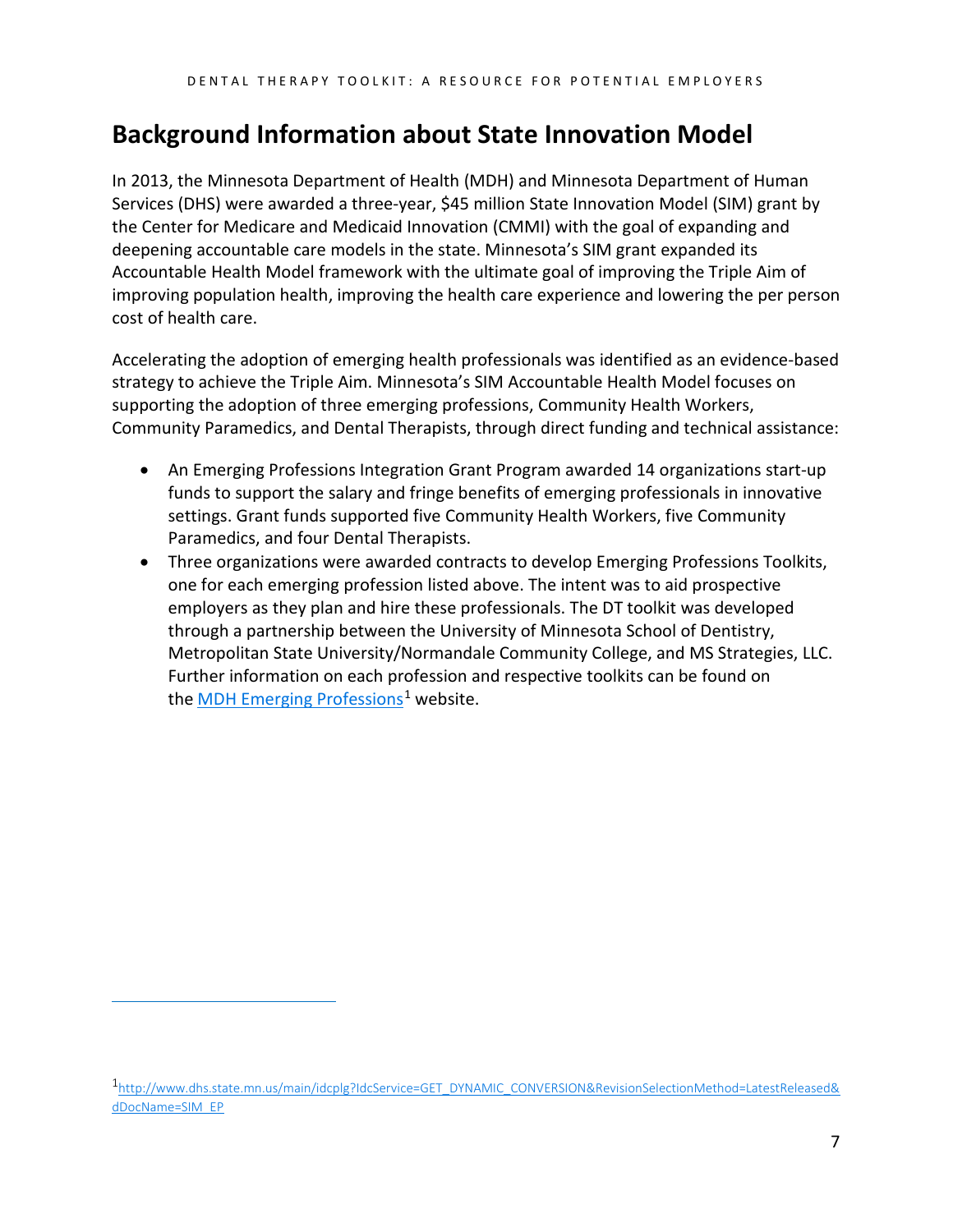# <span id="page-7-0"></span>2. History and Overview

## <span id="page-7-1"></span>**History of Dental Therapy**

Lack of access to dental care is a serious problem in Minnesota, as it is across the country. Many Minnesotans lack access to dental care, but the problem is especially serious for low-income and uninsured Minnesotans and people with access barriers and special needs such as rural residents, the elderly, and people with disabilities. Although there are a number of factors contributing to the access problem, the shortage of dentists available to provide dental care to these populations and communities is a significant component. In 2007, a group of Minnesota oral health leaders, safety net health care providers, consumer advocacy organizations, dental educators and dental professionals decided to take action to address this workforce shortage as one component of a larger effort to improve access. After researching a wide range of possible workforce and access strategies used in the United States and in other countries, the group decided to seek a Minnesota state law to authorize a mid-level dental provider that would be specifically trained to provide routine oral health care to underserved individuals and communities in Minnesota.

In 2009, the Minnesota Legislature enacted a comprehensive dental therapy law, making Minnesota the first state to establish a state-licensed mid-level dental provider called a dental therapist (DT).

Dental therapists have practiced globally for decades, and the Minnesota law drew from research in other countries such as Canada, Great Britain, and Australia – as well as Alaska, where Dental Health Aid Therapists (DHATs) practice on tribal lands. The Alaskan example shows DTs can deliver safe, high quality dental care to both children and adults, improve access to dental services, reduce the costs of providing dental care, increase prevention and patient education, and provide services in community settings outside of dental clinics in order to reach patients who otherwise might not receive care.

With input from a wide range of stakeholders, dental professionals and organizations, Minnesota's dental therapy law addresses details such as educational programs, licensure requirements, the level of dentist supervision and the scope of services that dental therapists are authorized to provide in Minnesota.

Two education institutions, the University of Minnesota and Metropolitan State University in partnership with Normandale Community College, established dental therapy education programs and graduated their first classes in 2011. In 2010, the Minnesota Legislature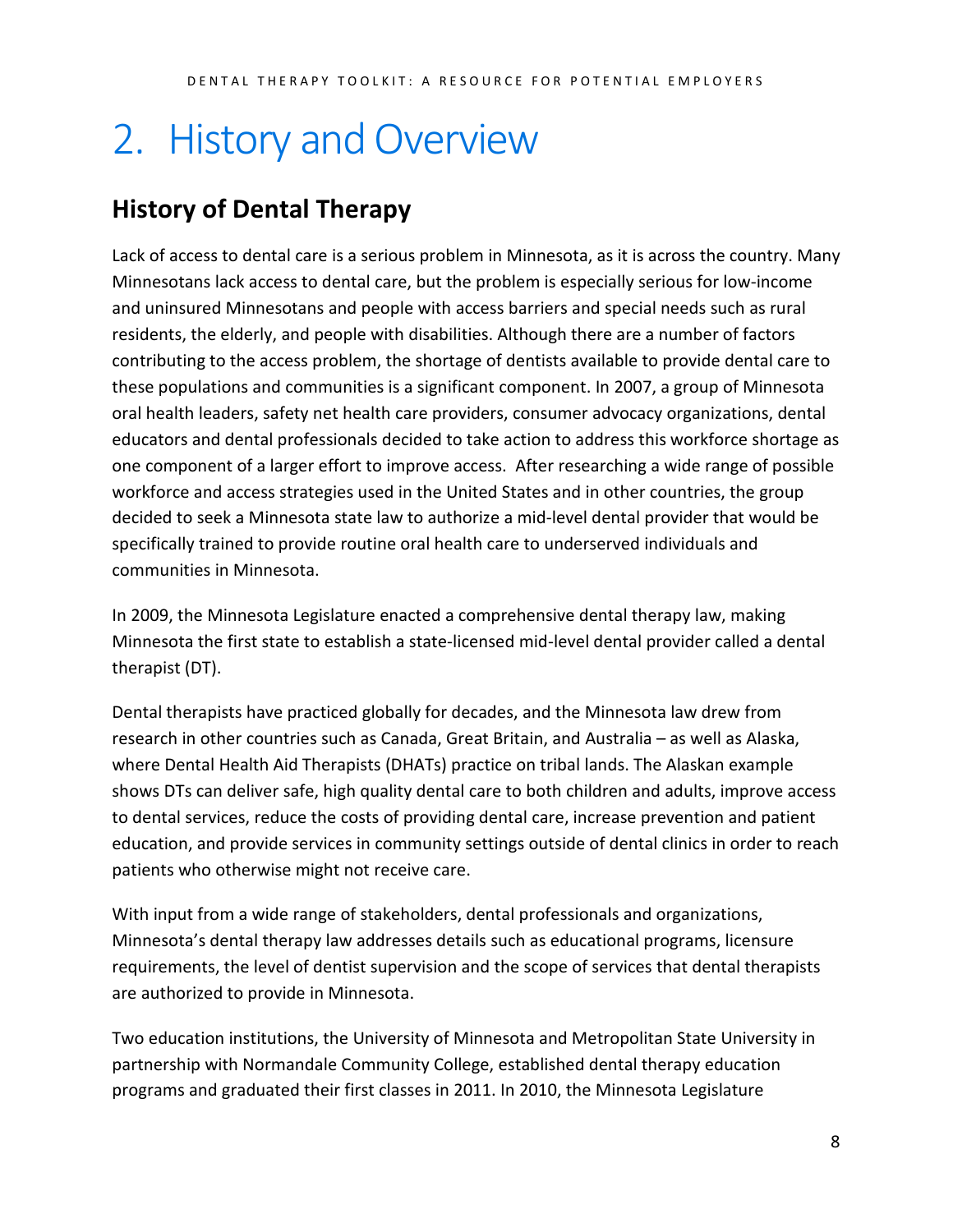authorized coverage and payment for dental therapy services for people enrolled in Minnesota's state health care programs including Medicaid and MinnesotaCare.

For more information on the Alaska model and global implementation and research on mid-level dental providers, see the [Literature Review](http://www.health.state.mn.us/divs/orhpc/workforce/emerging/toolkit/dtlit2016.pdf)<sup>[2](#page-8-1)</sup> that was completed in conjunction with this toolkit or the [history, training and scope of practice](http://www.health.state.mn.us/healthreform/oralhealth/dentaltherapist.pdf)<sup>[3](#page-8-2)</sup> table from MDH.

## <span id="page-8-0"></span>**Overview of Dental Therapy**

A Dental Therapist (DT) is a primary dental care provider licensed by the Minnesota Board of Dentistry (BOD) who provides routine preventive care and restorative services. An Advanced Dental Therapist (ADT) is a DT who obtains advanced practice certification by obtaining additional education, completing 2000 hours of supervised clinical practice and passing a certification examination.[4](#page-8-3) A certified ADT is authorized to perform additional services and is also able to provide all services in clinical or community settings where there is no dentist on site. All DTs including ADTs must be supervised by a Minnesota-licensed dentist and are limited to practicing in settings that serve primarily low-income, uninsured or underserved patients or communities with a shortage of dental professionals such as many rural communities in Minnesota. Many ADTs are also licensed dental hygienists.

Below is a brief overview of dental therapy requirements:

• **Dentist Supervision and Collaborative Management Agreements**: All DTs must work under the supervision of a Minnesota-licensed dentist. The DT and the supervising dentist must enter into a written contract called a Collaborative Management Agreement (CMA). The CMA establishes the practice relationship and outlines how the DT and supervising dentist will work together. The collaborating dentist and DT may use the CMA as a tool to establish and limit the DT's scope of practice and the level of dentist supervision required. When DTs first began practicing in Minnesota, some CMAs included either scope of practice limitations or increased supervision requirements established by the supervising dentist. It has been typical that, after the dentist and DT work together under close supervision for a period of about six months, a level of

<span id="page-8-1"></span><sup>2</sup> <http://www.health.state.mn.us/divs/orhpc/workforce/emerging/toolkit/dtlit2016.pdf>

<span id="page-8-2"></span><sup>3</sup> <http://www.health.state.mn.us/healthreform/oralhealth/dentaltherapist.pdf>

<span id="page-8-3"></span><sup>&</sup>lt;sup>4</sup> Dental Therapists and Advanced Dental Therapists are allowed under MS sections [150A.105](https://www.revisor.mn.gov/statutes/?id=150A.105) an[d 150A.106](https://www.revisor.mn.gov/statutes/?id=150A.106) accordingly.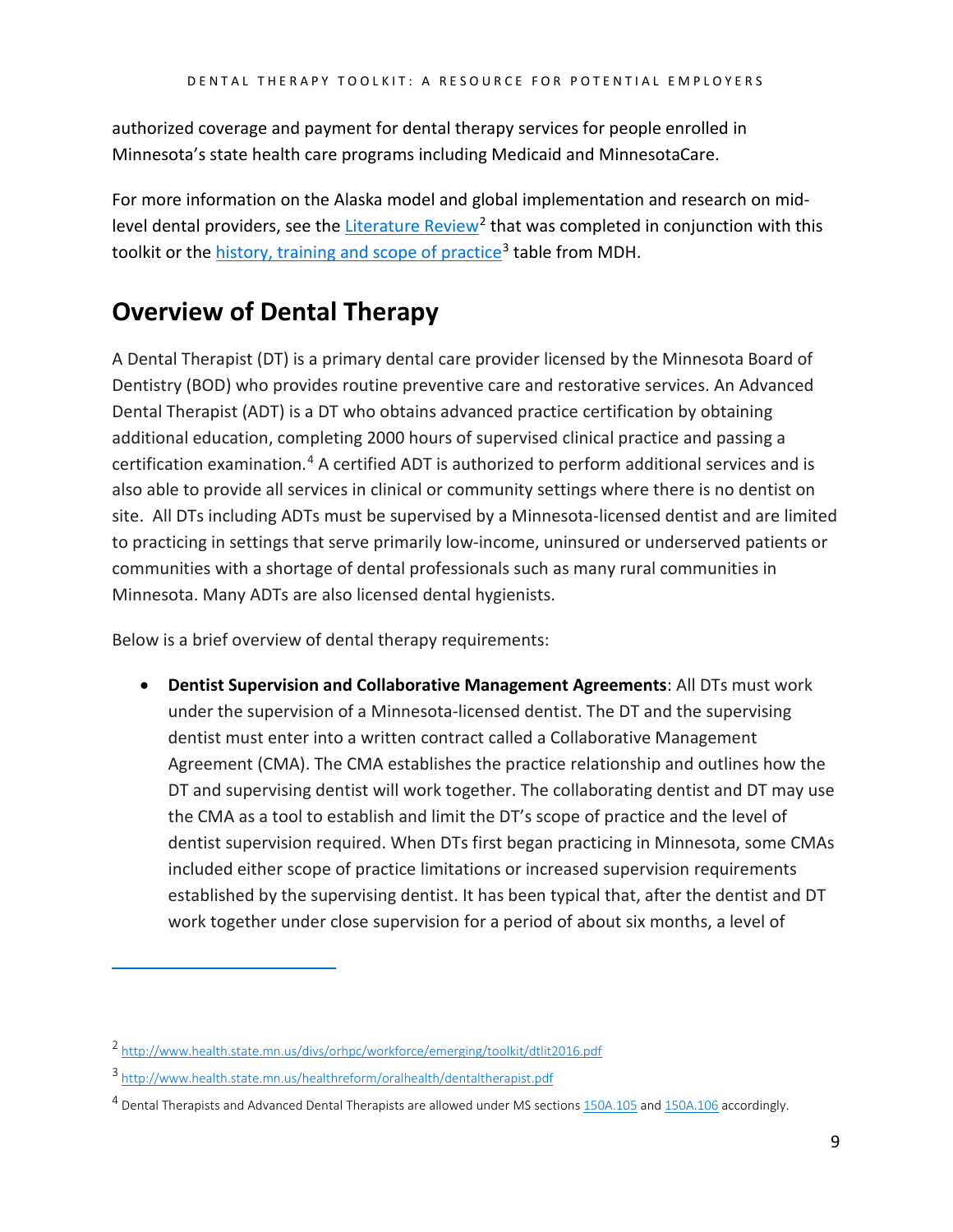confidence and trust develops to the point where a review of all CMAs filed with the BOD showed that in almost all of them the supervising dentist has allowed DTs and ADTs to practice their full scope of services.

The level of dentist supervision required varies depending on the type of services provided and whether the DT has advanced practice certification. Some procedures require the dentist to be onsite when services are provided. An ADT with advanced certification can practice in community settings, such as Head Start programs, elementary schools, nursing facilities, and veteran's homes to the extent authorized by the supervising dentist. A dentist may have a CMA with no more than five DTs at any given time. The format and content of the CMA are subject to minimum state law requirements and regulations established by the [BOD](https://mn.gov/boards/dentistry/licensure/processingandapplications/dental-therapists.jsp). The BOD<sup>[5](#page-9-0)</sup> is a good source of information for templates and additional requirements for the CMAs. The different levels of supervision, are defined by the Board of Dentistry and the Minnesota dental therapy statute specifies which DT and ADT services require which levels of dentist supervision. These requirements are described in more detail in the Regulation and Scope of Practice and Supervision sections of this toolkit.

- **Permitted Practice Settings**: By state law, all DTs are limited to practicing primarily in settings that serve low-income, uninsured and underserved patients or in dental practices located in a designated Dental Health Professional Shortage Area. These types of settings are defined in Minnesota's dental therapy statute, see [MS 150A.05,](https://www.revisor.mn.gov/statutes?id=150A.105)  [subdivision 8.](https://www.revisor.mn.gov/statutes?id=150A.105) For more information, see the Impact of Dental Therapists sections of this toolkit.
- **Relationships with Other Oral Health Practitioners**: DTs may have CMAs with more than one collaborating dentist, and some DTs work for more than one dental practice. DTs can supervise dental assistants, but no more than four in any one practice setting. The DT scope of practice does not include dental hygiene services; however, some Minnesota DTs and many ADTs are dually licensed as both dental hygienists and DTs and therefore can provide both types of services.

For more information, see the Regulation and Scope of Practice section of this toolkit.

• **Billing and Payment**: DT services are covered by Minnesota's Medicaid program (called Medical Assistance or "MA" in Minnesota) and MinnesotaCare program, the state's

<span id="page-9-0"></span><sup>5</sup> <https://mn.gov/boards/dentistry/licensure/processingandapplications/dental-therapists.jsp>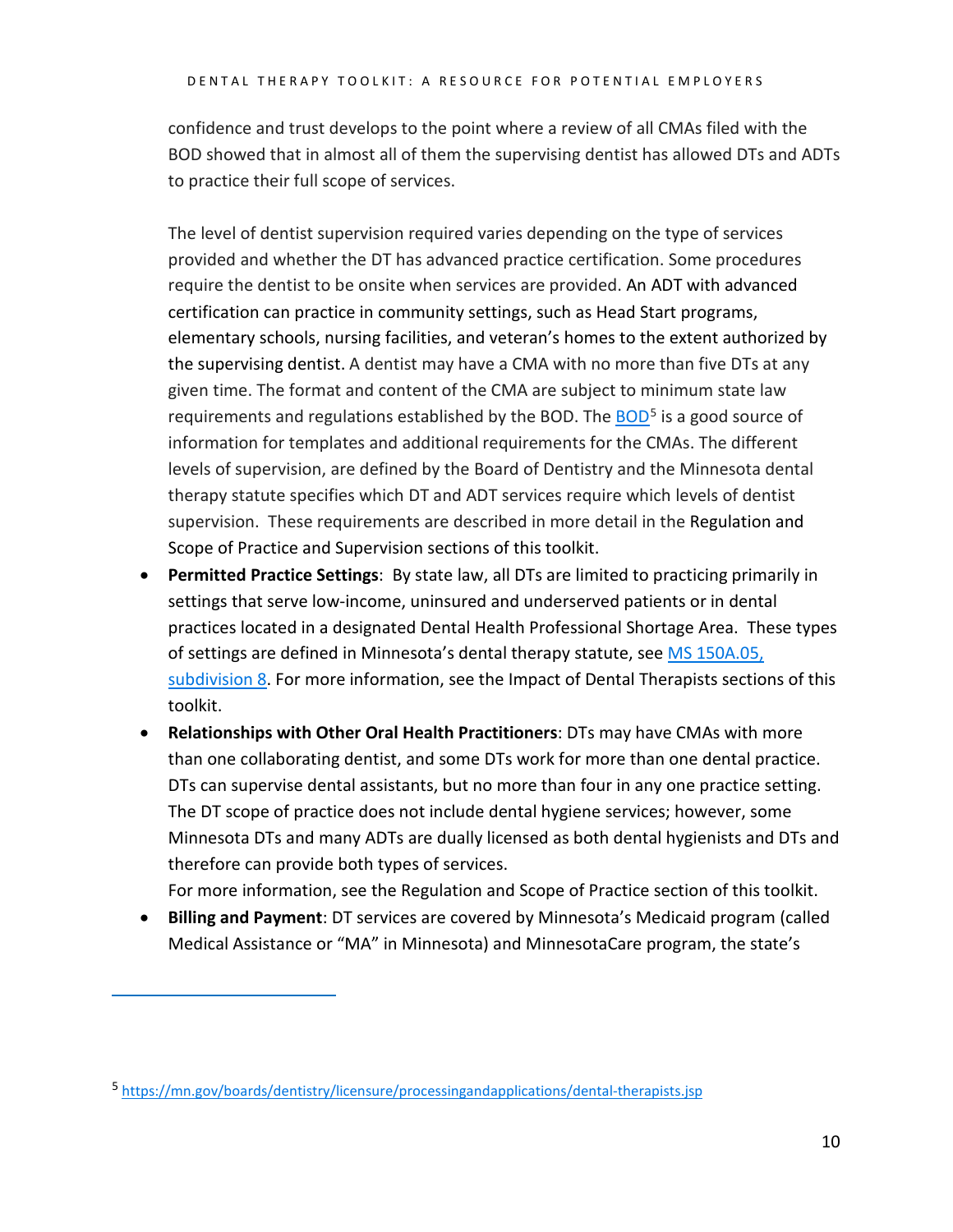insurance program for low-income residents with incomes above MA eligibility. To be eligible for payments, a DT must be licensed, have a board-approved CMA with a supervising dentist and be employed by an oral health provider that is enrolled with the Minnesota Department of Human Services (DHS) to provide MA-covered services. DTs do not bill directly – their enrolled dental clinic or group practice serves as the "billing provider" and the DT's National Provider Identifier (NPI) is listed as the "rendering provider."

In Minnesota, coverage and payment under Minnesota's health care programs are provided either (1) directly by the state through the Fee-for-Service (FFS) system administered by the Minnesota Department of Human Services (DHS), or (2) through managed care organizations (MCOs) who administer their own provider payment systems. For patients in DHS' FFS system, DT services are reimbursed at the same reimbursement rate as dentists for the services as long as the billing and rendering providers are enrolled with DHS. For MA patients enrolled in an MCO, the MCO is required to cover DT services but may establish its own DT payment rates and may also establish additional enrollment, credentialing or payment requirements for providers. DT services provided at a Federally Qualified Health Center (FQHC) are paid for under a different reimbursement system than that used for other types of dental providers. For more information, see the Insurance and Billing section of this toolkit.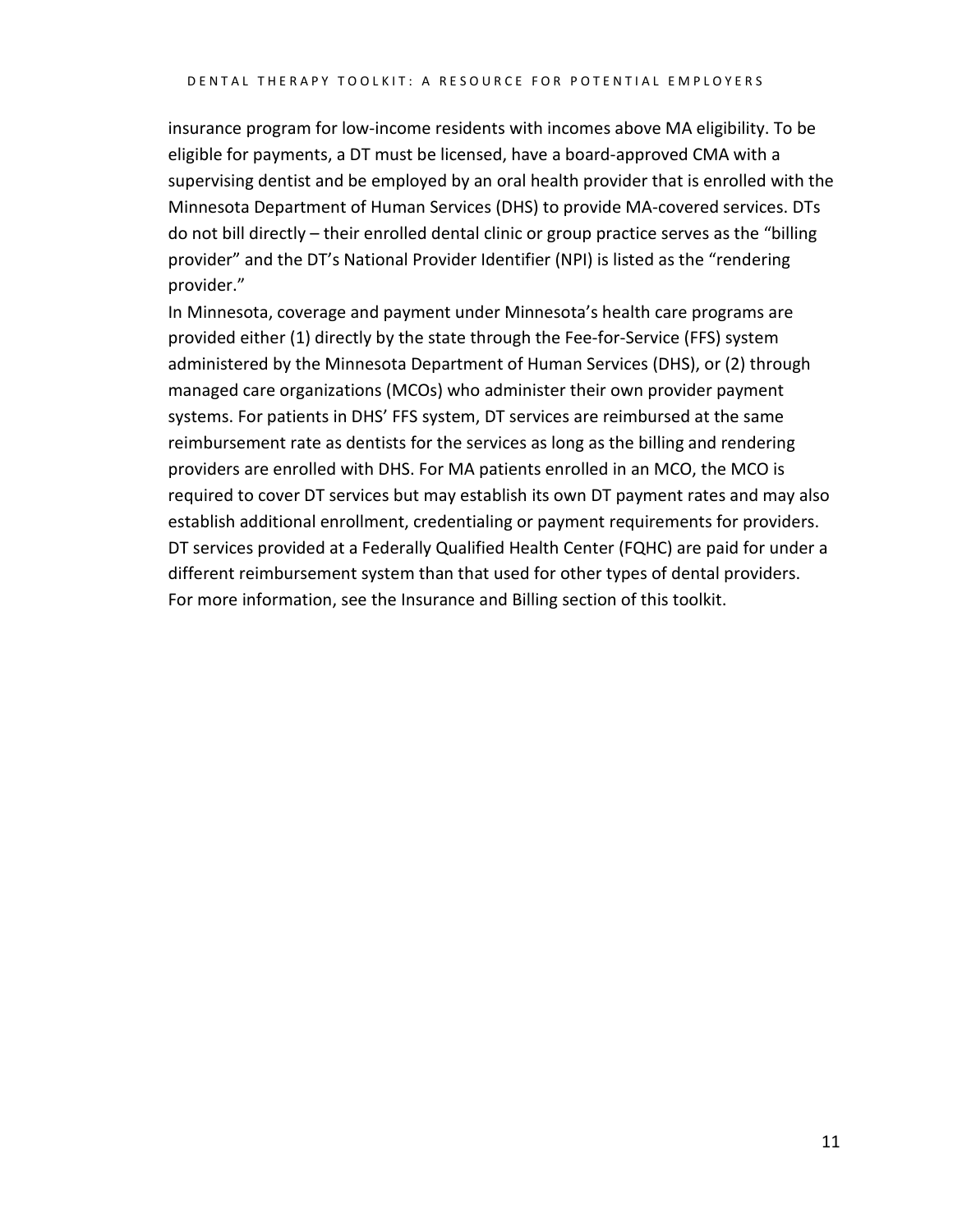## <span id="page-11-0"></span>3. Regulation and Scope of Practice

## <span id="page-11-1"></span>**DT and ADT Regulation Information**

A Dental Therapist (DT) is a mid-level dental provider licensed by the [Minnesota Board of](http://mn.gov/boards/dentistry)  [Dentistry](http://mn.gov/boards/dentistry)<sup>[6](#page-11-2)</sup> under Minnesota Statutes (MS), section  $150A.105^7$ . An Advanced Dental Therapist (ADT) is a DT who obtains advanced practice certification under MS  $150A.106<sup>8</sup>$  $150A.106<sup>8</sup>$  $150A.106<sup>8</sup>$  by obtaining additional education, completing 2000 hours of supervised clinical practice and passing a certification examination. An ADT is authorized to perform additional services described later in this section and is also able to provide all DT and ADT services in settings under "general supervision," which means there does not need to be a dentist on site and the ADT can perform the services within their scope of practice without an examination or diagnosis by the dentist. As noted above, all DTs and ADTs must be supervised by a Minnesota-licensed dentist and have a written agreement, called a Collaborative Management Agreement (CMA), with each dentist. The CMA outlines the working relationship between the dentist and dental therapist. The dentist may choose to further limit or restrict the DT's scope of practice to be narrower than what is allowed under state law, depending on the dentist's comfort level with the DT's experience and the collaborative relationship, although few dentists have chosen to do so. DTs are limited to practicing in settings that serve primarily low-income, uninsured or underserved patients or communities with a shortage of dental professionals.

DTs are subject to general licensure and regulatory requirements that apply more broadly to all oral health and dental professionals, including dentists, dental hygienists and dental assistants. Examples include continuing education requirements, and formal processes for complaint investigation and professional misconduct. For more information, se[e Minnesota State Laws](http://www.health.state.mn.us/divs/orhpc/workforce/emerging/toolkit/2016laws.pdf) 

<span id="page-11-2"></span><sup>6</sup><https://mn.gov/boards/dentistry/>

<span id="page-11-3"></span><sup>7</sup><https://www.revisor.mn.gov/statutes/?id=150A.105>

<span id="page-11-4"></span><sup>8</sup><https://www.revisor.mn.gov/statutes/?id=150A.106>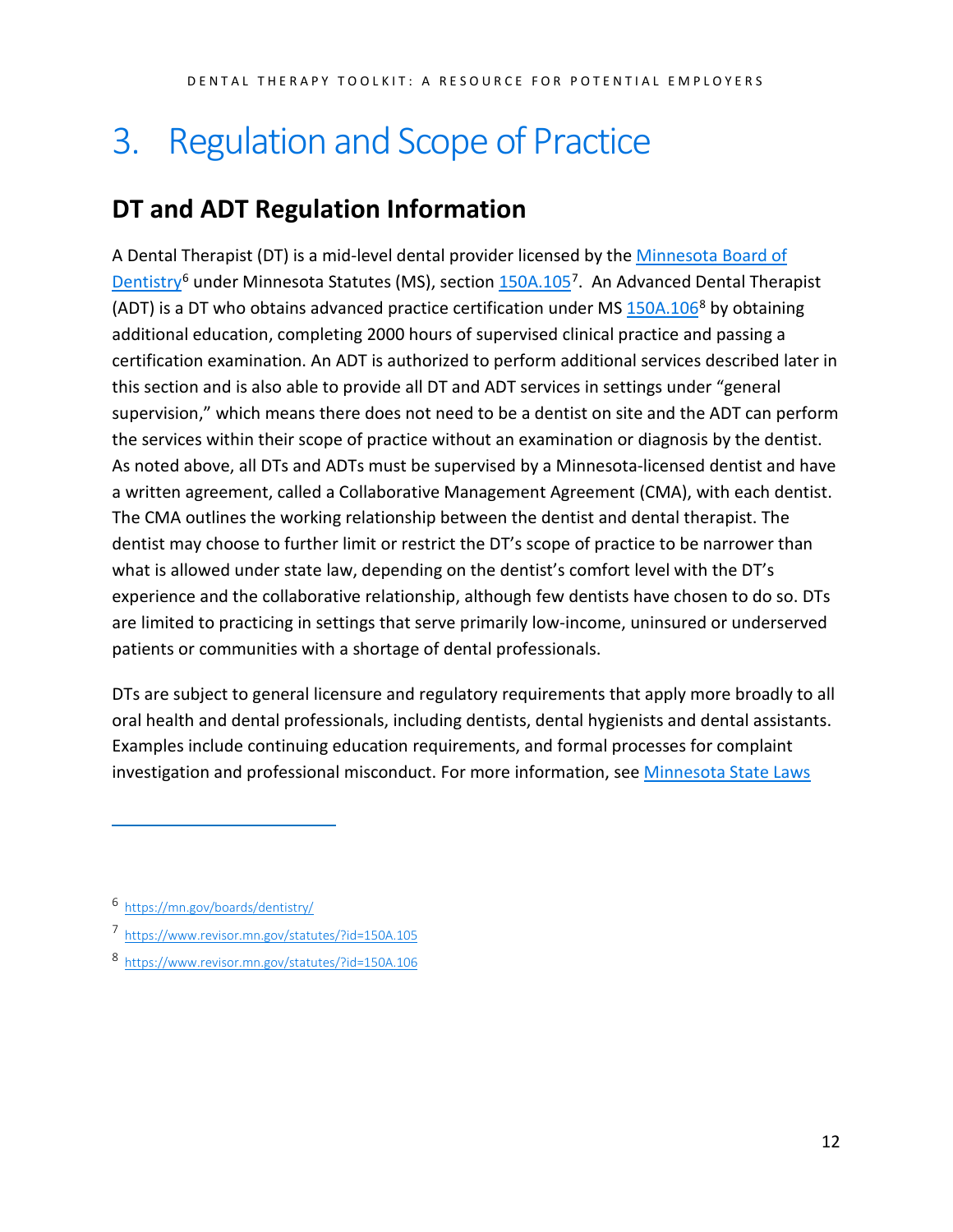[Relating to DTs and ADTs](http://www.health.state.mn.us/divs/orhpc/workforce/emerging/toolkit/2016laws.pdf)<sup>9</sup>, which includes a list of all of the Board of Dentistry laws that include a reference to DTs or ADTs. Regulatory requirements are also contained in administrative rules adopted by the Board of Dentistry in Minnesota Rules, Chapter 3100. For more information on the statutory, regulatory and public program reimbursement requirements for DTs and ADTs, see [Summary of Dental Therapy Regulatory and Payment Processes.](http://www.health.state.mn.us/divs/orhpc/workforce/emerging/toolkit/dtreg2016.pdf)<sup>[10](#page-12-2)</sup>

### <span id="page-12-0"></span>**DT and ADT Scope of Practice and Supervision**

DTs and ADTs are authorized to perform over 80 oral health procedures, including drilling of cavities and placement of fillings (such as amalgams and resin-based composites), placement of sealants and stainless steel crowns, and extractions of baby teeth. DTs are authorized to perform roughly half of the procedures listed in their scope under general supervision without a dentist on-site and the other half under indirect supervision of an on-site dentist. ADTs are authorized to perform additional services beyond those provided by DTs, including oral health assessments, treatment planning and extractions of permanent teeth in some circumstances. ADTs also may perform all services within their scope of practice under general supervision without a dentist on-site.

The following are the Board of Dentistry's definitions of indirect and direct supervision (Minnesota Rule 3100.0100, subpart 21):

### *Subp. 21. Supervision.*

 $\overline{a}$ 

*"Supervision" means one of the following levels of supervision, in descending order of restriction.*

*A. "Personal supervision" means the dentist is personally operating on a patient and authorizes the allied dental personnel to aid in treatment by concurrently performing supportive procedures.*

*B. "Direct supervision" means the dentist is in the dental office, personally diagnoses the condition to be treated, personally authorizes the procedure, and before dismissal of the patient, evaluates the performance of the allied dental personnel.*

<span id="page-12-1"></span><sup>9</sup><http://www.health.state.mn.us/divs/orhpc/workforce/emerging/toolkit/2016laws.pdf>

<span id="page-12-2"></span><sup>10</sup><http://www.health.state.mn.us/divs/orhpc/workforce/emerging/toolkit/dtreg2016.pdf>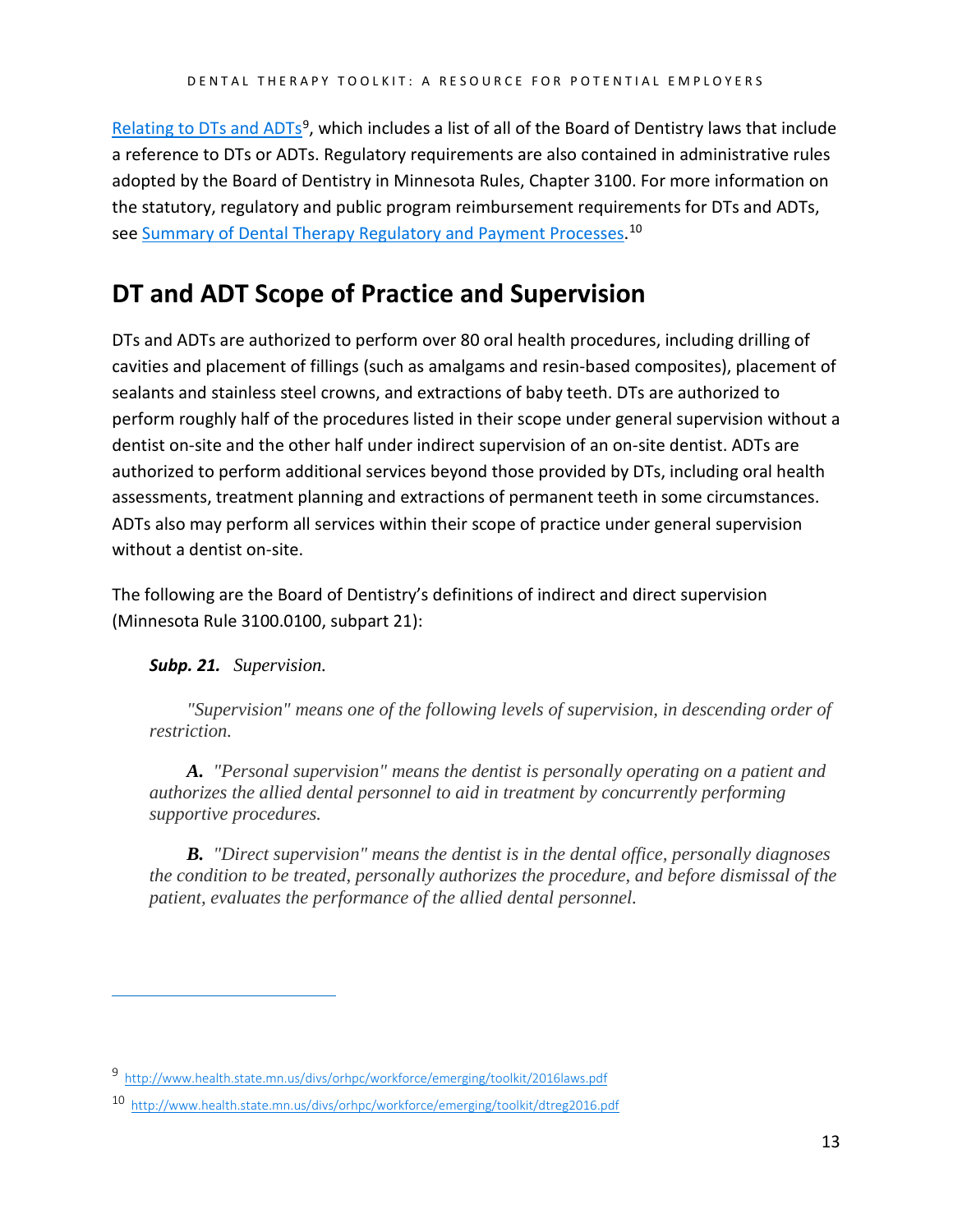DENTAL THERAPY TOOLKIT: A RESOURCE FOR POTENTIAL EMPLOYERS

*C. "Indirect supervision" means the dentist is in the office, authorizes the procedures, and remains in the office while the procedures are being performed by the allied dental personnel.* 

*D. "General supervision" means the supervision of tasks or procedures that do not require the presence of the dentist in the office or on the premises at the time the tasks or procedures are being performed but require the tasks be performed with the prior knowledge and consent of the dentist.* 

*Table 1* shows the services in the DT and ADT scopes of practice and the level of dentist supervision required for each.

### **TABLE 1: DENTAL THERAPY AND ADVANCED DENTAL THERAPY SCOPE OF PRACTICE AND SUPERVISION REQUIREMENTS**

| <b>Scope of Practice</b>                                                                                                  | Indirect<br><b>Supervision</b><br>DT | General<br><b>Supervision</b><br>DT | General<br>Supervision<br><b>ADT</b> |
|---------------------------------------------------------------------------------------------------------------------------|--------------------------------------|-------------------------------------|--------------------------------------|
| Oral health instruction and disease prevention<br>education, including nutritional counseling and<br>dietary analysis     |                                      | $\times$                            | X                                    |
| Preliminary charting of the oral cavity                                                                                   |                                      | X                                   | X                                    |
| Making radiographs                                                                                                        |                                      | $\times$                            | X                                    |
| Mechanical polishing                                                                                                      |                                      | X                                   | X                                    |
| Application of topical preventive or prophylactic<br>agents, including fluoride varnishes and pit and<br>fissure sealants |                                      | $\chi$                              | X                                    |
| Pulp vitality testing                                                                                                     |                                      | X                                   | X                                    |
| Application of desensitizing medication or resin                                                                          |                                      | X                                   | X                                    |
| Fabrication of athletic mouth guards                                                                                      |                                      | X                                   | X                                    |
| Placement of temporary restorations                                                                                       |                                      | $\times$                            | X                                    |
| Fabrication of soft occlusal guards                                                                                       |                                      | X                                   | X                                    |
| Tissue conditioning and soft reline                                                                                       |                                      | $\times$                            | X                                    |
| Atraumatic restorative therapy                                                                                            |                                      | X                                   | X                                    |
| Dressing changes                                                                                                          |                                      | $\times$                            | X                                    |
| Tooth reimplantation                                                                                                      |                                      | X                                   | X                                    |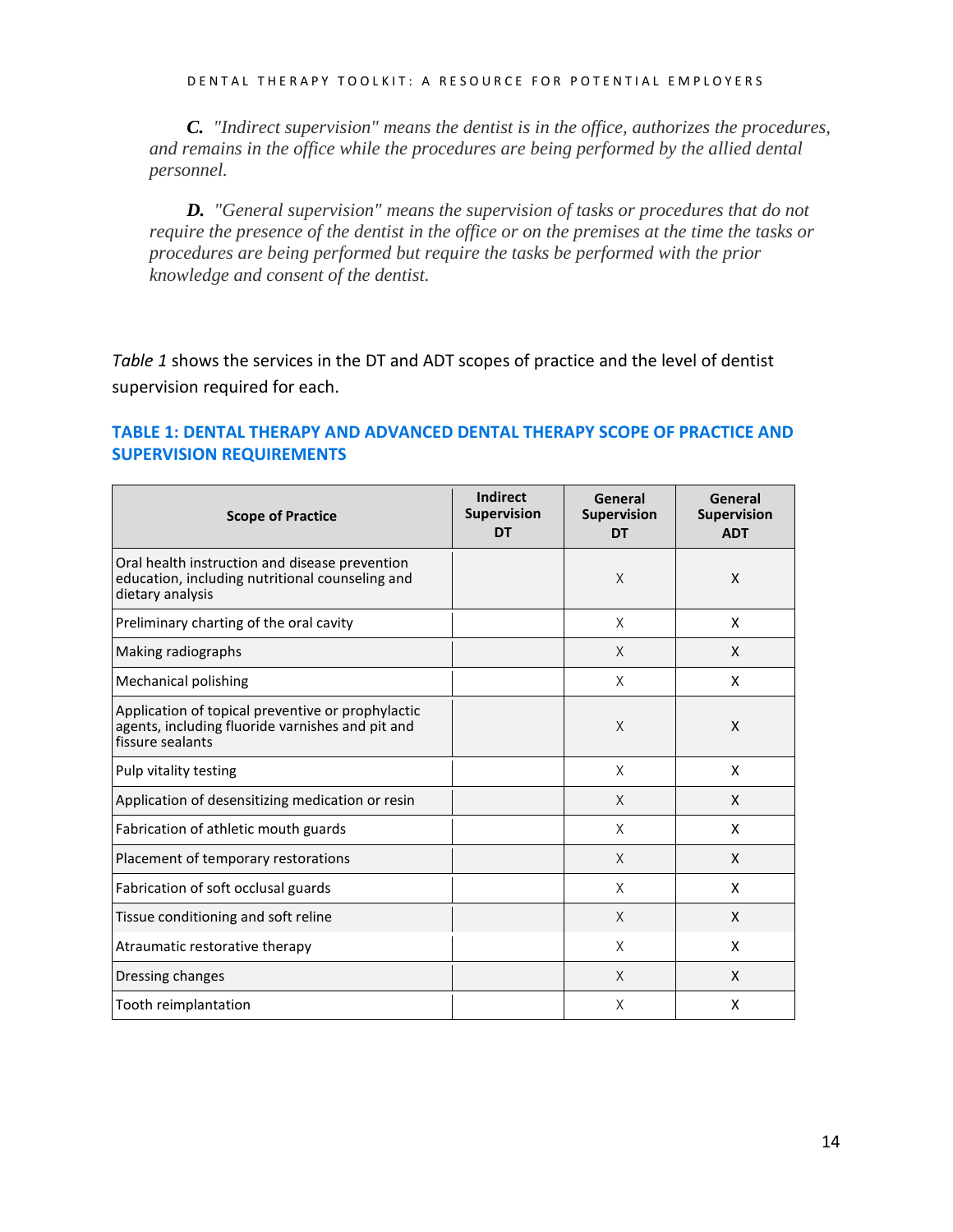| <b>Scope of Practice</b>                                                                                                                                      | <b>Indirect</b><br><b>Supervision</b><br>DT | General<br><b>Supervision</b><br><b>DT</b> | General<br><b>Supervision</b><br><b>ADT</b> |
|---------------------------------------------------------------------------------------------------------------------------------------------------------------|---------------------------------------------|--------------------------------------------|---------------------------------------------|
| Administration of local anesthetic                                                                                                                            |                                             | X                                          | X                                           |
| Administration of nitrous oxide                                                                                                                               |                                             | X                                          | X                                           |
| Emergency palliative treatment of dental pain                                                                                                                 | X                                           |                                            | X                                           |
| The placement and removal of space maintainers                                                                                                                | X                                           |                                            | X                                           |
| Cavity preparation                                                                                                                                            | X                                           |                                            | X                                           |
| Restoration of primary and permanent teeth                                                                                                                    | X                                           |                                            | X                                           |
| Placement of temporary crowns                                                                                                                                 | X                                           |                                            | X                                           |
| Preparations and placement of preformed crowns                                                                                                                | X                                           |                                            | X                                           |
| Pulpotomies on primary teeth                                                                                                                                  | X                                           |                                            | X                                           |
| Indirect and direct pulp capping on primary and<br>permanent teeth                                                                                            | X                                           |                                            | X                                           |
| Stabilization of reimplanted teeth                                                                                                                            | X                                           |                                            | X                                           |
| Extractions of primary teeth                                                                                                                                  | X                                           |                                            | X                                           |
| Suture removal                                                                                                                                                | X                                           |                                            | X                                           |
| <b>Brush biopsies</b>                                                                                                                                         | X                                           |                                            | X                                           |
| Repair of defective prosthetic devices                                                                                                                        | X                                           |                                            | X                                           |
| Recementing of permanent crowns                                                                                                                               | X                                           |                                            | X                                           |
| An oral evaluation and assessment of dental disease<br>and the formulation of an individualized treatment<br>plan authorized by the collaborating dentist     |                                             |                                            | X                                           |
| Nonsurgical extraction of periodontally diseased<br>permanent teeth with tooth mobility of +3 to +4, if<br>authorized in advance by the collaborating dentist |                                             |                                            | X                                           |

*Data Source: MS 150A.106 and MS 150A.106*

Most dental practices and organizations employing DTs find it is most efficient and costeffective for all members of the dental team to practice at the top of their license, which often means having the DT provide all services that are within their scope of practice so that dentists are able to focus on more complex and advanced dental problems and procedures that a DT is not authorized to perform. The services most often performed by dental therapists varies from one setting to the next, depending on the type of setting, the needs of the patients they serve, and the practice style of the collaborating dentist or dental team.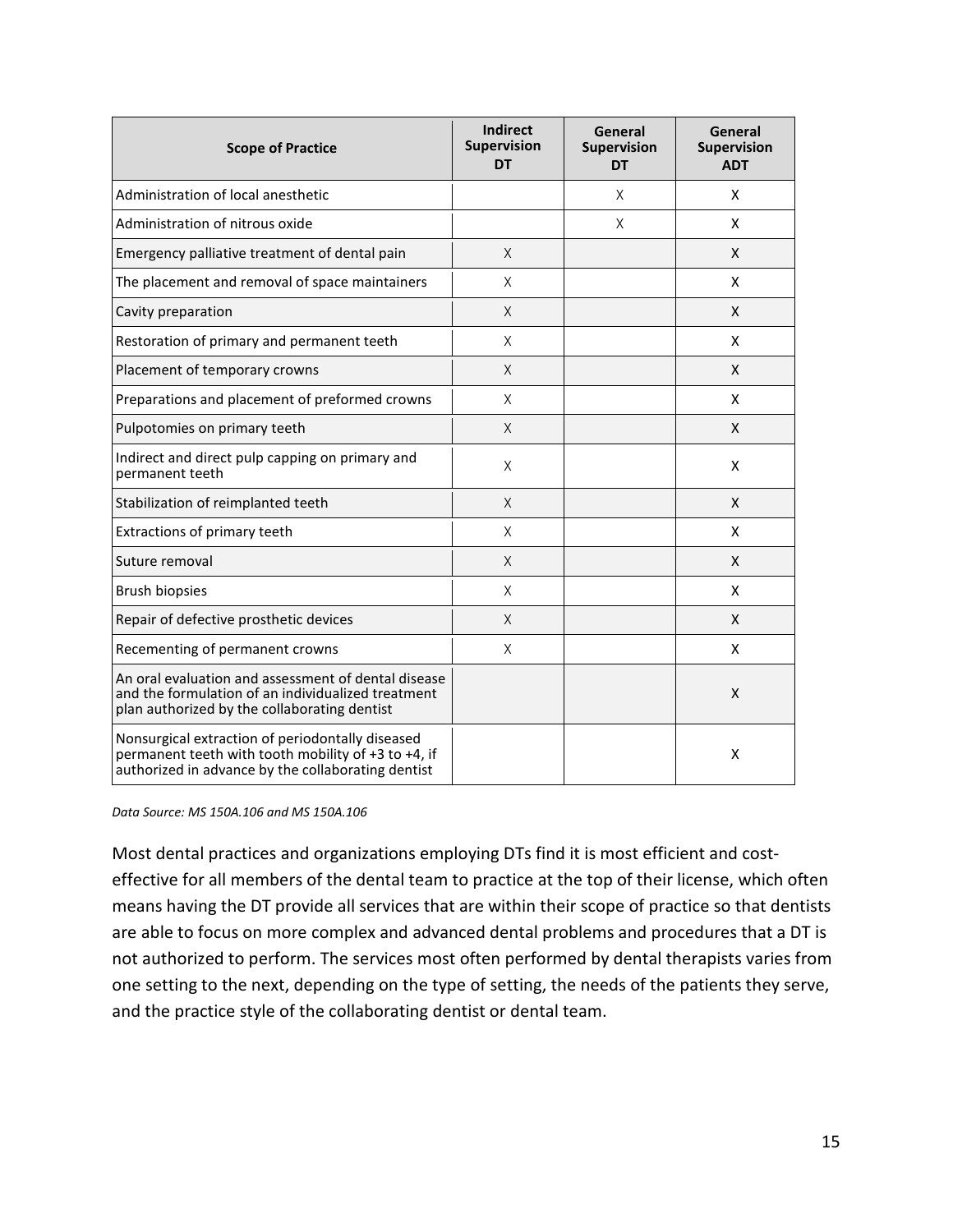Resources for more information on scope of practice and supervision requirements:

- Dental Therapy: [Scope of Practice](https://mn.gov/boards/assets/Dental%20Therapist_tcm21-46114.pdf)<sup>[11](#page-15-0)</sup> an[d CMA](https://mn.gov/boards/assets/Dental%20Therapist%202_tcm21-46117.pdf)<sup>[12](#page-15-1)</sup>
- Advanced Dental Therapy: [Scope of Practice](https://mn.gov/boards/assets/Adv%20Dental%20therapist_tcm21-46115.pdf)<sup>[13](#page-15-2)</sup> and [CMA](https://mn.gov/boards/assets/ADV%20Dental%20Therapist%202_tcm21-46118.pdf)<sup>[14](#page-15-3)</sup>
- For the most up-to-date information on DT and ADT scope of practice, visit the Minnesota Board of Dentistry page listing **DT/ADT** scopes of practice.<sup>[15](#page-15-4)</sup> The BOD has also created a useful table of information to describe the specific codes DTs and ADTs can perform and the necessary supervision for each procedure, which can be found at **Delegated Duties of Dental Therapist and Advanced Dental Therapist.**<sup>[16](#page-15-5)</sup>
- A [Summary of Dental Therapy Regulatory and Payment Processes,](http://www.health.state.mn.us/divs/orhpc/workforce/emerging/toolkit/dtreg2016.pdf)<sup>[17](#page-15-6)</sup> created as background for this toolkit, provides additional information on regulations and scope of practice.

<span id="page-15-0"></span><sup>11</sup> [https://mn.gov/boards/assets/Dental%20Therapist\\_tcm21-46114.pdf](https://mn.gov/boards/assets/Dental%20Therapist_tcm21-46114.pdf)

<span id="page-15-1"></span><sup>12</sup> [https://mn.gov/boards/assets/Dental%20Therapist%202\\_tcm21-46117.pdf](https://mn.gov/boards/assets/Dental%20Therapist%202_tcm21-46117.pdf)

<span id="page-15-2"></span><sup>13</sup> [https://mn.gov/boards/assets/Adv%20Dental%20therapist\\_tcm21-46115.pdf](https://mn.gov/boards/assets/Adv%20Dental%20therapist_tcm21-46115.pdf)

<span id="page-15-3"></span><sup>14</sup> [https://mn.gov/boards/assets/ADV%20Dental%20Therapist%202\\_tcm21-46118.pdf](https://mn.gov/boards/assets/ADV%20Dental%20Therapist%202_tcm21-46118.pdf)

<span id="page-15-4"></span><sup>15</sup> <https://mn.gov/boards/dentistry/licensure/processingandapplications/dental-therapists.jsp>

<span id="page-15-5"></span><sup>16</sup> [https://mn.gov/boards/assets/Delegated%20Duties\\_tcm21-46116.pdf](https://mn.gov/boards/assets/Delegated%20Duties_tcm21-46116.pdf)

<span id="page-15-6"></span><sup>17</sup> <http://www.health.state.mn.us/divs/orhpc/workforce/emerging/toolkit/dtreg2016.pdf>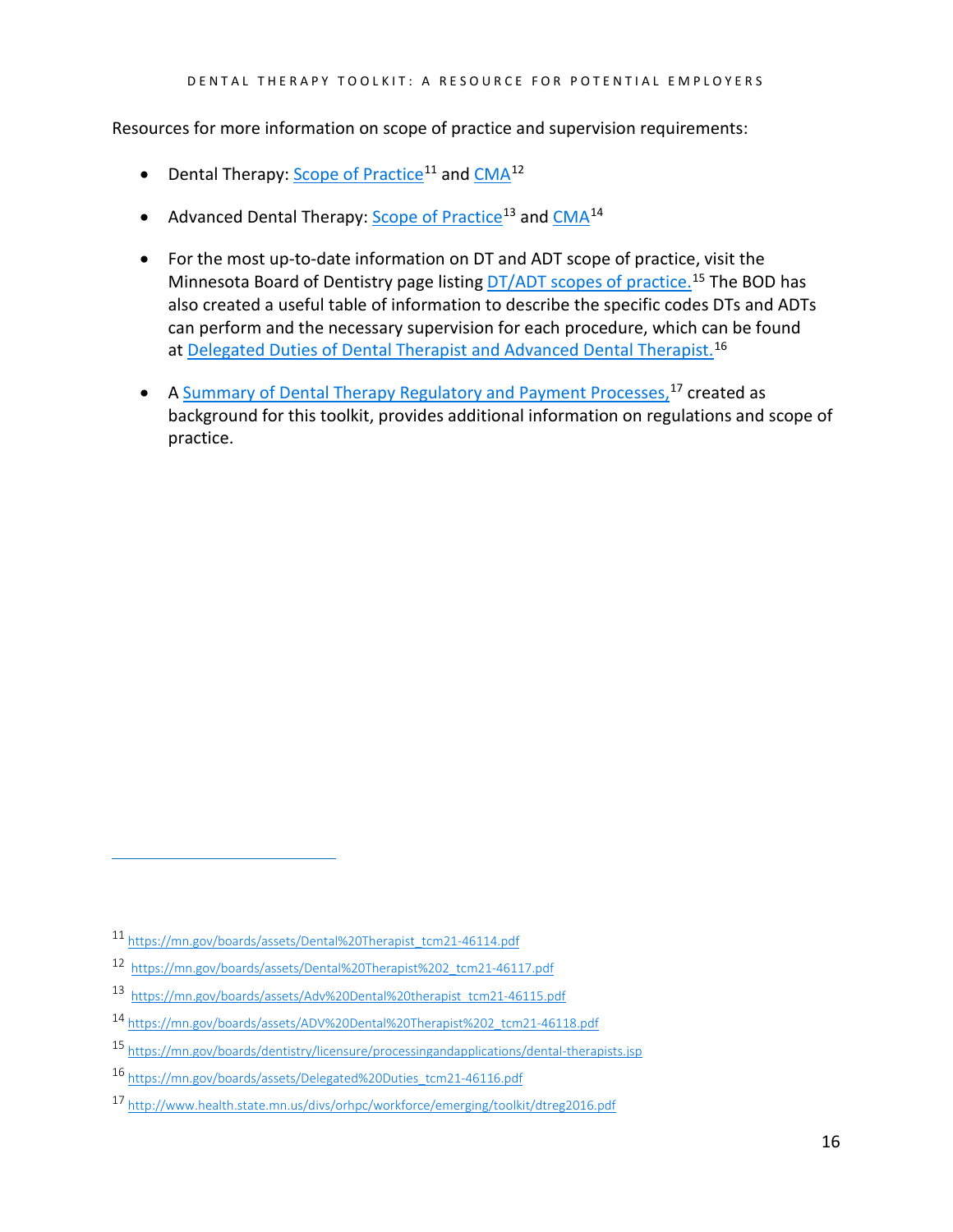### <span id="page-16-0"></span>**Dual License with Dental Hygiene**

A growing number of Minnesota clinics and dentists are finding the value and flexibility of employing a practitioner who is dually licensed as both a dental hygienist and a dental therapist to be beneficial. Employers have reported that dual licensed individuals spend a majority of their time on DT services, but they have the flexibility to be scheduled for hygiene care when needed. Additionally, a dually licensed ADT is able to provide both dental hygiene and dental therapy services to patients in remote, underserved or community-based settings such as schools or Head Start programs, when it is not practical or cost-effective to send multiple practitioners to these sites. Beginning with the incoming class in the fall of 2016, students graduating from both of Minnesota's DT education programs will be eligible to be dually licensed in dental hygiene and dental therapy. The Normandale Community College/Metropolitan State University program has had a prerequisite of a BS or BA in Dental Hygiene from its inception. The University of Minnesota, School of Dentistry transitioned its program in the fall of 2016 to train students in both dental hygiene and dental therapy.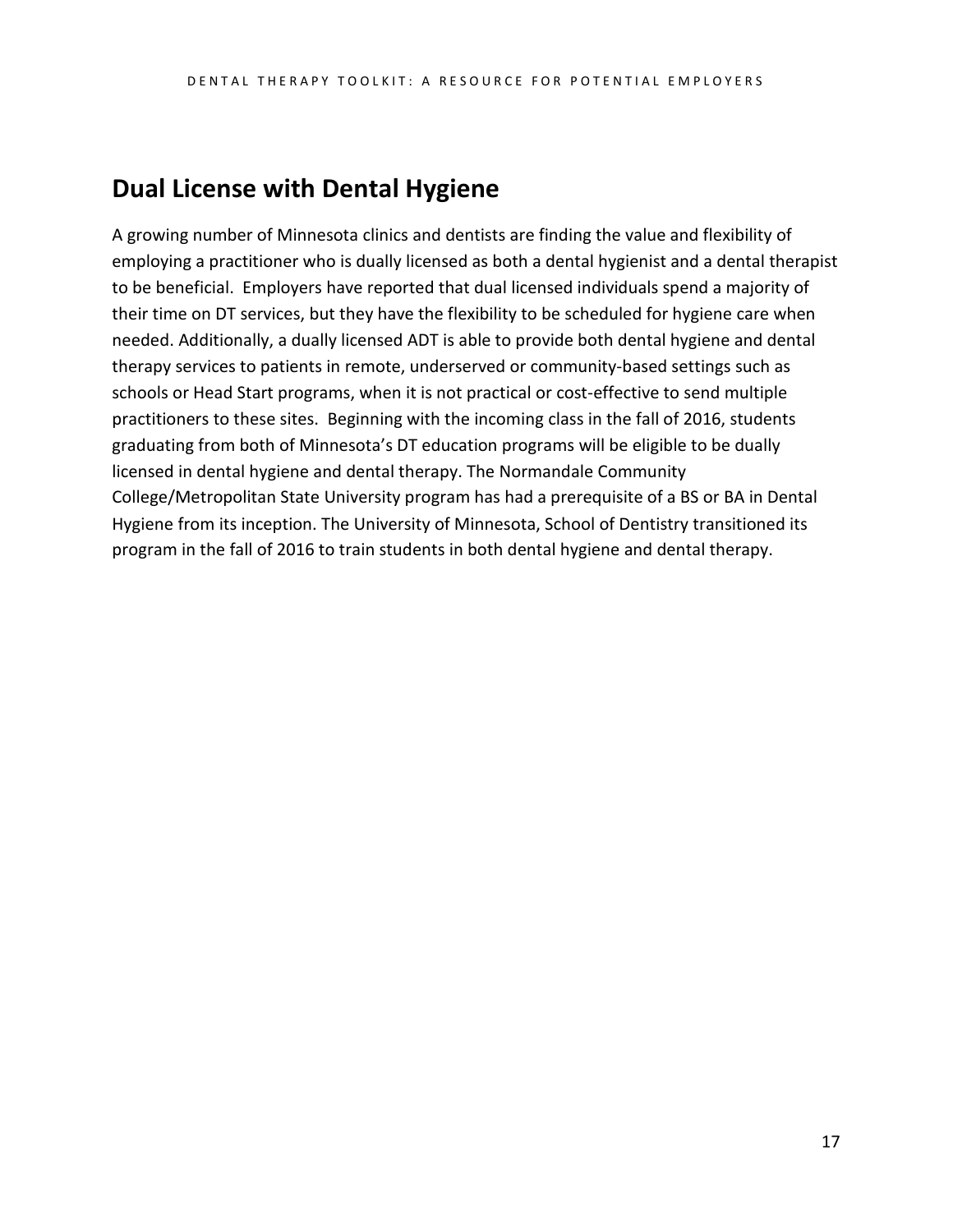## <span id="page-17-0"></span>4. Education and Training

### <span id="page-17-1"></span>**Education Program Information**

Two dental therapy education programs in Minnesota have been approved by the Minnesota Board of Dentistry: The University of Minnesota School of Dentistry and a Metropolitan State University program administered in partnership with Normandale Community College. Both programs prepare students for licensure as a dental therapist as well as certification as an advanced dental therapist. Below is a description of each educational program's requirements. Graduation statistics and future projections are provided in *Table 2*, below the descriptions.

- Before the incoming class in 2016, the **University of Minnesota, School of Dentistry's**  Master in Dental Therapy program accepted applicants who had completed a BS or a BA degree along with specific prerequisite courses. Starting in the Fall 2016, the University of Minnesota moved to a 32 month, dual degree program accepting students with a minimum of one year of prerequisite courses. Graduates earn both a Bachelor of Science in Dental Hygiene and a Master in Dental Therapy. This allows graduates to be eligible to pursue licenses in both dental hygiene and dental therapy. Since the inception of the U of M program, dental therapy students have learned alongside dental and dental hygiene students, and in areas where the scope of practice of a dental therapist is the same, they complete the same clinical competencies. This model will continue with the program transitioning to dual training in DH and DT. For more information, visit the U of M [Dental Therapy](https://www.dentistry.umn.edu/degrees-programs/dental-therapy)<sup>[18](#page-17-2)</sup> webpage.
- At **Metropolitan State University and Normandale Community College's** Master of Science in Advanced Dental Therapy program**,** eligible applicants are Minnesota licensed dental hygienists who have earned a BS or a BA degree, completed a restorative functions course (credit or non-credit), and have a cumulative GPA of 3.0, along with other requirements. In this 16-month program, students are taught by dentists and – for procedures within their scope of practice – are educated to the level of a dentist. For more information, visit the [Minnesota State Colleges and University Dental Therapy](http://www.mnscu.edu/college-search/public/institution/programProfile?rcId=0076&progId=8619)<sup>[19](#page-17-3)</sup> webpage.

<span id="page-17-2"></span><sup>18</sup> <https://www.dentistry.umn.edu/degrees-programs/dental-therapy>

<span id="page-17-3"></span><sup>19</sup> <http://www.mnscu.edu/college-search/public/institution/programProfile?rcId=0076&progId=8619>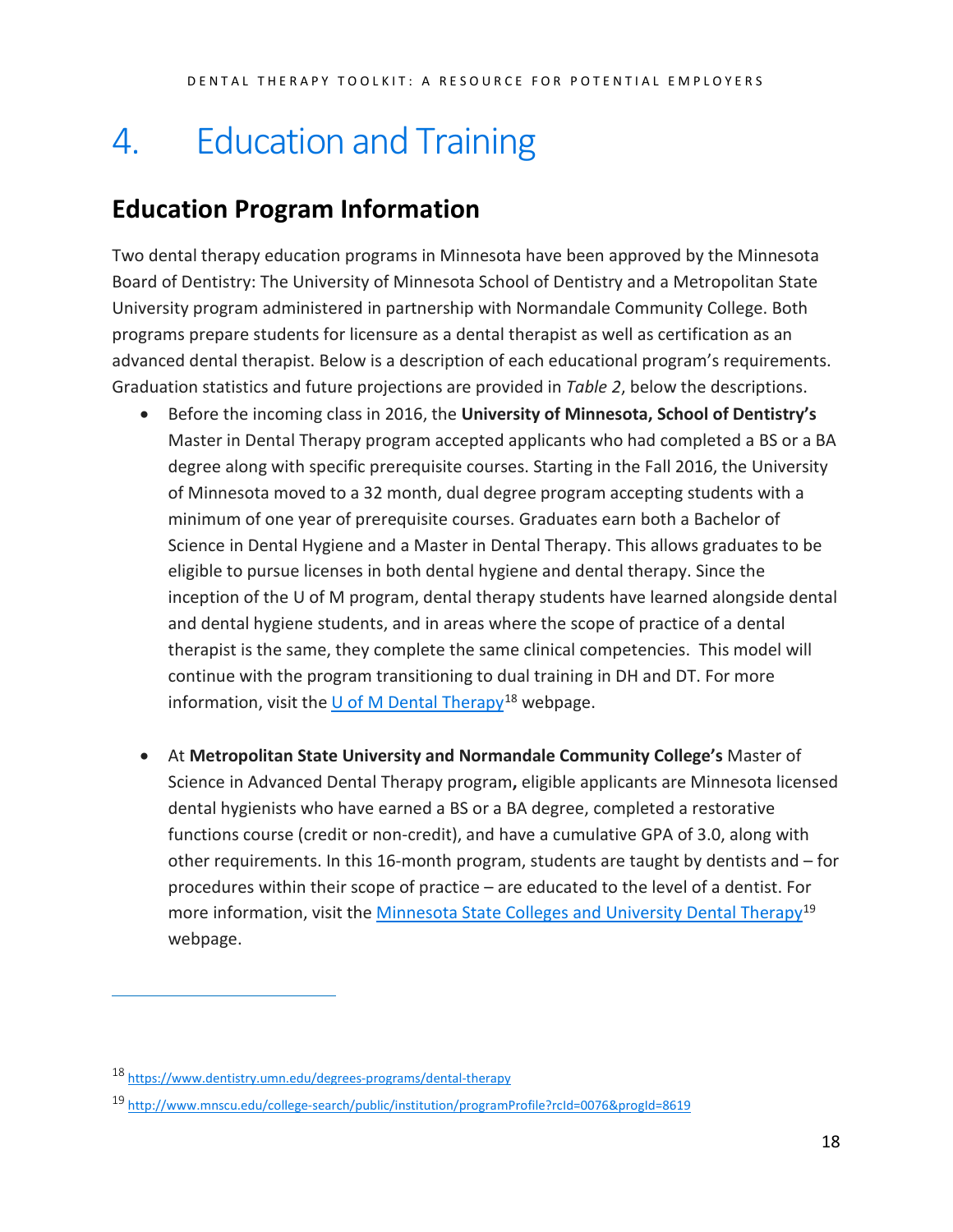|                                                  | <b>Metropolitan State</b><br>University and<br><b>Normandale Community</b><br><b>College</b> | University of<br>Minnesota School of<br><b>Dentistry</b> |
|--------------------------------------------------|----------------------------------------------------------------------------------------------|----------------------------------------------------------|
| Graduates                                        | 28                                                                                           | 42                                                       |
| Graduates who have<br>achieved ADT certification | 18                                                                                           | 10                                                       |
| <b>Current students</b>                          |                                                                                              | 15                                                       |

### **TABLE 2: EDUCATION PROGRAM DATA AND FUTURE PROJECTIONS, APRIL 2016**

### **Projected Future Graduate Numbers**

| Year | <b>Metro &amp; Normandale</b> | U of MN |
|------|-------------------------------|---------|
| 2016 | $12*$                         | 8       |
| 2017 | 6                             |         |
| 2018 | 6                             | n*      |
| 2019 | 10                            |         |

*Data Source: Respective education institutions; December, 2016*

*\*Due to changes in program structure and length, graduation trends show gaps in both programs. The program at Metropolitan State University and Normandale Community College shortened from 20 to 16 months starting in the fall of 2015. In 2016 there was one graduating class of 5 in May and there will be one graduating class of 6 in December. The University of Minnesota has redesigned its program from a 28-monnth to a 32-month program and due to these changes, there will be no graduates in 2018.*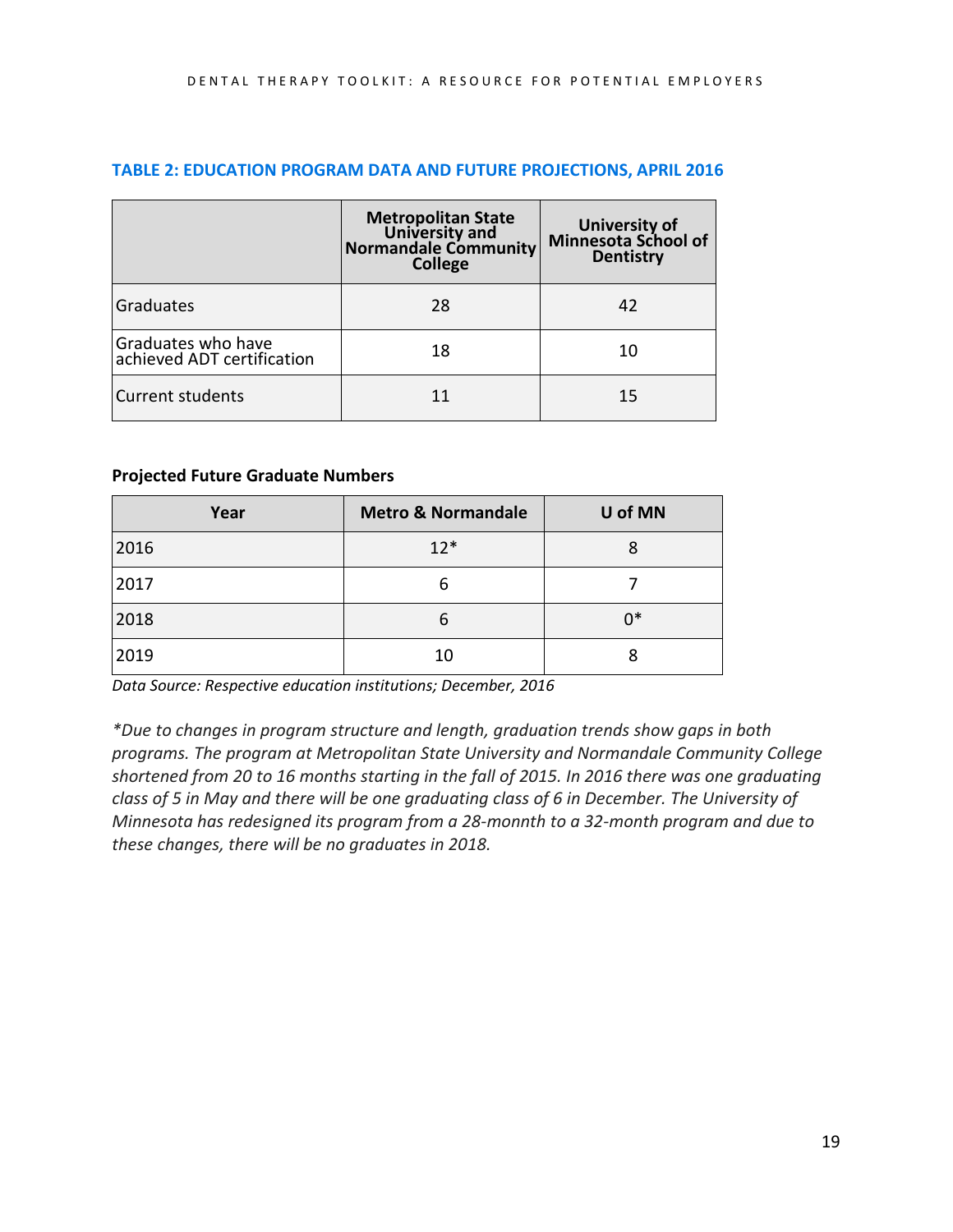After completion of either of the dental therapy education programs, each graduate will have the following competencies<sup>20</sup>:

- Ability to demonstrate the knowledge and clinical competence required to deliver comprehensive dental therapy services and treatment;
- Ability to exhibit the knowledge and skills required for client and dental therapy practice management;
- Ability to recognize how academic accomplishments will enable them to strategically advance within the dental therapy profession;
- Ability to demonstrate critical thinking, problem-solving, and reflective thinking skills for their professional and personal lives;
- Ability to recognize the importance of community service and leadership from a local and global perspective; and
- Ability to exhibit professional growth, self-knowledge, and lifelong learning strategies that can be implemented throughout their professional career.

## <span id="page-19-0"></span>**Examination and License Information**

### **Dental Therapist**

To be eligible for licensure, a DT must have graduated from a dental therapy education program approved by the Board of Dentistry or accredited by the [Commission on Dental Accreditation](http://www.ada.org/en/coda)<sup>[21](#page-19-2)</sup> (CODA) or another Board-approved accreditation body. The education program must be at least a baccalaureate level degree. To be licensed, a DT must pass a comprehensive, competency-based clinical examination that is approved by the Board and administered independently of an institution providing dental therapy education. A DT must also pass an examination that tests the applicant's knowledge of the Minnesota laws and rules relating to the practice of dentistry.

<span id="page-19-1"></span><sup>20</sup> Normandale Community College

<span id="page-19-2"></span><sup>21</sup> <http://www.ada.org/en/coda>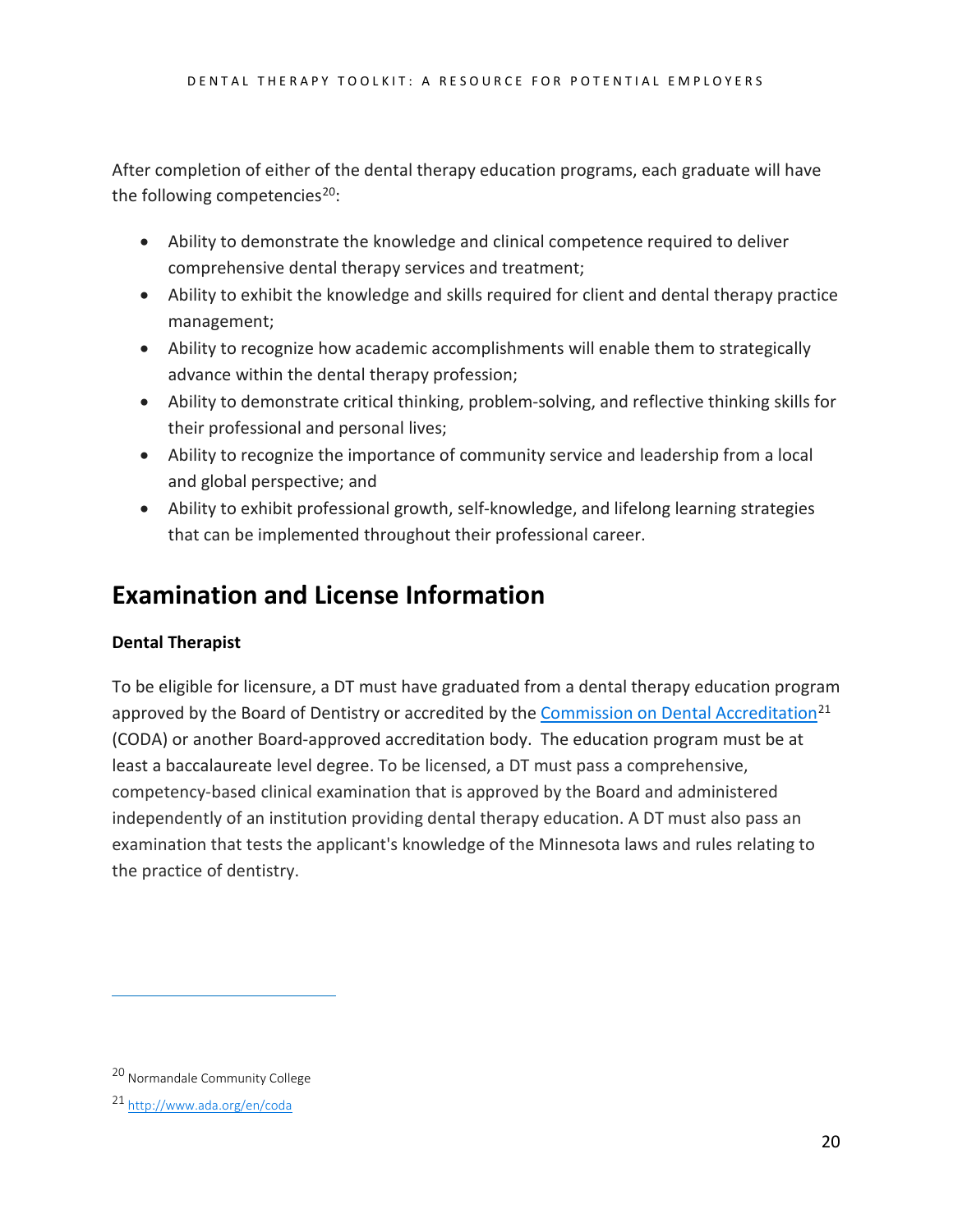### **Advanced Dental Therapist**

A licensed DT who meets all other DT licensure requirements is eligible for advanced dental therapy certification if the following additional requirements are met: (1) the DT graduated from an approved or CODA accredited Master's level education program; (2) the DT completed 2000 hours of clinical practice as a dental therapist under direct or indirect supervision of a dentist; and (3) the DT passed the Board of Dentistry's three-part examination which includes a patient records review, a written scenario exam, and an interview with the Board's Licensing and Credentials Committee. Upon successful completion of the three components of the Advanced Dental Therapy Certification Examination, the DT may be certified as an Advanced Dental Therapist.

### **Licensed DTs and ADTs**

As of January 2017, there were 64 DTs licensed in the state of Minnesota; 32 of the 64 had been certified as ADTs, and 26 of the 64 were dual licensed in dental hygiene and dental therapy.

Annual updates on the number of dental therapists, their demographics and practice settings is available from the Minnesota Department of Health at[: http://www.health.state.mn.us/divs/orhpc/workforce/data.html.](http://www.health.state.mn.us/divs/orhpc/workforce/data.html)

*Figure 1,* below, shows the various clinical geographic locations at which DTs and ADTs are practicing. Sites where DTs or ADTs provide services in community settings outside of permanent dental clinic are not shown on the map.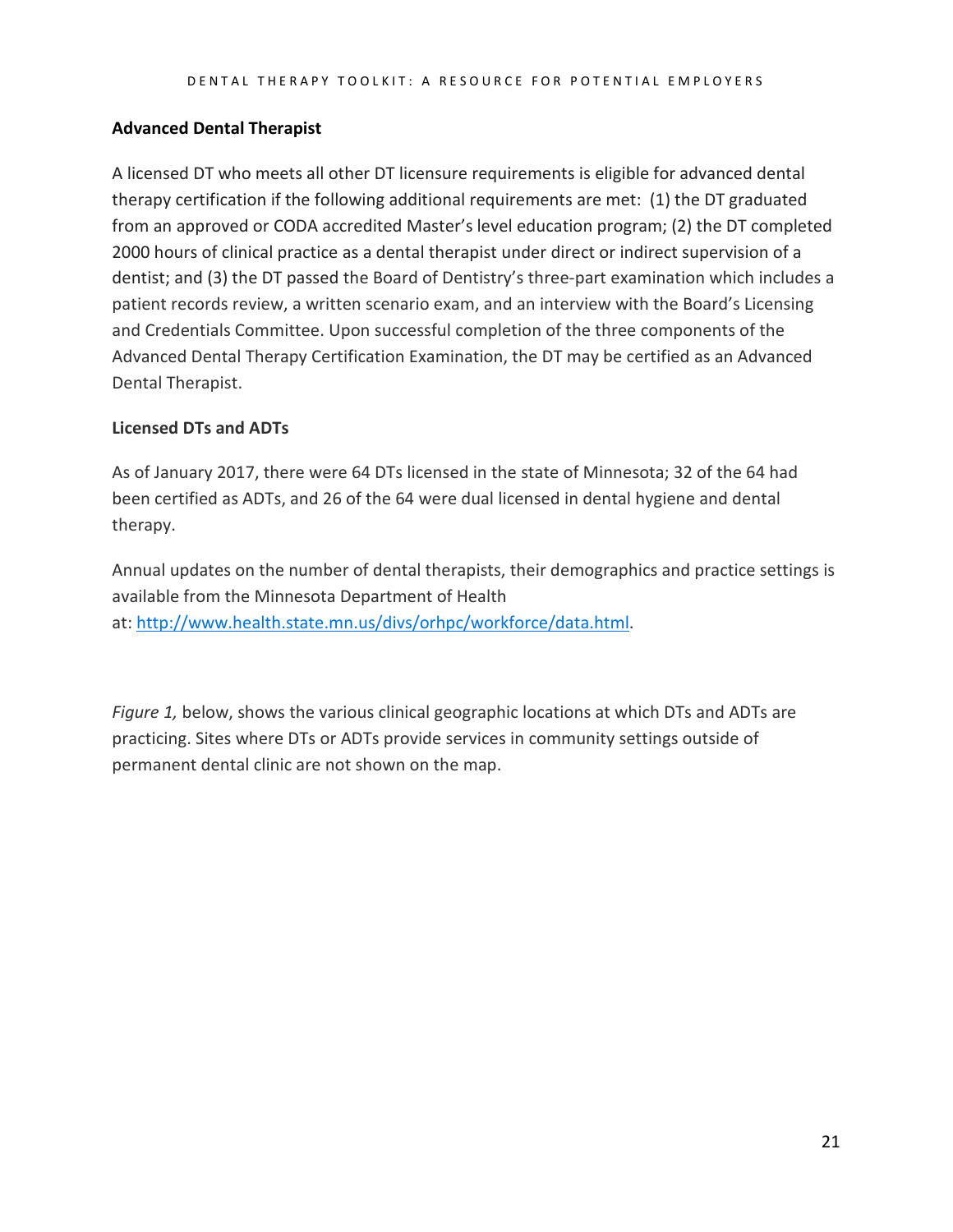#### **FIGURE 1: MAP OF DENTAL THERAPISTS AND ADVANCED DENTAL THERAPISTS IN MINNESOTA**

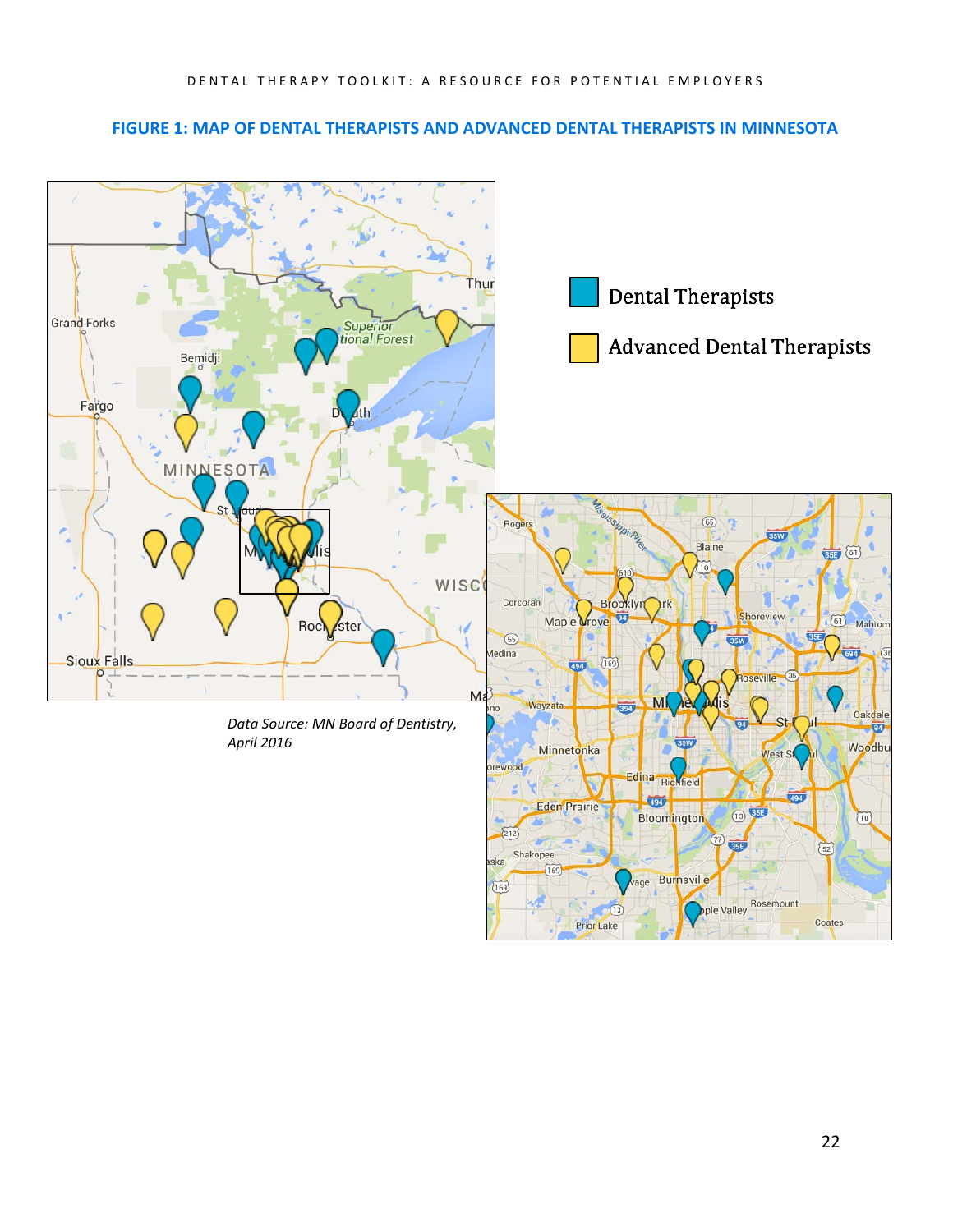## <span id="page-22-0"></span>**Continuing Education and Volunteer Opportunities**

Similar to dentists, DTs and ADTs must organize, complete, and document continuing education requirements, to ensure that they remain current on their oral health skills. DTs and ADTs are required to complete 50 credit hours for each biennial cycle, including a minimum of 30 fundamental credit hours and a maximum of 20 elective credit hours. Credits are granted on an hour-per-hour basis (one clock hour is equal to one credit hour). General attendance at a state or national convention is granted three elective credits.

| <b>Examples of Fundamental Courses:</b> | <b>Examples of Elective Types of Activities:</b> |
|-----------------------------------------|--------------------------------------------------|
| Lecture/Symposiums/Seminars             | Volunteerism/Community Service                   |
| Internet/Home study/Periodicals         | Attendance at a state or national                |
| (with post-test)                        | convention                                       |
| <b>Study Clubs</b>                      | Presenting a CE course                           |
| Advanced Education/College courses      | Self-Study ex: professional reading,             |
| (1 college credit = 1 CE credit)        | published articles                               |
|                                         |                                                  |

### **TABLE 3: CONTINUING EDUCATION CORE SUBJECT AREAS AND EXAMPLES**

| <b>Core Subject Areas</b>         | <b>Examples</b>                                                                                                   |
|-----------------------------------|-------------------------------------------------------------------------------------------------------------------|
| <b>Infection Control</b>          | Courses about safety and sanitary conditions                                                                      |
| <b>Record Keeping</b>             | Record keeping courses, Risk management courses that include<br>record keeping                                    |
| Ethics                            | Vulnerability of patients, Boundary issues, Professional ethical<br>code and guidelines                           |
| <b>Patient Communications</b>     | Non-verbal communication, Courses on teamwork, Personal<br>communication courses, Foreign languages/sign language |
| Management of Medical Emergencies | Medical emergencies in the dental office                                                                          |
| Diagnosis and Treatment Planning  | Periodontics, Prosthodontics, Endodontics, Restorative                                                            |

*Data Source: MN Board of Dentistr[y Core Subjects](https://mn.gov/boards/dentistry/professionaldevelopment/coresubjects.jsphttps:/mn.gov/boards/dentistry/professionaldevelopment/coresubjects.jsp)[22](#page-22-1)*

<span id="page-22-1"></span><sup>22</sup> <https://mn.gov/boards/dentistry/professionaldevelopment/coresubjects.jsp>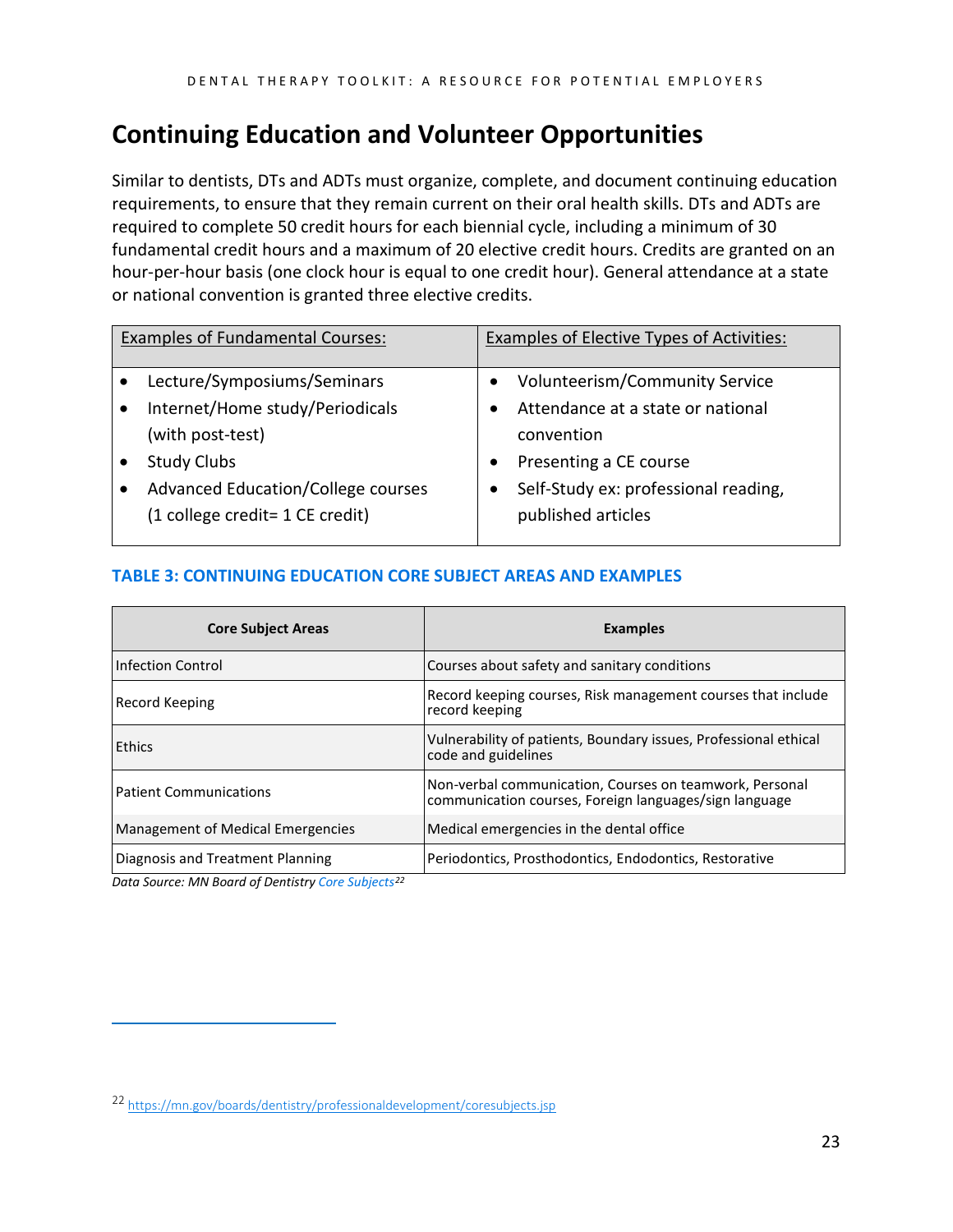The Board of Dentistry monitors compliance with continuing education requirements, and approves courses and activities on a case-by-case basis. For more information on DT/ADT continuing education, visit the Minnesota [BOD Professional Development](https://mn.gov/boards/dentistry/professionaldevelopment/)<sup>[23](#page-23-0)</sup> webpage. For more ideas on continuing education opportunities, contact the [Minnesota Dental Therapy](http://www.mndta.org/)  [Association](http://www.mndta.org/)<sup>[24](#page-23-1)</sup>.

In order to maintain clinical skills, DTs or ADTs may choose to participate in volunteer opportunities lik[e Give Kids a Smile](https://www.mndental.org/events/give-kids-a-smile/)<sup>[25](#page-23-2)</sup> or [Mission of Mercy.](https://www.mndental.org/events/mission-of-mercy/)<sup>[26](#page-23-3)</sup> If a DT or ADT volunteers, they are still required to have a collaborating dentist and CMA submitted to the Board of Dentistry.

<span id="page-23-0"></span><sup>23</sup> <https://mn.gov/boards/dentistry/professionaldevelopment/>

<span id="page-23-1"></span><sup>24</sup> <http://www.mndta.org/>

<span id="page-23-2"></span><sup>25</sup> <https://www.mndental.org/events/give-kids-a-smile/>

<span id="page-23-3"></span><sup>26</sup> <https://www.mndental.org/events/mission-of-mercy/>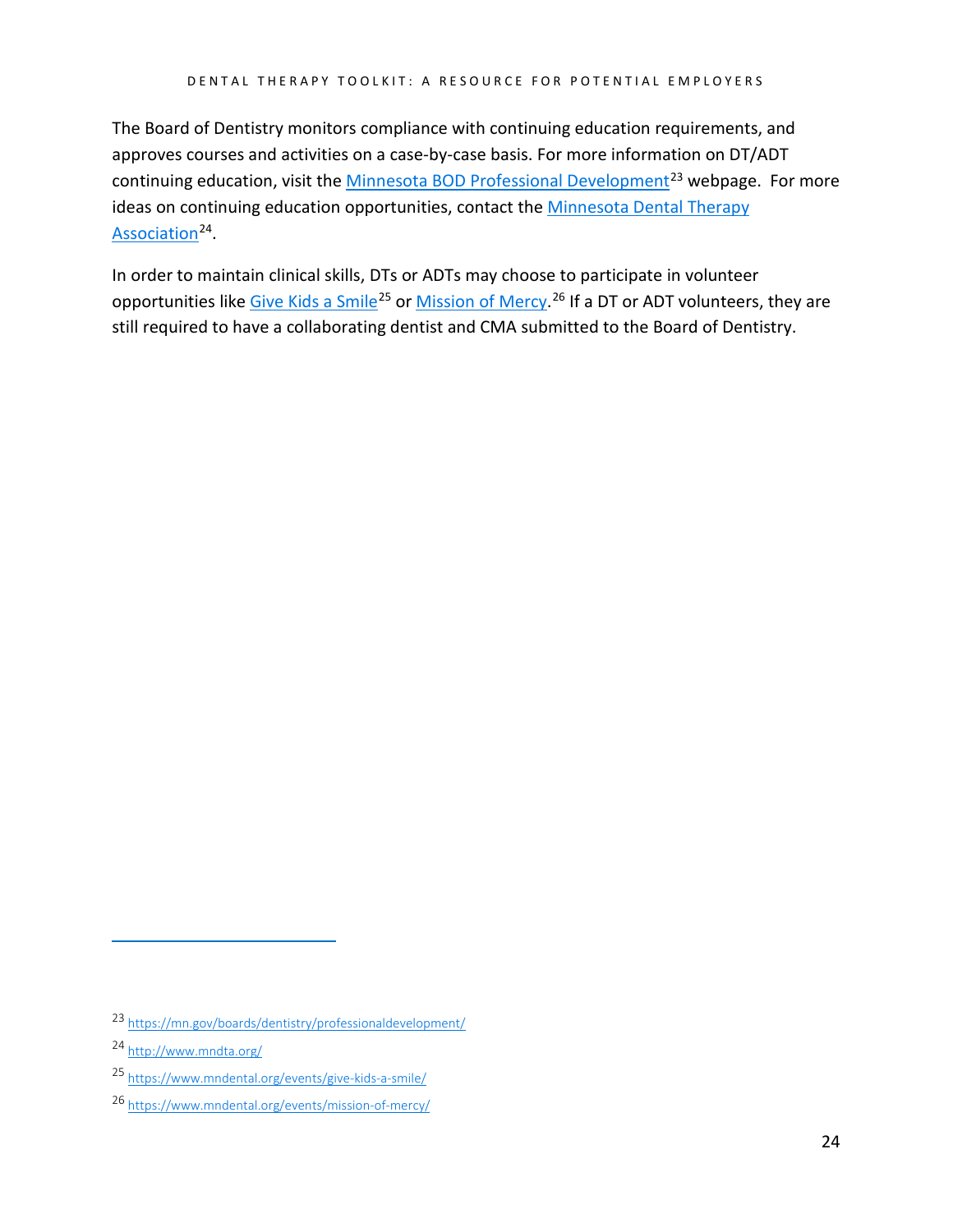## <span id="page-24-0"></span>5. Hiring, Onboarding and Integration

## <span id="page-24-1"></span>**Resources for Employers**

This section provides information that may be useful to dentists, dental clinics and other organizations who are considering hiring a DT. Every employer will have existing processes and procedures for recruiting and hiring new professionals. The focus of this section and this toolkit is to provide information that will address factors that are unique to the DT profession.

In addition to this toolkit and related [MDH Emerging Professions –](http://www.health.state.mn.us/divs/orhpc/workforce/emerging/dt/index2.html) Dental Therapist Materials,<sup>[27](#page-24-2)</sup> there are a number of additional hiring resources that may be useful to potential employers. The resources below cover a range of information related to hiring and employing dental therapists, from existing toolkits to information from the Board of Dentistry and other regulatory bodies, to social media outlets.

### **Hiring a DT/ADT Website (2014)**

The Otto Bremer Foundation funded the development of an Internet-based [Employer Toolkit](http://www.mchoralhealth.org/mn/dental-therapy/)<sup>[28](#page-24-3)</sup> with resources for hiring a DT or ADT. The topics included in the website are:

- Scope of practice for DT and ADTs
- Practice settings
- Education and licensure
- Dental professionals' perspectives on the DT profession
- Collaborative Management Agreements
- Reimbursement for DTs and ADTs
- Professional liability

<span id="page-24-2"></span><sup>27</sup> <http://www.health.state.mn.us/divs/orhpc/workforce/emerging/dt/index2.html>

<span id="page-24-3"></span><sup>28</sup> <http://www.mchoralhealth.org/mn/dental-therapy/>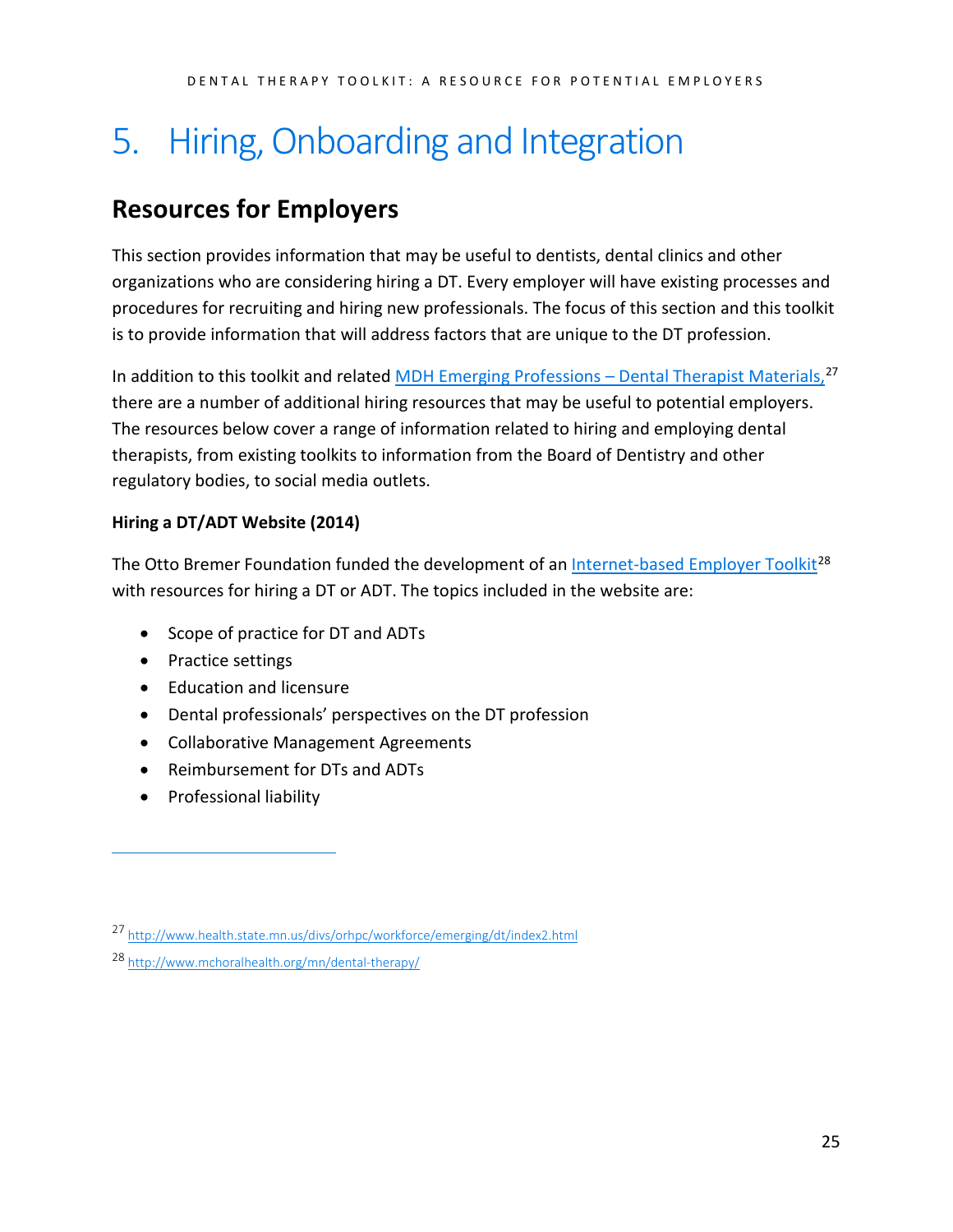• Checklist for considering adding a DT/ADT to your practice

In 2013, the Minnesota Dental Association created an issue brief with information related to the DT profession at that time; it can be found *here*.<sup>[29](#page-25-1)</sup> While some of the information is out of date, it does provide a historical perspective and includes 2013 information on education programs, students and practitioners at that time.

For more recent information on practitioner and student information, see the [Environmental](http://www.health.state.mn.us/divs/orhpc/workforce/emerging/toolkit/dtenv2016.pdf)  [Scan](http://www.health.state.mn.us/divs/orhpc/workforce/emerging/toolkit/dtenv2016.pdf)<sup>[30](#page-25-2)</sup> created in conjunction with this toolkit.

### **Minnesota Board of Dentistry**

[Minnesota Board of Dentistry](https://mn.gov/boards/dentistry/licensure/processingandapplications/dental-therapists.jsp)<sup>[31](#page-25-3)</sup> provides useful information related to DTs on their website, including scope of practice, collaborative management agreements, advanced dental therapy certification, application forms, and license and certification verification.

### **Minnesota Dental Therapy Association**

The Minnesota Dental Therapy Association is a network and association that is made up of Dental Therapists in the State of Minnesota that work together to respond to the needs of members, support the growth and development of dental therapy as a profession, and increase access to dental care for the public. For more information about the MDTA, visit thei[r website](http://www.mndta.org/)<sup>[32](#page-25-4)</sup> or contact the association: mndentaltherapyassociation@gmail.com.

### <span id="page-25-0"></span>**Recruiting, Interviewing and Hiring**

Before recruiting, interviewing or employing a DT, an employer should obtain a good understanding of the DT model, scope of practice and supervision requirements. Information is available in this toolkit and from other sources, but potential employers without experience working with DTs may also wish to contact an existing DT employer for information and advice. After obtaining a good understanding of the DT model, an employer can determine whether the

<span id="page-25-1"></span><sup>29</sup> <http://www.ncsl.org/documents/health/OralHealth121113webinarhandout.pdf>

<span id="page-25-2"></span><sup>30</sup> <http://www.health.state.mn.us/divs/orhpc/workforce/emerging/toolkit/dtenv2016.pdf>

<span id="page-25-3"></span><sup>31</sup> <https://mn.gov/boards/dentistry/licensure/processingandapplications/dental-therapists.jsp>

<span id="page-25-4"></span><sup>32</sup> <http://www.mndta.org/>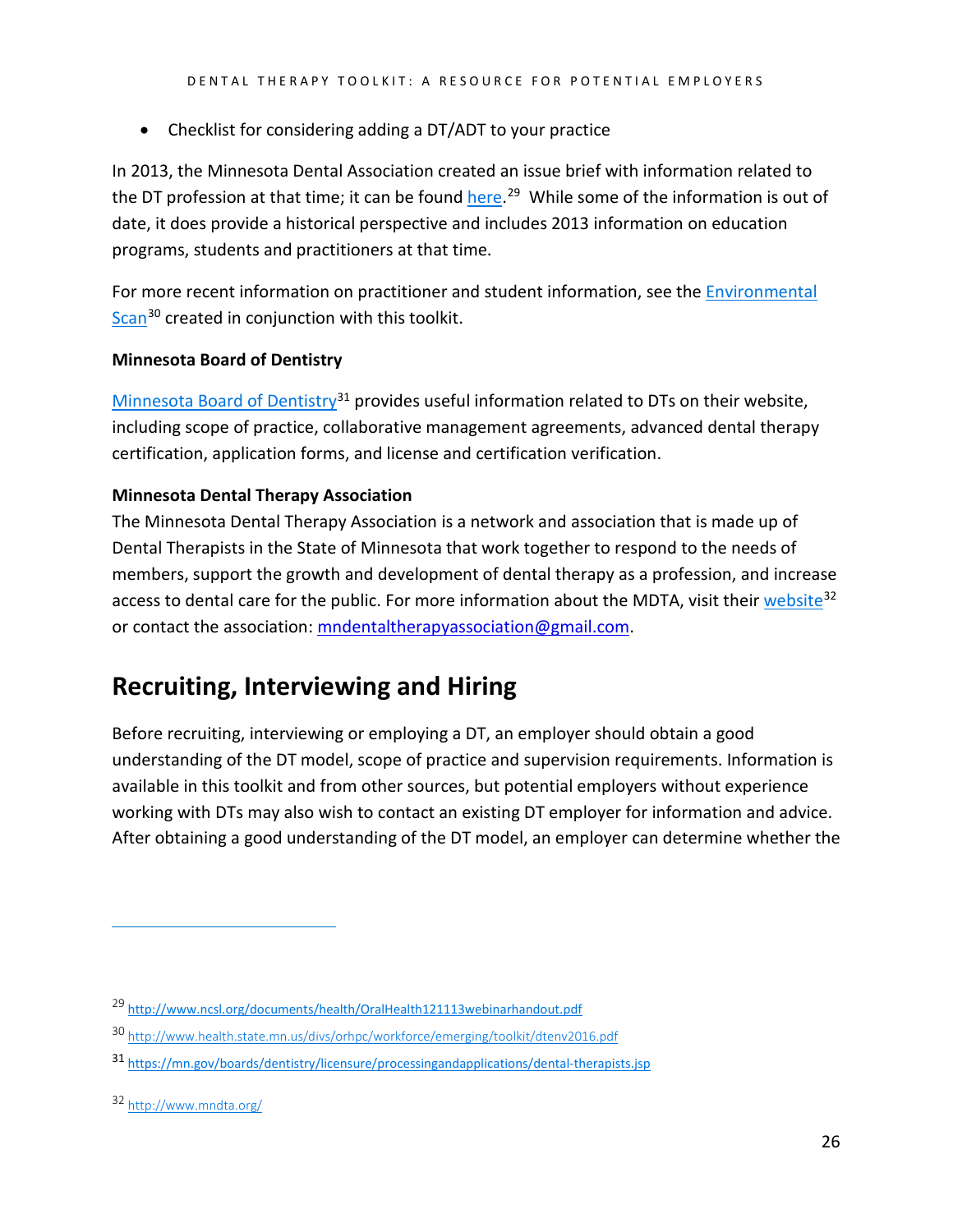model fits with the practice's philosophy, goals, care model, business structure and the patients and communities served and move forward with hiring.

Because DTs will be working as one member of a dental team, employers may want to identify a varied hiring team to participate in determining how a DT may fit into the practice and then recruiting and hiring the DT. The team could include dentists, clinical managers, clinic staff or other members of the oral health team. Employers may want to contact organizations likely to be sources of patients for a dental therapist – schools, social service agencies, etc.

Once a decision is made to recruit a DT, the same best practices for recruiting and hiring any new oral health practitioner apply, whether it is a DT or a dentist, dental hygienist, dental assistant or other staff or team member. All new practitioners and employees should be carefully screened and vetted to be sure the candidate has a current state license, is welltrained and qualified to provide the services needed, and has strong references from previous employers and other sources. Employers should also seek information to assess whether a candidate will be a good fit and will be accepted by other dental team members, and is a good match with the patient population.

As with any business expansion employers should carefully assess the expected financial impact of hiring a DT on the employer's practice or organization. The financial analysis will assess, among other things, whether there is adequate patient need and demand to keep the DT and the team at full capacity and whether the additional payments and revenues generated by the team will be adequate to cover the added expenses and generate an acceptable margin or profit to support sustainable employment of the DT. Financial impact is best assessed by looking beyond the revenues generated by DT services in isolation, which should include how the DT will affect the productivity and profitability of the entire team. For example, many DT employers have found that a DT has enabled the overall team to increase its productivity and has freed up dentists to perform more complex procedures that are reimbursed at a higher level than the DT services.

Employers should factor in a start-up period before the new DT or ADT reaches full productivity. Experience to date has shown that the ramp up period for dental therapists is similar to that for new dentist graduates. Employers can assume DTs who have completed the required education programs and passed licensure requirements and examination possess the knowledge and clinical competencies required to deliver comprehensive dental therapy services and treatment. All new practitioners will need initial orientation and training and continued support and mentoring during the process of integrating them into the dental team and the practice. This is especially true of recent graduates who have not accrued substantial practice experience outside the academic and clinical training settings.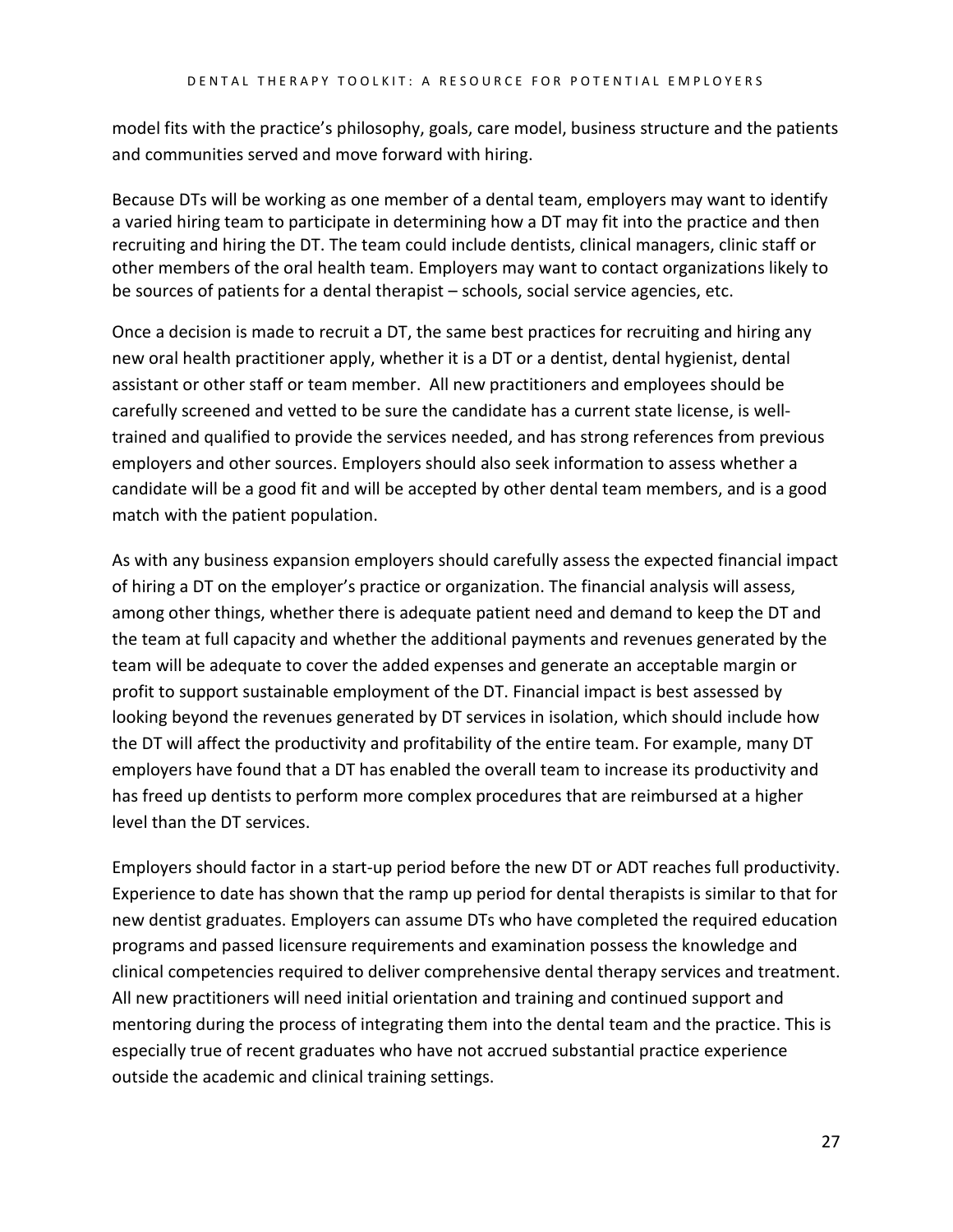Given that there is a history of some political opposition to the DT role, employers should be prepared for the possibility that some members of their dental team or other dentists in the community may not be accepting of their DT, at least initially. Education within the practice, with external partners and with colleagues may be needed. Despite any initial resistance, most Minnesota dentists and employers who have hired DTs have found that with proper supervision and onboarding, DTs are accepted as a valued, productive member of the dental team. In fact, the prevailing experience in Minnesota is that dentists who initially resisted working with or supervising DTs eventually become supporters of the DT model as they see firsthand how it benefits them and their practice. In most cases, DTs have earned their place in dental practices by improving the practice's ability to reach and serve additional patients, to improve efficiency and productivity, and to increase the financial strength of the practice.

### **Seeking Candidates to Fill a DT position**

Unless the clinic has identified an internal DT candidate and supported them through their training, the most common method used by dental employers to recruit a dental therapist is through the two DT education programs and their graduate placement programs. Potential employers who may have a DT position to fill and employers with general questions about dental therapists may contact the education program directors for more information, to provide a job posting, or to be given information on DT students or graduates who may be potential candidates for employment. The [Minnesota Dental Therapy Association](http://www.mndta.org/) (MDTA),<sup>[33](#page-27-0)</sup> the state's professional association of DTs and ADTs, is also a source of information and will send out career opportunities to its members. Another venue for dentists interested in learning about DTs or recruiting a DT is to contact the [Minnesota Oral Health Coalition](http://www.minnesotaoralhealthcoalition.org/)<sup>[34](#page-27-1)</sup> or the <u>Minnesota Department of Health</u>.<sup>[35](#page-27-2)</sup> These sources may also be able to put an employer in touch with an existing DT employer or an employed DT to talk more about the profession and how DTs can be integrated into a dental practice.

Most successful recruitment efforts begin with a posting or job description which then can be shared with the education institutions, the MDTA and other organizations. A job posting for a DT will be very similar to job postings for dental hygienists, dental assistants or dentists. Important elements to include are information about the type of dental practice and patients

<span id="page-27-0"></span><sup>33</sup> <http://www.mndta.org/>

<span id="page-27-1"></span><sup>34</sup> [www.minnesotaoralhealthcoalition.org](http://www.minnesotaoralhealthcoalition.org/)

<span id="page-27-2"></span><sup>35</sup> <http://www.health.state.mn.us/oralhealth/>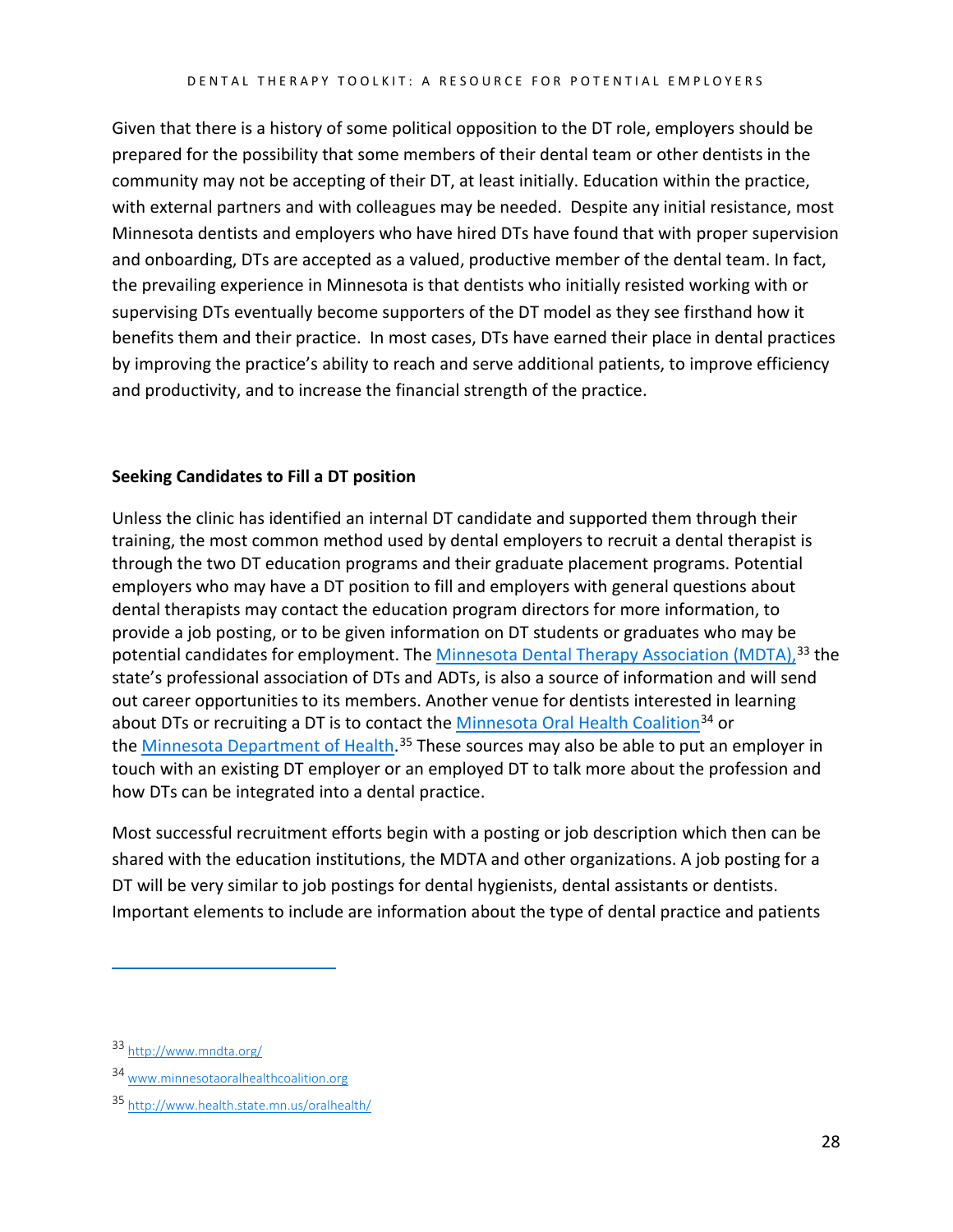served, the locations where services are provided, whether the position is full time or part time, and contact information for those interested in the position. Employers should be sure that their practice is the type of practice or setting that qualifies for DT practice under state law, see [MS 150A.05, subdivision 8.](https://www.revisor.mn.gov/statutes?id=150A.105) A sample DT job posting is provided in the Appendix section of this toolkit.

### **The Interview**

The interview process is an important step in recruiting and hiring a DT. In addition to questions that would typically be asked in an interview with any oral health practitioner, a few additional questions that specifically relate to the dental therapy profession and could be included are:

- Why did you decide to become a dental therapist?
- What do you think are the most important skills and attributes of an individual going into this profession?
- What value and contributions do you think you will bring to our dental team?
- As a pioneer in this new Minnesota profession, what ideas do you have for how we can work together to build trust and help you develop a positive relationship with the dental team and your supervising dentist?

The idea of working with a dental therapist will be new to all or most team members, and the employer may want to include questions for the candidates about the DT model or the qualifications or training of DTs. For example, a DT trained and licensed in Minnesota will be able to describe their knowledge and training on their legal scope of practice, what to do if they encounter a dental problem that requires services that exceed their authorized scope of practice, or how they will work with their supervising dentist to develop a Collaborative Management Agreement that will contain the details for the working relationship and define the level of dentist supervision and authorization the dentist will require.

### **The DT Portfolio**

Some DTs may have developed a professional portfolio and some employers may require applicants for employment to provide one. A portfolio showcases a DT's competence, knowledge, skills, and expertise gained while completing the dental therapy program and in other relevant areas of the DTs professional and personal experiences.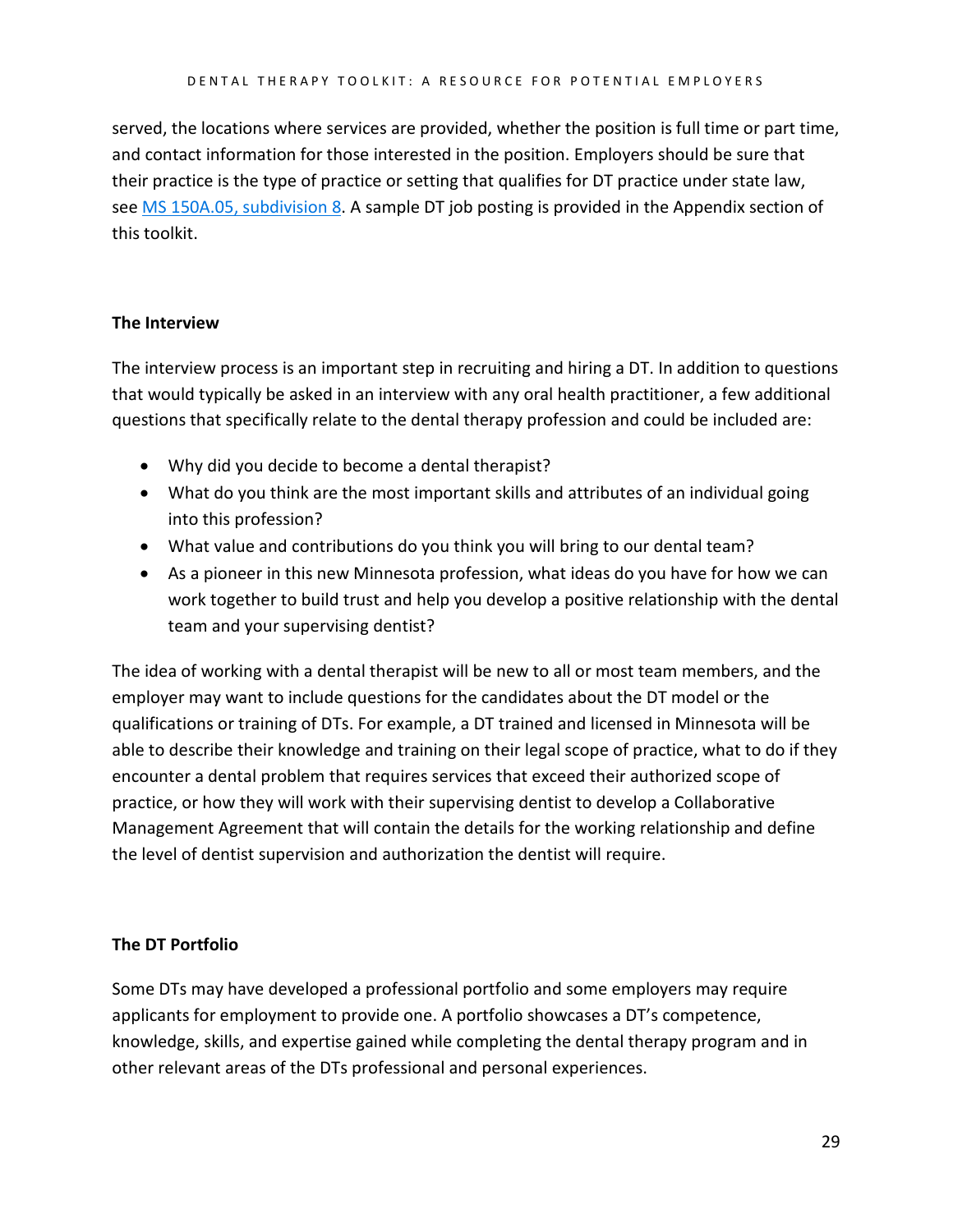Examples of documentation that may be found in a professional portfolio:

- o Practice philosophy
- o Certificates
- o Short and long-term goals
- o Resume
- o Presentations
- o Writing samples
- 
- o Educational honors
- o Cases of patients treated
- o List of externship rotations
- o Continuing education (especially if a practicing dental hygienist)
- o Letters of recommendation

### **Employment Offer**

After making a decision to offer employment to a DT, an employer will typically provide the DT with a written employment agreement with the same information that would be included in an employer offer to a dentist, dental hygienist or other member of the dental team. The employment offer typically describes the position, job title and start date; the salary, compensation and benefits offered; the reporting responsibilities and supervising dentist relationship; and performance expectations and goals.

### **Salary Ranges**

Based on information collected from employers, educational institutions and other sources for this toolkit, *Table 4* summarizes general salary ranges for DTs and ADTs and compares their compensation to that of dentists. In general, DTs will be compensated at a higher hourly rate than dental hygienists. If they achieve ADT certification their compensation will increase. In some cases, compensation may be different for a dually licensed DT/Dental Hygienist. Both DTs and ADTs are compensated at lower wages than dentists. Some clinics pay practitioners in part or entirely based on their productivity rather than a fixed salary, in which case total compensation will vary even within a single clinic setting.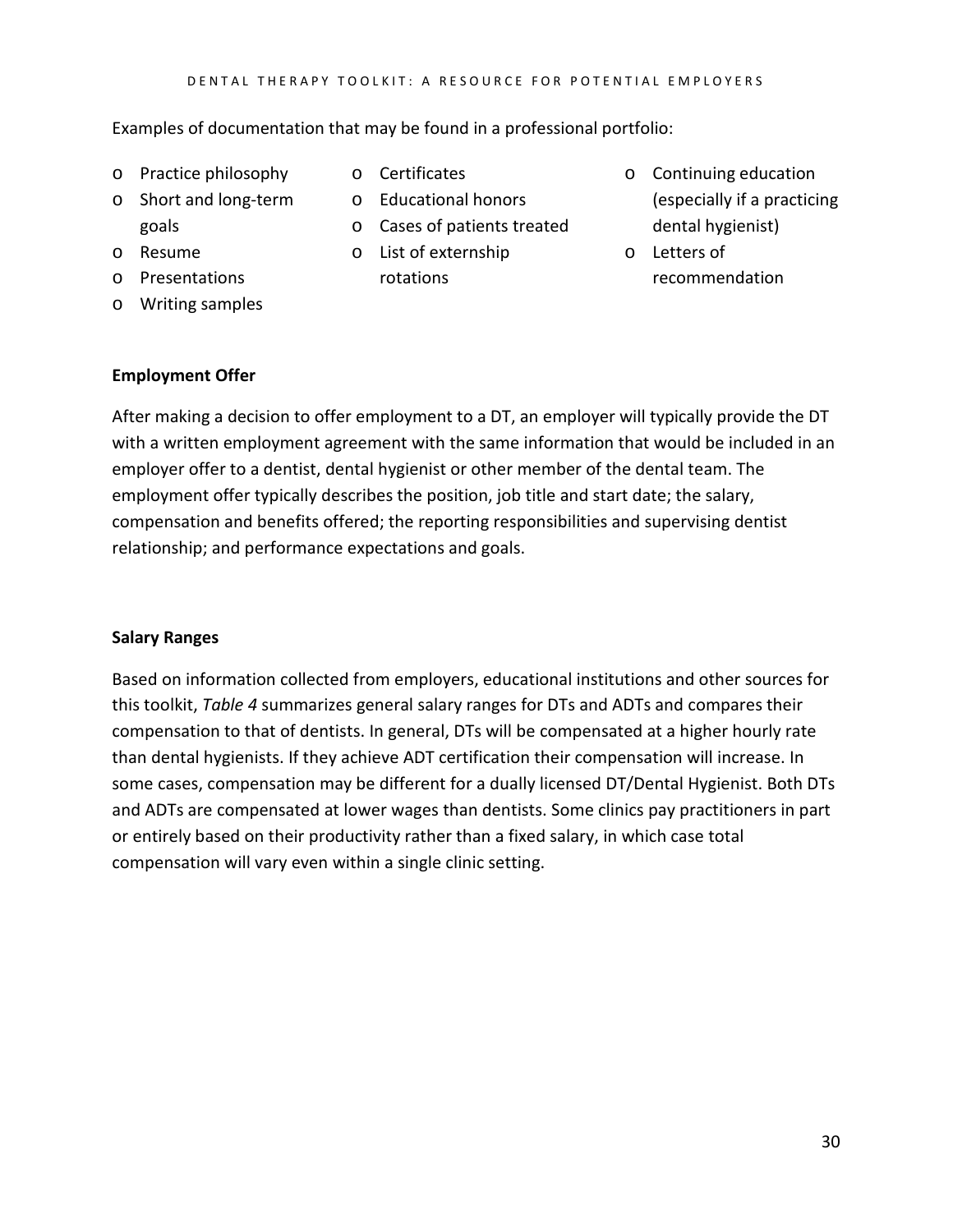|            | <b>Metropolitan Twin Cities</b> | <b>Greater Minnesota</b> |
|------------|---------------------------------|--------------------------|
| <b>DT</b>  | \$36-40                         | \$35-44                  |
| <b>ADT</b> | \$36-45                         | \$40-45                  |
| Dentist    | $$60-100$                       | \$50-78                  |

#### **TABLE 4: HOURLY WAGES FOR DT, ADT, AND DENTISTS**

<span id="page-30-0"></span>*Data Source: Questionnaire responses collected for this toolkit, April and August 2016; Employer Presentations at Dental*  Therapy Site Visit, July 2016; salary.com; and: <http://www.health.state.mn.us/divs/orhpc/workforce/emerging/dt/index.html#toolkit> <sup>1</sup>

## **Onboarding**

The integration of nurse practitioners (NPs) and physician assistants (PAs) into medicine offers some lessons for integrating dental therapists. Although NPs and PAs are generally accepted and understood by patients and other members of health care teams, the medical community still takes measures to ensure that these professionals **contained and are are are all that the entity** are

### *"I'm very pleased at the patient reaction to this new provider in our practice."*

*Dr. David Gesko, dental director for a nonprofit integrated health care system in Minnesota*

seamlessly introduced and integrated into their offices and are accepted by patients and fellow employees in the office. Full integration of a DT/ADT into the dental team is crucial for their success and for patient acceptance. The dentist, other oral health professionals and staff have an important role in educating and assuring patients that they will be receiving quality care from the oral health team. Introduction of a DT or ADT to the staff provides an opportunity to learn and ask questions about the dental therapy profession which will help ease the transition.

Tina Maluso-Bolton, an oncology nurse practitioner, identified seven common actions that allow practices to successfully integrate mid-level practitioners. These include:

- (1) a clear, articulated job description;
- (2) a committed mentor;
- (3) leadership and administrative support;
- (4) patient and coworker support;
- (5) feelings of acceptance of the mid-level practitioner as a valued colleague by all concerned;
- (6) an atmosphere that supports growth; and
- (7) leadership willingness to delegate.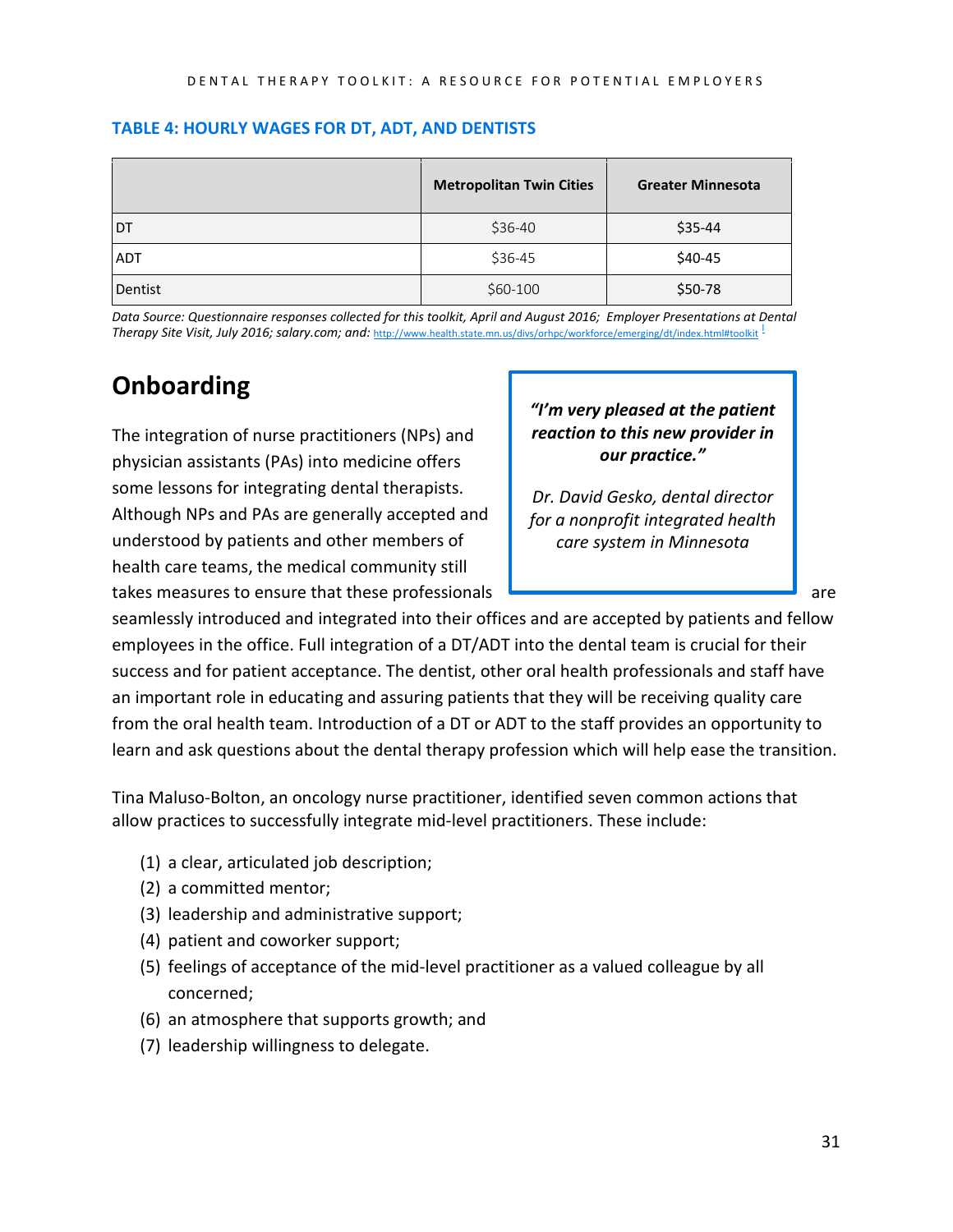Dental practices should implement these steps with any new employee to create a productive and cohesive team.

For more information on preparing the oral health team, see the following articles: Maluso-Bolton, *Advanced Practice Clinicians: Integrating Advanced Practice Clinicians into your Oncology Practice,* 2006[36](#page-31-0) and Yoder and DePaula, *Navigating Career Pathways- Dental Therapy in the Workforce: A Report of the Career Path Subcommittee,* 2011.[37](#page-31-1)

During all stages of the hiring and onboarding process, it is important that office and clinical staff are aware and understand the role of the new professional. In addition to resources in this toolkit, like the Preparing the Oral Health Team and Office Communications sections, the DT or ADT can serve as a resource to the clinic and provide information and suggestions on integration and office communications. As with other professionals, the DT/ADT will need a clinical orientation to become more familiar with the clinic culture, operations, and clinic specific procedures and policies.

For smooth integration into the clinic, the DT/ADT may want to start with just one collaborating dentist. Once a trusting relationship has been developed and the DT/ADT and DDS are familiar with practice philosophy, treatment planning, and personal strengths, the DT/ADT will be established to add CMAs with additional collaborating dentists. Like recent dental graduates, new DT/ADTs may likely need some on the job training and time to ramp up skills to peak production. During this time, collaborating dentists may decide frequent procedure checks and case reviews are needed in order to build a trusting relationship. Once the dentist and therapist are familiar with each other's' practice styles, case reviews and procedure checks can taper off as they see fit.

<span id="page-31-0"></span><sup>36</sup> Maluso-Bolton T. Advanced practice clinicians: Integrating advanced practice clinicians into your oncology practice. *Journal of Oncology Practice/American Society of Clinical Oncology.* 2006: *2* (6): 289-93. <https://www.ncbi.nlm.nih.gov/pmc/articles/PMC2793646/>

<span id="page-31-1"></span><sup>37</sup> Yoder, Karen, and Dominick DePaola. Navigating career pathways—dental therapists in the workforce: a report of the career path subcommittee. *Journal of public health dentistry* 2011*:* 71 (s2):S38-S41[. https://www.ncbi.nlm.nih.gov/pubmed/21922706](https://www.ncbi.nlm.nih.gov/pubmed/21922706)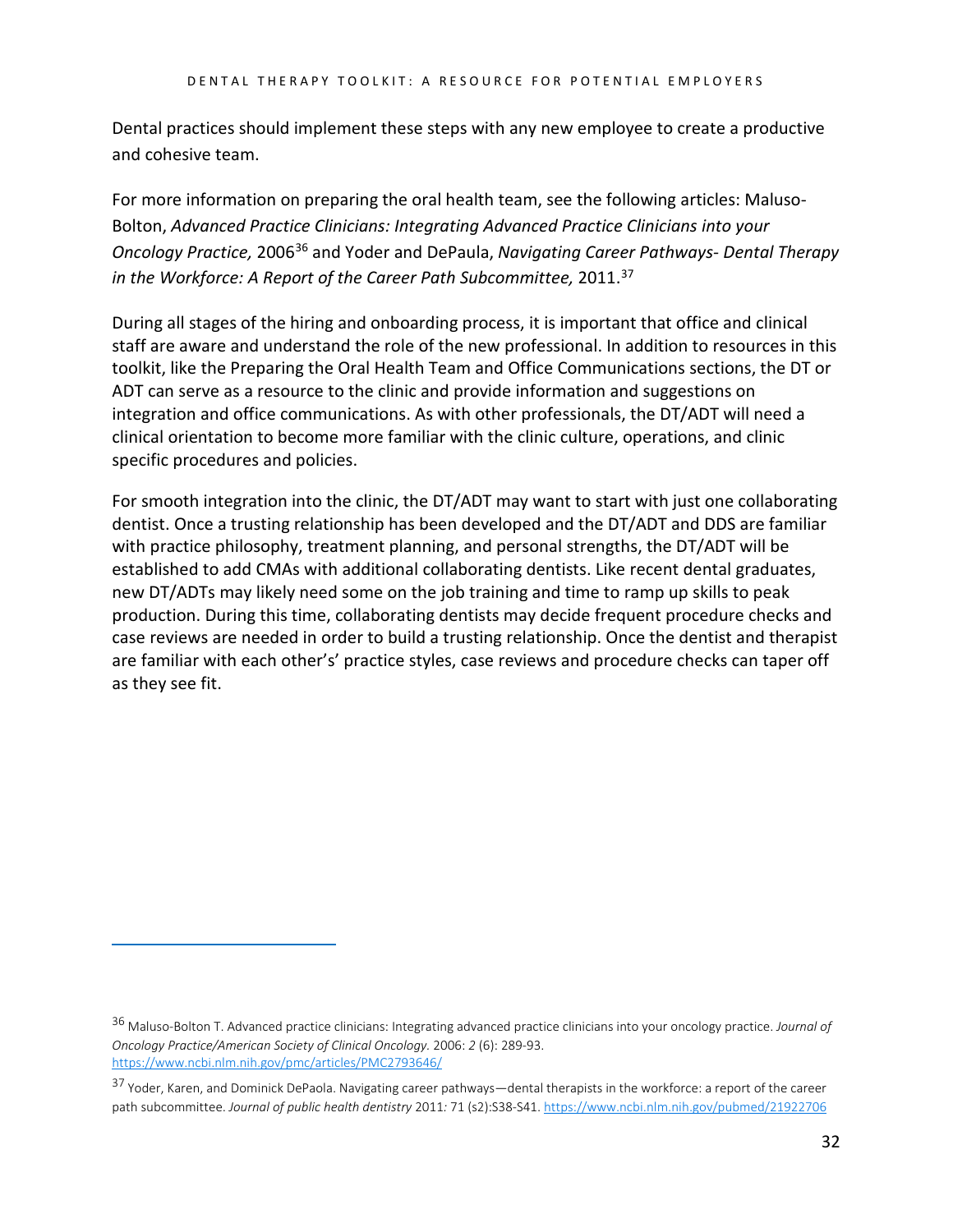## <span id="page-32-0"></span>**Office Communications**

To be effective, a DT will need the support of the dentists, other members of the dental team and administrative employees in the office. Scheduling staff should be very familiar with the allowed services in the DT/ADT scope of practice. Introducing the DT/ADT to patients is important and can be done through a number of methods, such as:

- Pamphlets in the office
- Information on the practice website
- Announcements on social media
- Verbally by oral health practitioners and administrative staff

#### **Lessons Learned: Office Staff Acceptance**

- **Continuous and open communication is key** for office and staff acceptance.
- **•** While the dentist may clearly understand the DT/ADT's scope of practice, the rest of the office may not. It is important to make sure the entire office staff understands the scope of practice and the value the DT/ADTs bring to the overall practice and oral health team and to the community by improving access to oral health care.
- For practices hiring a DT or ADT for the first time, attention should be paid to planning how to integrate them into the oral health team and office staff.

*"I was surprised and kind of worried about presenting them to the patients or having to defend it. It's been seamless. If the staff is on board then the patients are too."*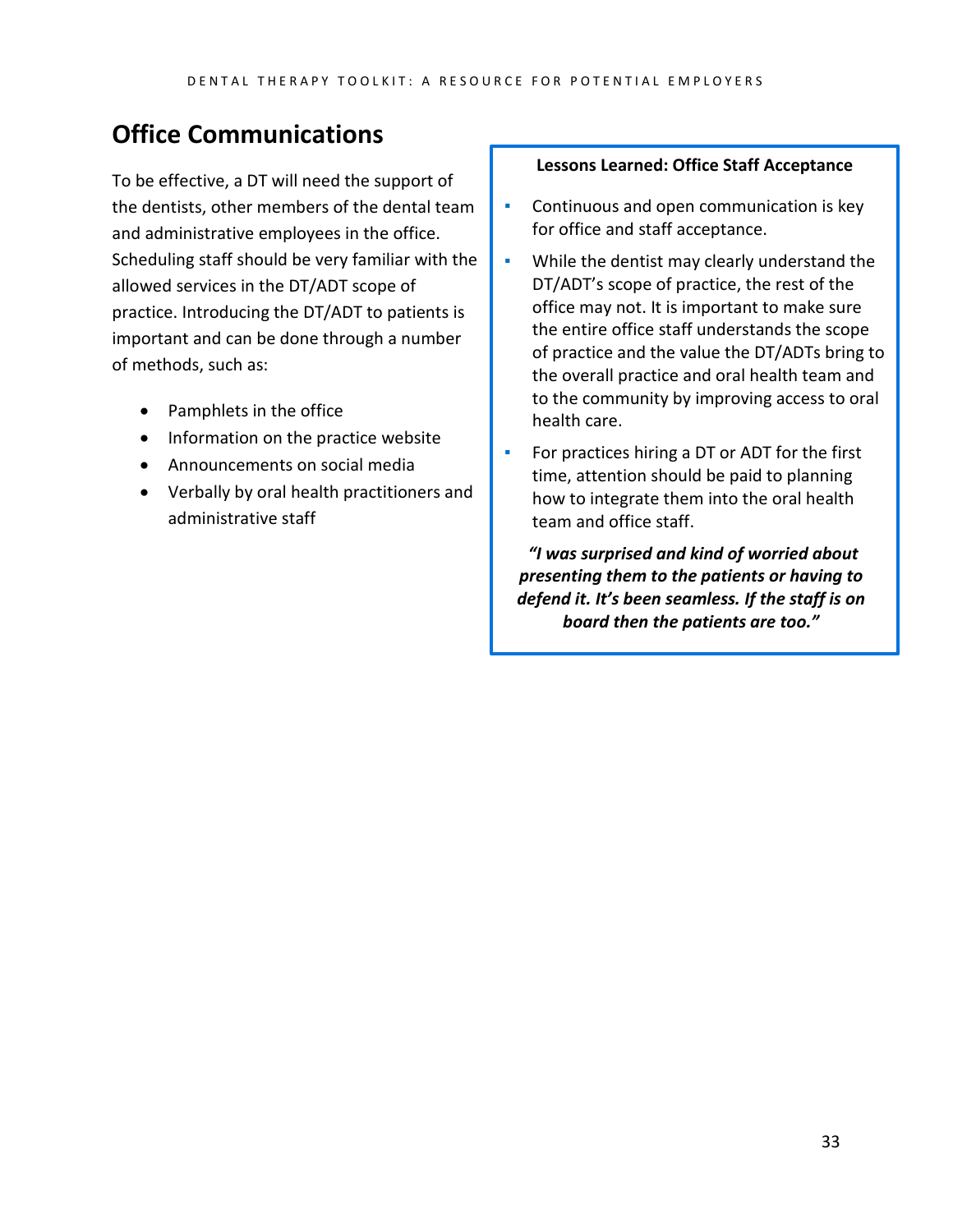Developing and disseminating written guidelines for communication from staff to patients regarding the addition of the dental therapist to the practice may be useful. Information for patients could include:

- DT/ADT education and training
- Explanation of the DT/ADT scope of practice
- Dental supervision and practice settings
- Comparisons of DT/ADTs to other midlevel providers

Endorsement by the dentists can help make patients comfortable and accepting of the DT/ADT. When feasible, a dentist could inform the patients that the office now has a DT/ADT to whom the dentist may delegate some of his or her preventive and restorative care. They could inform patients that the DT/ADT is a member of the dental team and has had the same education and training as a dentist within their scope of practice to perform quality, safe care. Educating staff and patients on the DT/ADT's scope of practice, education and training allows for smooth integration into the practice.

For more information on office communications, see Maluso-Bolton's

#### **Lessons Learned: Patient Acceptance**

- **DTs/ADTs and employers have commented that** their patients were very accepting of the new provider. While some patients (very few) asked for more information on DT/ADT training and background, comparing the profession to a physician's assistant typically helped patients feel at ease.
- **DTs/ADTs have stated that their patients** express gratitude for being able to finally access dental care.
- Many employers have found that having a DT or ADT has turned out to be a positive marketing tool because their patients appreciate that they are trying to improve access to care for the underserved.
- It has been reported that, once a DT/ADT has been fully accepted as a member of the oral health team and integrated into a practice, patient acceptance follows.

*"My biggest concern… was that every day there's at least one patient who is going to come in and say, 'I don't want to be seen by a therapist, I need a dentist.' So, I was very, very much prepared for that. But it never happened – once. Which was great; I was almost overwhelmed by the response of patients. They were very, very appreciative… They're very comfortable with her."*

*Dr. Shiraz Asif, Family Dental Care, a community clinic in Minneapolis, MN*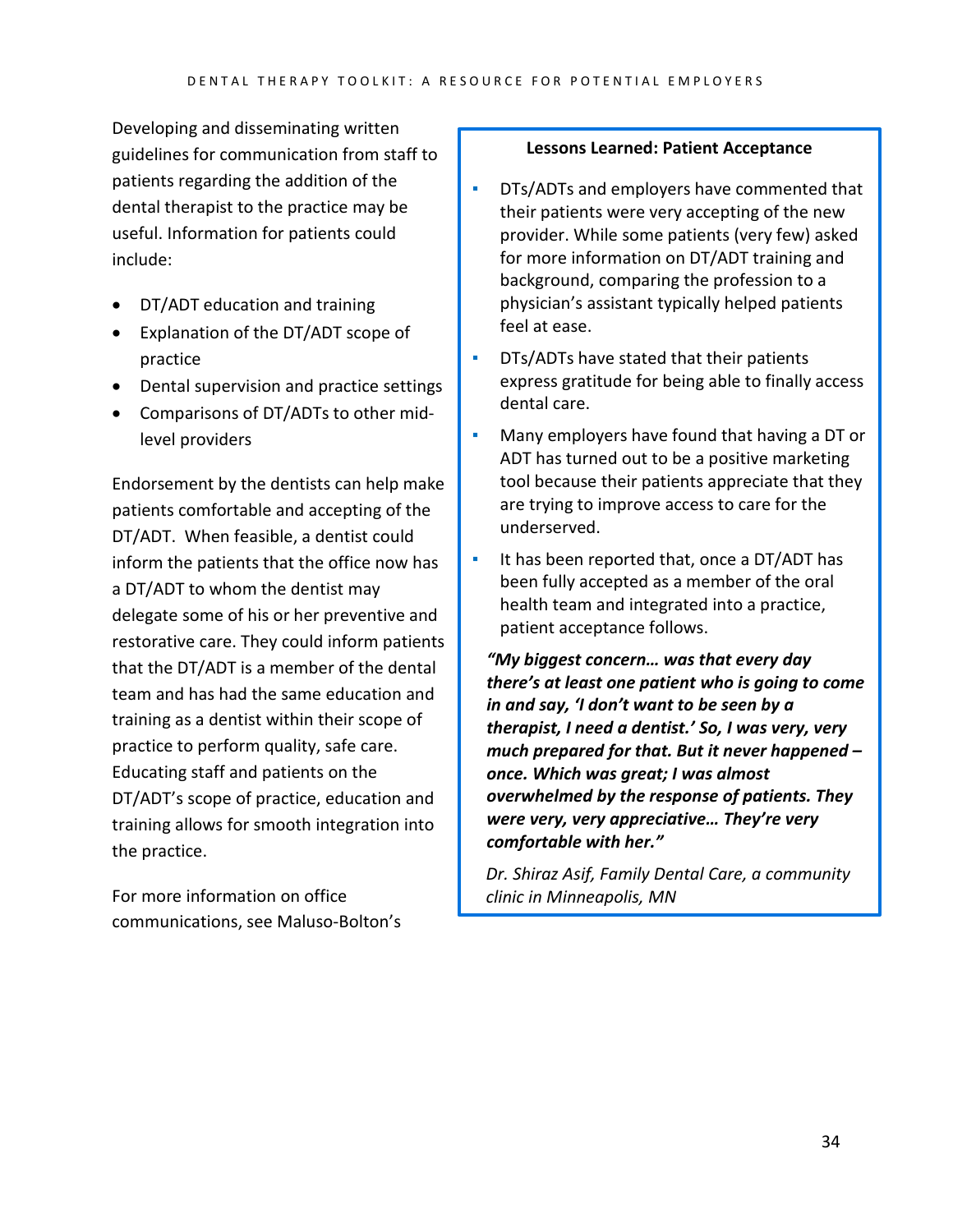article: *Advanced Practice Clinicians: Integrating Advanced Practice Clinicians into your Oncology Practice,* 2006. [38](#page-34-2)

Applications for the loan forgiveness program are open annually in November. Selection of awards is competitive, and not all applicants receive awards.

For more information on the program and for contact information for DT-related programs, visit this <u>MDH Loan Forgiveness program webpage</u>.<sup>[39](#page-34-3)</sup>

## <span id="page-34-0"></span>**Professional Liability Coverage for Dental Therapists**

There is no statutory requirement for a dental therapist or advanced dental therapist to carry professional liability coverage, just as there is no requirement for a dentist to carry professional liability coverage. In general, the dental therapist is covered under the dentist's professional liability coverage much like a dental hygienist and dental assistant is covered. The dentist should contact their professional liability carrier to determine if their carrier requires any modifications to the dentist's policy.

There are currently two companies that offer professional liability coverage to dental therapists and advanced dental therapists in Minnesota: [Dyste Williams](http://dystewilliams.com/programs/dentists-oral-surgeons/)<sup>[40](#page-34-4)</sup> and Marsh Professional [Liability.](https://www.marsh.com/us/services/financial-professional-liability.html)<sup>[41](#page-34-5)</sup>

## <span id="page-34-1"></span>**Policy and Procedure Manuals**

Each practice setting will choose to integrate dental therapists in unique ways, depending on its current procedures and policies. A review of a practice's existing policies and procedures and compliance plan should be completed and changes made as needed. Changes may be needed to address the unique dentist supervision and CMA requirements that apply to dental therapists, but the DTs scope of services are not new. These are services dentists are already providing. The main changes are in who performs the services and the way in which the DT services are authorized and supervised by a dentist.

<span id="page-34-2"></span><sup>38</sup> Maluso-Bolton T. Advanced practice clinicians: Integrating advanced practice clinicians into your oncology practice. *Journal of Oncology Practice/American Society of Clinical Oncology.* 2006: *2* (6): 289-93

<span id="page-34-3"></span><sup>39</sup> <http://www.health.state.mn.us/divs/orhpc/funding/loans/>

<span id="page-34-4"></span><sup>40</sup> <http://dystewilliams.com/programs/dentists-oral-surgeons/>

<span id="page-34-5"></span><sup>41</sup> <https://www.marsh.com/us/services/financial-professional-liability.html>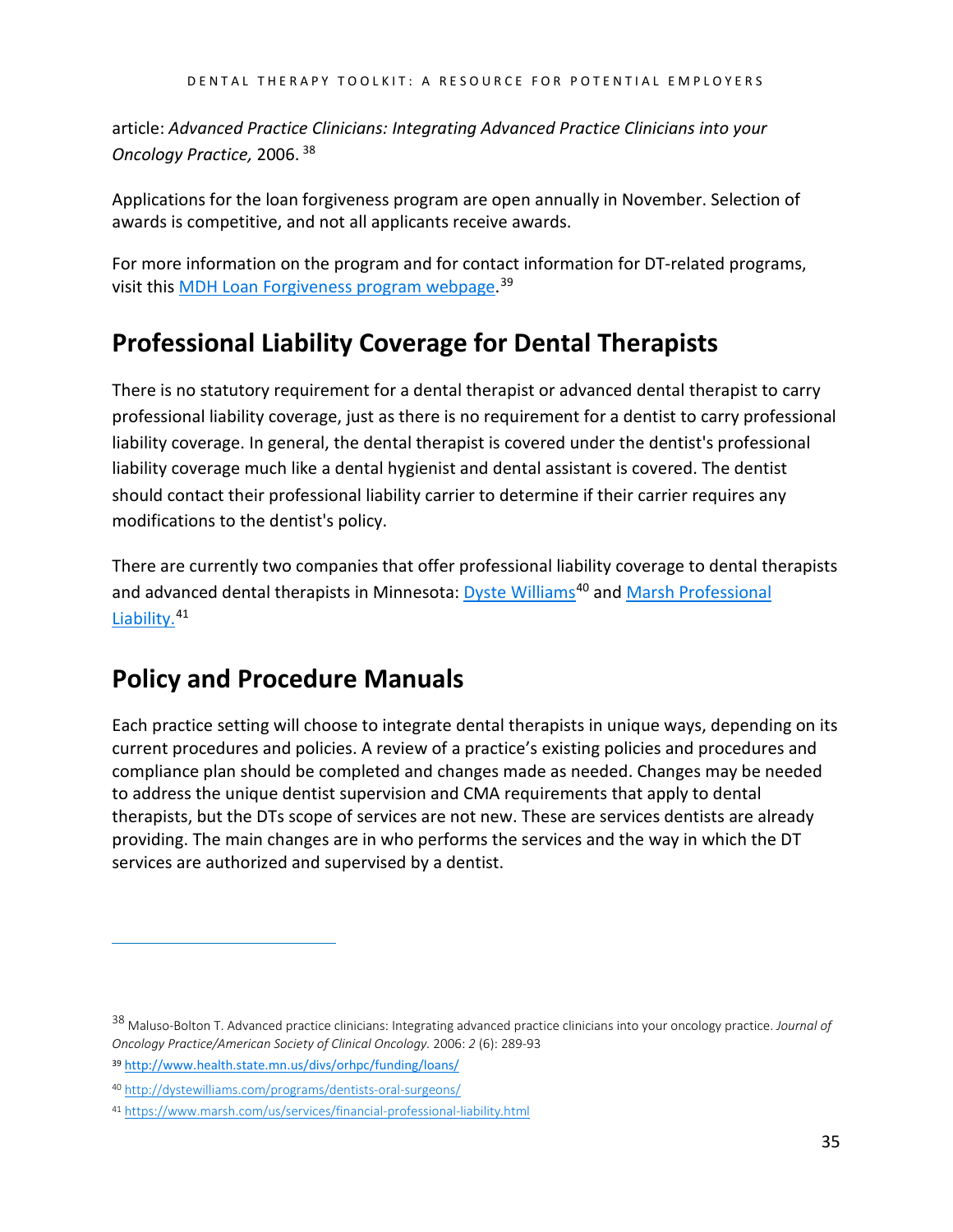Some examples of policies and procedures that may need to be updated:

- Dental programs policies and procedures
- Organization chart
- Dental program summary
- New employee orientation
- Staff assignments and duties
- Scheduling and appointment procedures
- Clinical services information
- Quality assurance
- Community health
- Human Resources and general personnel policies
- Other areas within policy manuals that include lists of providers, where applicable

## <span id="page-35-0"></span>**Triage Protocols**

 $\overline{a}$ 

Something else to consider when onboarding a new hire is the best use of their skills to maximize efficiency in the practice. Some employers, clinics and dentists use ADTs to triage new patients, walk in patients or urgent patient needs to do an initial assessment of what services are needed, how quickly and by which member of the dental team. A DT is authorized to deliver palliative emergency treatment of dental pain as well as other initial services. For more information on the services DTs and ADTs are authorized to deliver and the type of dentist supervision or authorization is required, see [Delegated Duties of Dental Therapists and](https://mn.gov/boards/assets/DT%20Chart%20BA_tcm21-262696.pdf)  [Advanced Dental Therapists.](https://mn.gov/boards/assets/DT%20Chart%20BA_tcm21-262696.pdf)<sup>[42](#page-35-2)</sup>

## <span id="page-35-1"></span>**Pursuing Advanced Practice Certification**

Upon hiring, it may be important to learn about the employee's professional goals. If a DT will be seeking advanced practice certification, the DT and other team members will want to begin identifying patient cases and records that can be submitted to the Board of Dentistry as Part I of the ADT certification. These records will be reviewed for comprehensiveness and compliance with current record-keeping regulations as well as evaluated for evidence and demonstration of critical thinking and decision making.

<span id="page-35-2"></span><sup>4</sup>[2https://mn.gov/boards/assets/DT%20Chart%20BA\\_tcm21-262696.pdf](https://mn.gov/boards/assets/DT%20Chart%20BA_tcm21-262696.pdf)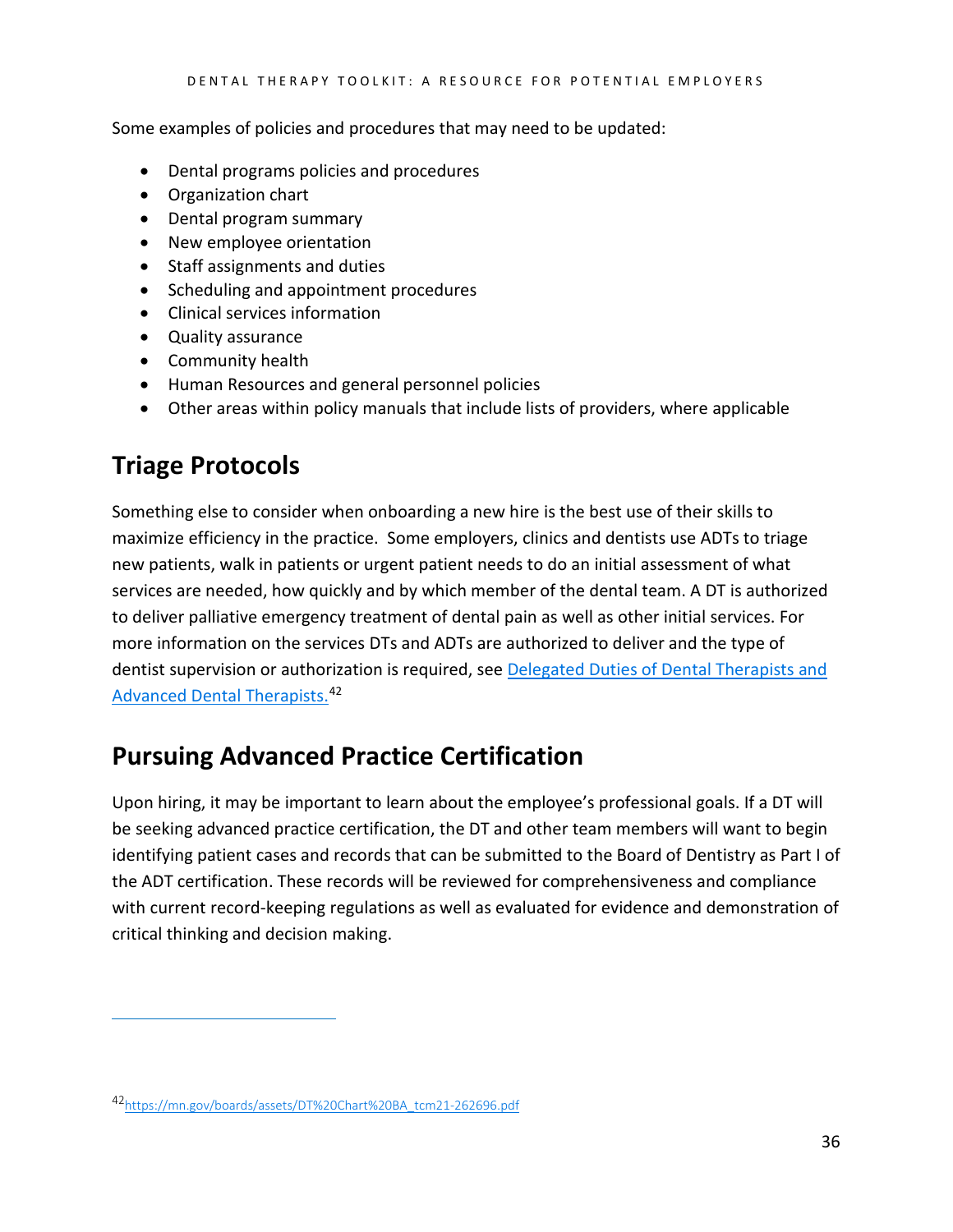## <span id="page-36-0"></span>**Minnesota Department of Health Loan Forgiveness Program**

Employers may also want to make new hires aware of programs that can assist them. The Minnesota Department of Health's Office of Rural Health and Primary Care offers a range of loan forgiveness and repayment programs to health care students or residents, and dental therapists are eligible for the program. Licensed graduates of a DT/ADT program are eligible for \$10,000 per year for up to four years, if they serve in a rural area for a minimum of three years. Practicing DT/ADTs are eligible for loan forgiveness, but priority is given to recent graduates.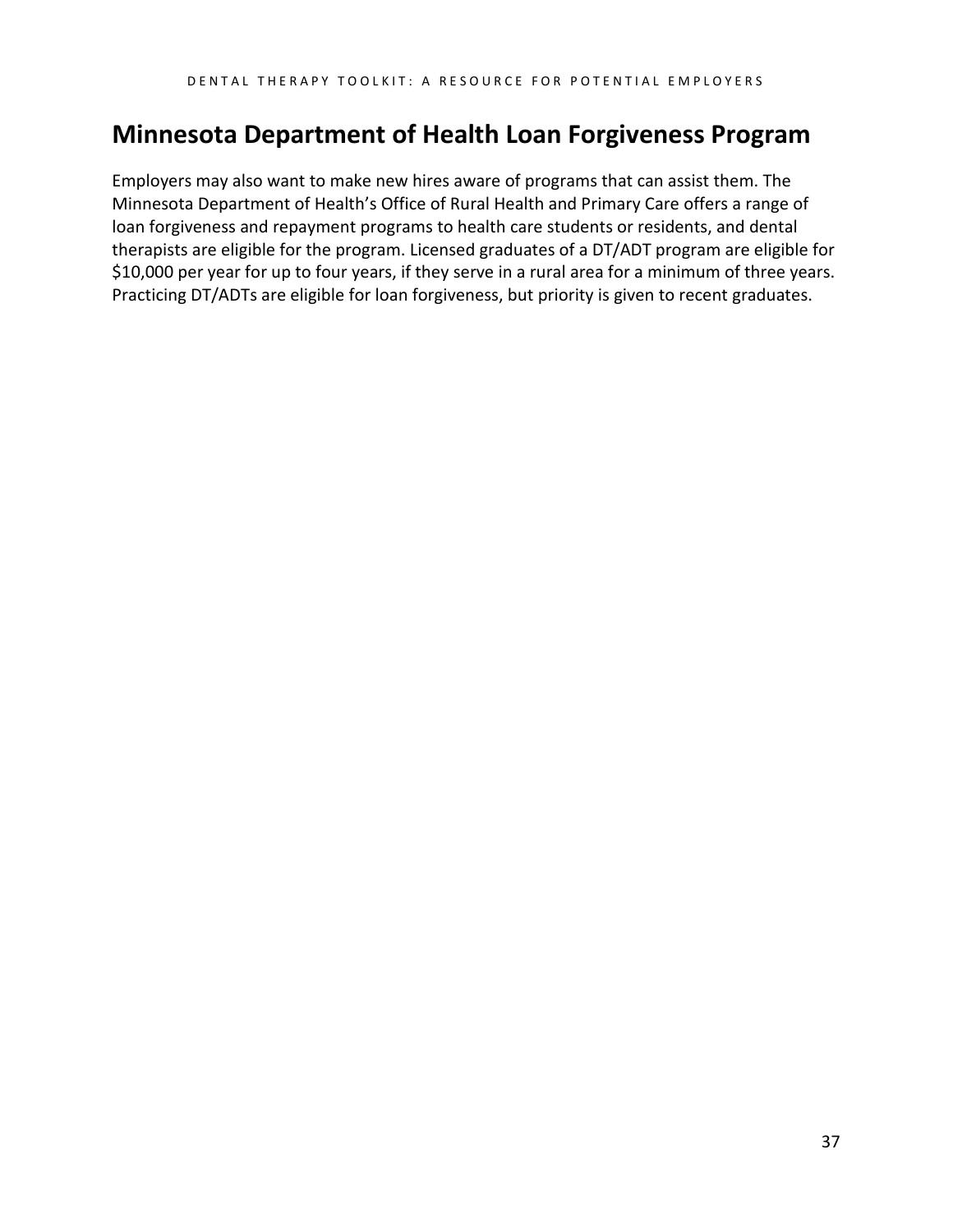# <span id="page-37-0"></span>6. Supervision

## <span id="page-37-1"></span>**Collaborative Management Agreements**

Both Minnesota educational programs teach students the required components of Collaborative Management Agreements (CMAs) and provide training on how to work with supervising dentists to formulate the CMA and then work together as a team. The final CMA must be agreed to and signed by both the DT/ADT and the dentist.

Although the scope of practice for DTs and ADTs is specified in statute, the supervising dentist has the authority to further limit the functions, or increase supervision, of an individual DT or ADT through the CMA. CMAs are filed with the Minnesota Board of Dentistry and reviewed annually, but a CMA may be altered at any time. For example, a dentist may initially choose to limit the DT/ADT scope of practice and later decide limitations are no longer necessary due to the demonstrated competency of the DT/ADT and can amend the CMA at that time. A CMA or supervising dentist may not authorize a DT/ADT to practice beyond the scope of practice outlined in statute.

Refer to the [BOD website](https://mn.gov/boards/dentistry/licensure/processingandapplications/dental-therapists.jsp)<sup>[43](#page-37-3)</sup> for current information on the DT/ADT scope of practice and formulating a CMA and to view CMA templates for [DTs](http://mn.gov/boards/assets/Dental%20Therapist%202_tcm21-46117.pdf) and [ADTs.](http://mn.gov/boards/assets/ADV%20Dental%20Therapist%202_tcm21-46118.pdf)

## <span id="page-37-2"></span>**Collaborating Dentist and Dental Therapist Relationship**

Communication is critical to relationship building between the dentist and the dental therapist. Collaborating dentists and dental therapists may want to discuss:

- **Mission and Vision.** It is important to have a conversation about the mission and vision of the practice as well as the patient population that is served. It may be useful to have the dental therapist shadow the dentist to experience how patient care is delivered.
- **Scheduling.** It is beneficial to have the dentist and DT/ADT develop written scheduling guidelines, review and revise guidelines on a specified basis, and clearly communicate expectations to scheduling staff. A typical day for a DT/ADT will vary based on a number of factors including:

<span id="page-37-3"></span><sup>43</sup> <https://mn.gov/boards/dentistry/licensure/processingandapplications/dental-therapists.jsp>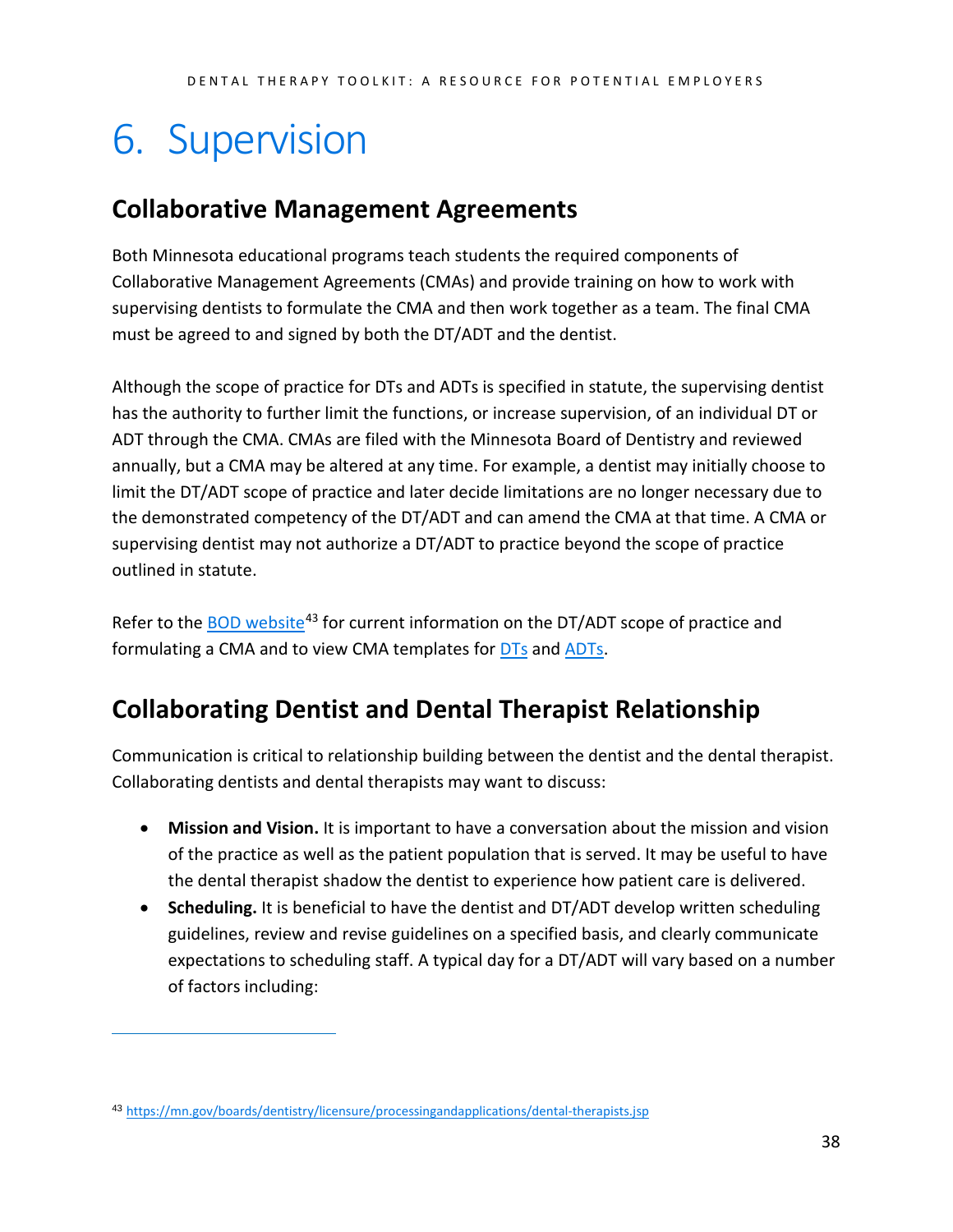- o The clinic's patient population;
- o Where the ADT is practicing (in the clinic or in a community setting);
- o Whether they are a DT or ADT or dually licensed in DH and DT;
- o The collaborating dentist and scope of practice identified in the CMA;
- o The needs of the clinic; and more.

Dental therapists generally see between four and eight patients in the morning and again in the afternoon. Typically, a DT/ADT is scheduled for restorative, pediatric, and preventive care appointments and can operate in one or two dental chairs with one or two dental assistants.

- **Regular check-ins.** Begin each day with a team meeting to review patients and treatments scheduled for the day. This provides an opportunity to discuss any questions or concerns related to each patient's treatment plan.
- **Work evaluations.** Until comfortable and familiar with the dental therapist's work, the dentist may want to evaluate preparations and restorations. For example, this may be done for all patients for the first two weeks and

### **Lessons Learned: Dentist-Dental Therapist Relationship**

- Continuous and open communication with the dental therapist, hiring team, and other collaborating dentists is key.
- **•** When building a relationship, it is important to go through treatment planning together and share philosophical information to build a shared philosophy with regards to clinical decision making. DT/ADTs and collaborating dentists should set goals together.
- It may work best in some practices to have a recent DT graduate paired with only one dentist during their initial training and onboarding time and then work with additional dentists once they are oriented.
- **•** Dentists do not need to check every single procedure that a DT/ADT does, although it may be beneficial to start with more checks and taper off as the DT/ADT gets more comfortable in the work setting.

*"I'm very comfortable with our dental therapists; otherwise I wouldn't allow them to practice. Because I have confidence in them because I have critiqued the work over a number of years and I can see that they do it well. The quality of our dental therapists' work is on par with that of a dentist and in some cases better than new dentists."* 

*Dr. Mark Kelso, dental director at Norton Sound Health Corporation in Nome, AK*

more complicated procedures for the first two months. The exact arrangement will depend on the relationship that develops between the dentist and the dental therapist. After the dentist is comfortable with no longer evaluating all procedures, the dentist and dental therapist should schedule time weekly to review difficult cases or answer questions the dental therapist may have. A best practice could be to develop and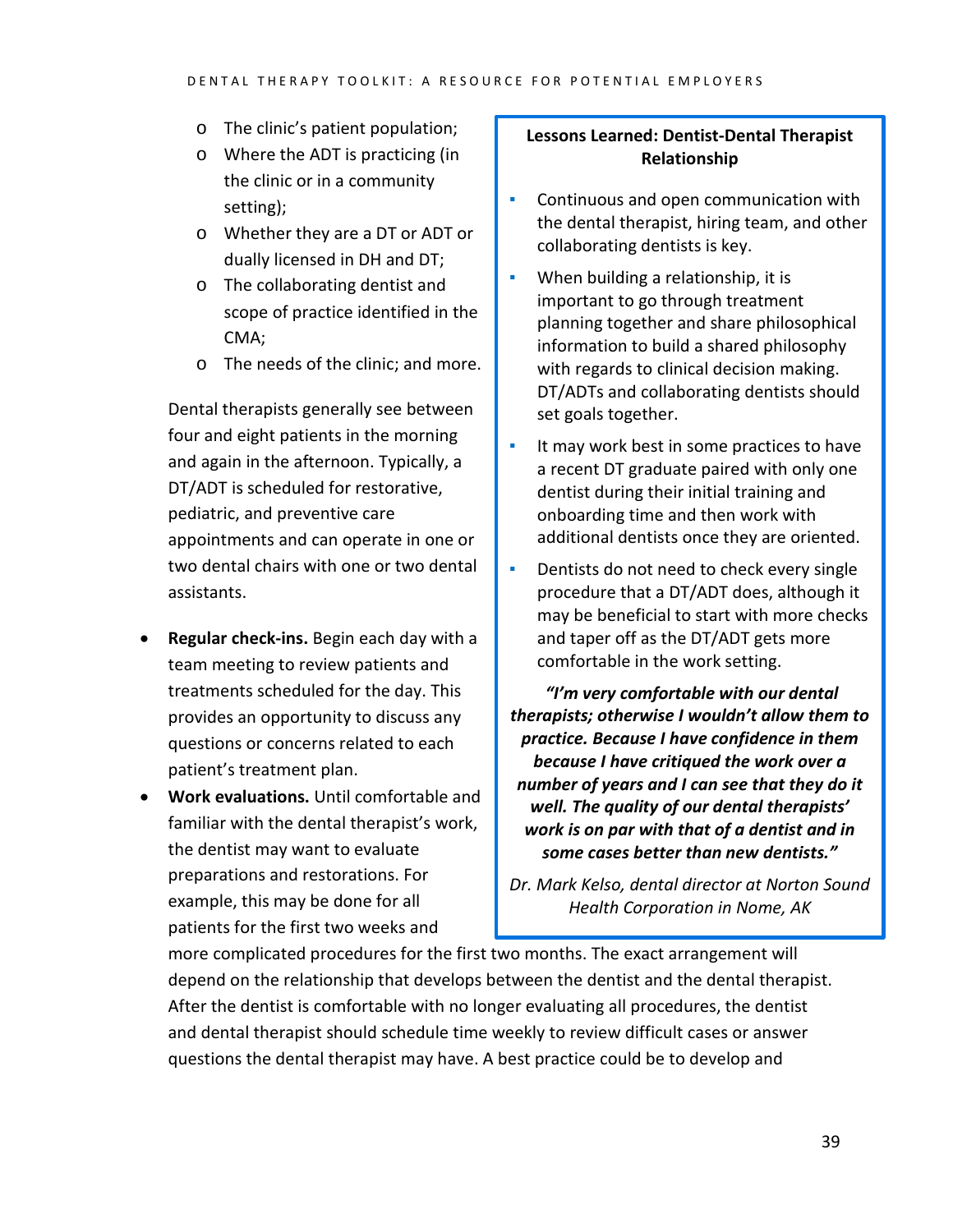implement a Quality Assurance program where chart audits are done quarterly for the first year and then every six months after.

Recent graduates and newly hired DTs will need additional orientation, mentoring and supervision until they are fully integrated into the team and the dentist and other team members become familiar with the DTs experience, skill and practice style. This initial period establishes the foundation for an ongoing working relationship between the DT and supervising dentist and other team members. Based on information and advice received from Minnesota DT employers, an employer onboarding a new DT into the team may choose to establish a protocol of daily team meetings each morning. Suggested timing and topics for team meetings are shown below:

<span id="page-39-0"></span>

| Recent Graduate, Newly Hired<br>First 3-6 months)<br><b>Morning Team Meeting:</b>                                                                                                                                                                                                                                                                                                         | Fully integrated DT/ADT<br>(after 3-6 month onboarding period)<br>Morning Team Meeting: 15-30<br>$\bullet$                                                                                                                                                                                                   |
|-------------------------------------------------------------------------------------------------------------------------------------------------------------------------------------------------------------------------------------------------------------------------------------------------------------------------------------------------------------------------------------------|--------------------------------------------------------------------------------------------------------------------------------------------------------------------------------------------------------------------------------------------------------------------------------------------------------------|
| approximately 30 minutes to review<br>all necessary cases, treatment plans<br>and procedure preparations and<br>checks<br>Dentist closely monitors the DTs work,<br>especially more complex procedures<br>Daily or weekly review 5-10 cases,<br>discuss treatment plans and set aside<br>adequate time to fully discuss why<br>treatment plans were developed and<br>executed accordingly | minutes to discuss daily schedule<br>and the most complex cases<br>Procedure checks and preparation<br>$\bullet$<br>checks periodically, as needed<br>Weekly review 5-10 patient charts<br>for more complex patients or<br>patients that need additional<br>attention in treatment planning and<br>execution |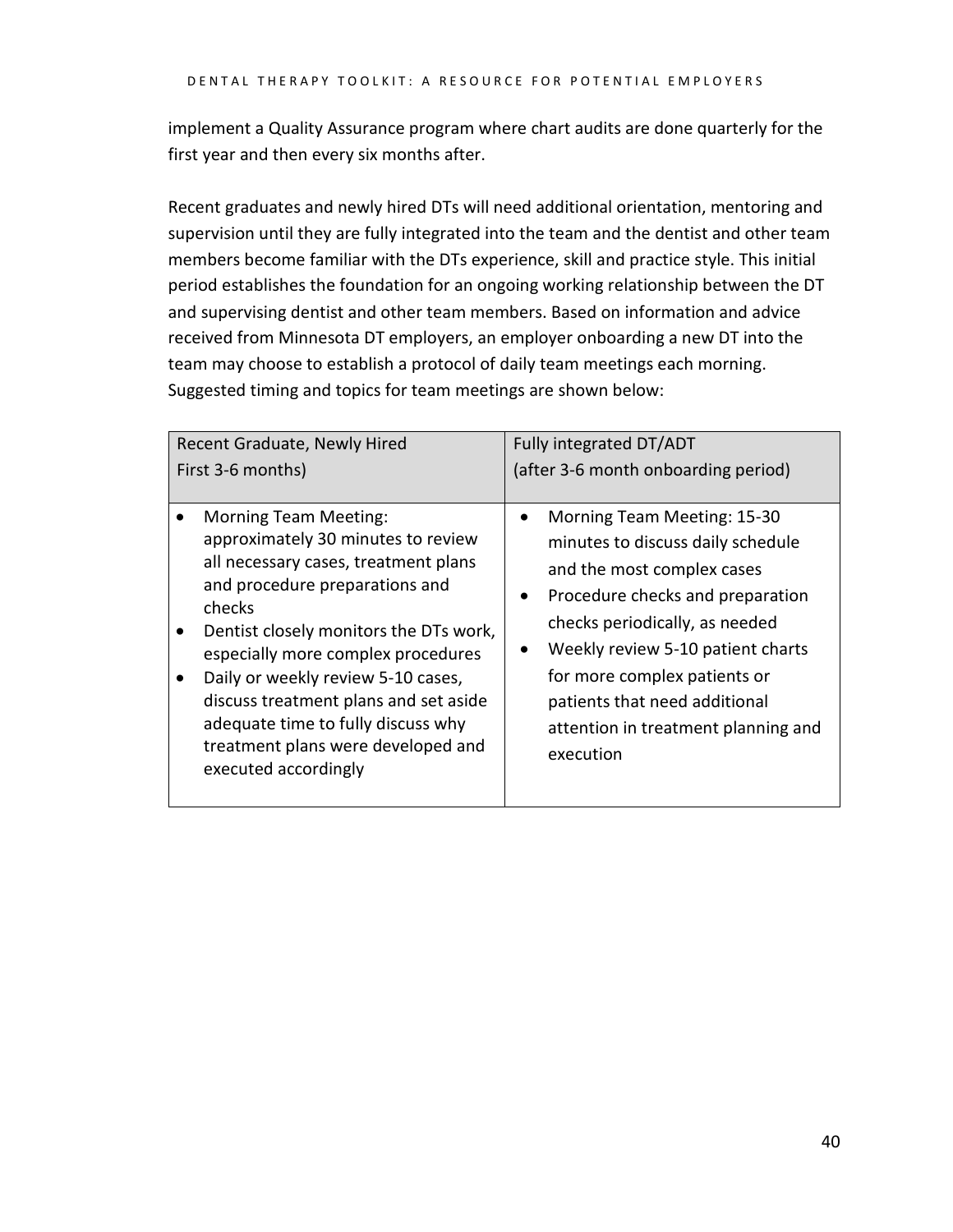## 7. Insurance and Billing

Under [MS 256B.0625](https://www.revisor.mn.gov/statutes/?id=256B.0625)[44](#page-40-0), subdivision 59, Minnesota's Medical Assistance (MA) program covers services provided by dental therapists and advanced dental therapists that fall within the scope of practice identified in state law in MS 150A.105 and 150A.106. This statute also has the effect of providing for coverage under the state's MinnesotaCare program. The current list of services in the DT and ADT scopes of practice is available in Section 3 of this Toolkit.

To be eligible for payment, the DT must be licensed, have a board-approved Collaborative Management Agreement(CMA) with a supervising dentist, and be employed by an oral health clinic or provider that is enrolled with the Minnesota Department of Human Services (DHS) to provide MA-covered services. DTs and ADTs do not bill directly for their services; services are billed through their enrolled dental clinic or group practice that serves as the "billing provider." However, the DT or ADT must still obtain their own National Provider Identifier (NPI) number and enroll with DHS as an individual practitioner by completing the individual practitioner enrollment forms and application. To obtain reimbursement for DT/ADT services, the billing provider must submit the claim and include the DT or ADT's NPI number as the "rendering provider."

At times, enrolling a provider with DHS can take months – as of early 2017 a six-month wait was not uncommon – and this wait is not unique to dental therapy. DHS is working to address the backlog, but supervising dentists and clinics should plan accordingly. For more information on the enrollment process and the enrollment forms, visit the **DHS** provider enrollment<sup>[45](#page-40-1)</sup> website.

As with other oral health practitioners, in order to be paid for providing services to patients enrolled in a Managed Care Organization (MCO) and insurance companies, -- including MCOs

<span id="page-40-0"></span><sup>44</sup> <https://www.revisor.mn.gov/statutes/?id=256B.0625>

<span id="page-40-1"></span><sup>4</sup>[5http://www.dhs.state.mn.us/main/idcplg?IdcService=GET\\_DYNAMIC\\_CONVERSION&RevisionSelectionMethod=LatestReleased](http://www.dhs.state.mn.us/main/idcplg?IdcService=GET_DYNAMIC_CONVERSION&RevisionSelectionMethod=LatestReleased&dDocName=id_000090#enrollment) [&dDocName=id\\_000090#enrollment](http://www.dhs.state.mn.us/main/idcplg?IdcService=GET_DYNAMIC_CONVERSION&RevisionSelectionMethod=LatestReleased&dDocName=id_000090#enrollment)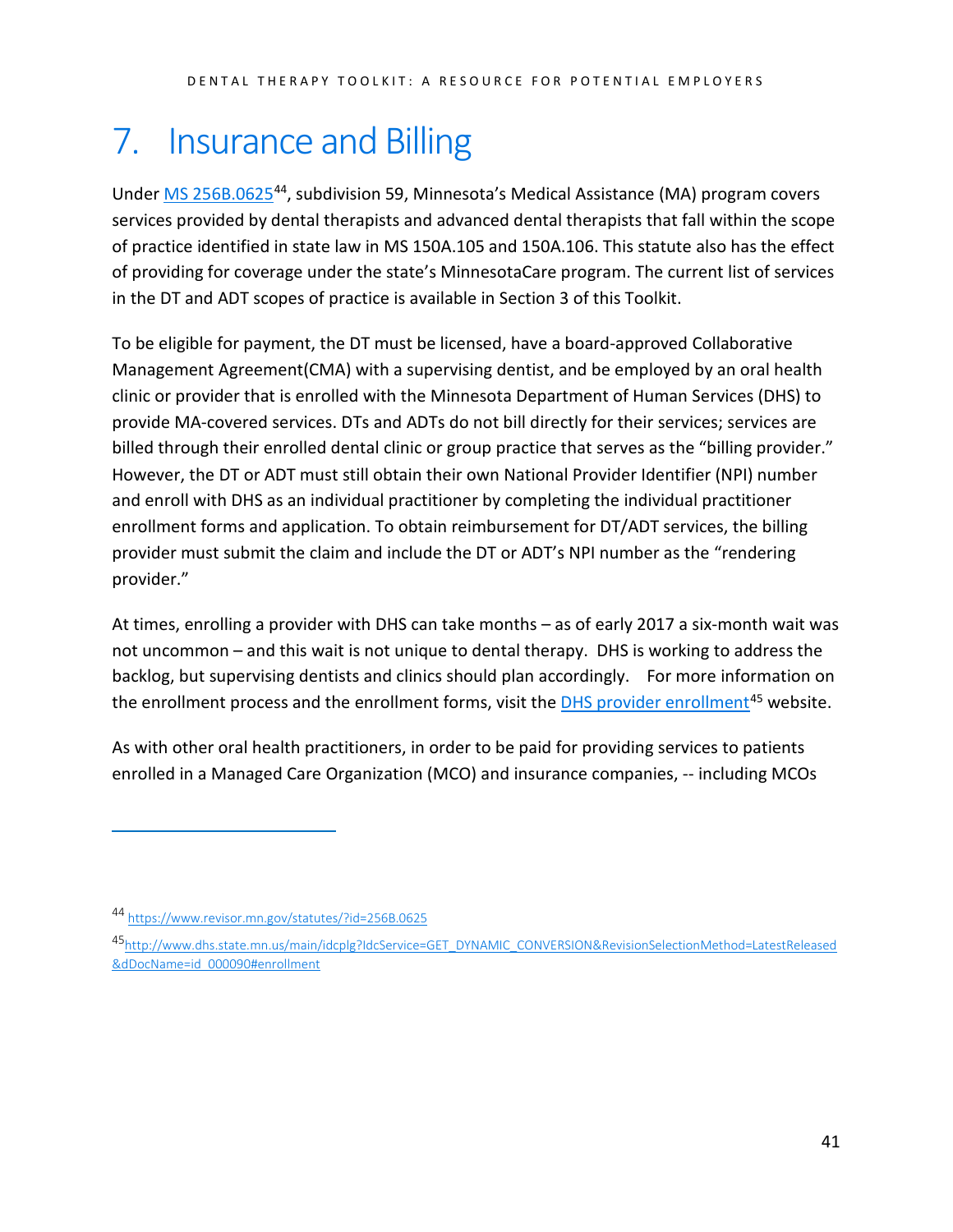that contract with Medicaid – the billing provider and DT must complete any applicable enrollment and credentialing requirements established by each individual insurance company. Each insurance company has its own credentialing process. Some require brief forms, others require forms of 40+ pages. Turnaround times for credentialing of either dental therapists or dentists vary as well – average times may be from six weeks to six months, depending on the company.

Adding complexity, not all health plans contracting with Medicaid credential providers the same way. HealthPartners, for example,<sup>46</sup> currently credentials Advanced Dental Therapists, but not Dental Therapists. Blue Cross / Blue Shield of Minnesota<sup>[47](#page-41-1)</sup> currently does not credential either DTs or ADTs, and requires dentists to bill DT or ADT services using the dentist's NPI. Contact each health plan for details on their credentialing processes.

Clinics consulted for this Toolkit recommended maintaining positive relationships with health plan representatives, and following up on faxed or emailed documentation to make sure it was received. A good working relationship can make credentialing a provider easier.

Once enrolled with DHS and/or the MCO that manages care for Medicaid or MinnesotaCare enrollees, the billing provider may bill for the DT services provided to an eligible MA, MinnesotaCare or – if the service is covered – privately insured patient. For services that are reimbursed directly by DHS (also known as Fee-For-Service Medicaid), DT and ADT services are currently reimbursed at 100% of the MA reimbursement rates established by DHS for dentists providing these services. For MA patients who are enrolled in a managed care plan (also known as the Prepaid Medical Assistance Program, or PMAP), the plan may establish its own DT/ADT payment rates and may also establish additional credentialing or payment requirements for DTs and ADTs, as long as they are providing their enrollees with access to DT and ADT services. All services within the DT/ADT scope of practice are reimbursable services in DHS programs.

<span id="page-41-0"></span><sup>46</sup> <https://www.healthpartners.com/provider-public/credentialing-and-enrollment/>

<span id="page-41-1"></span><sup>47</sup> [https://www.bluecrossmn.com/healthy/public/portalcomponents/PublicContentServlet?contentId=P11GA\\_12867461](https://www.bluecrossmn.com/healthy/public/portalcomponents/PublicContentServlet?contentId=P11GA_12867461)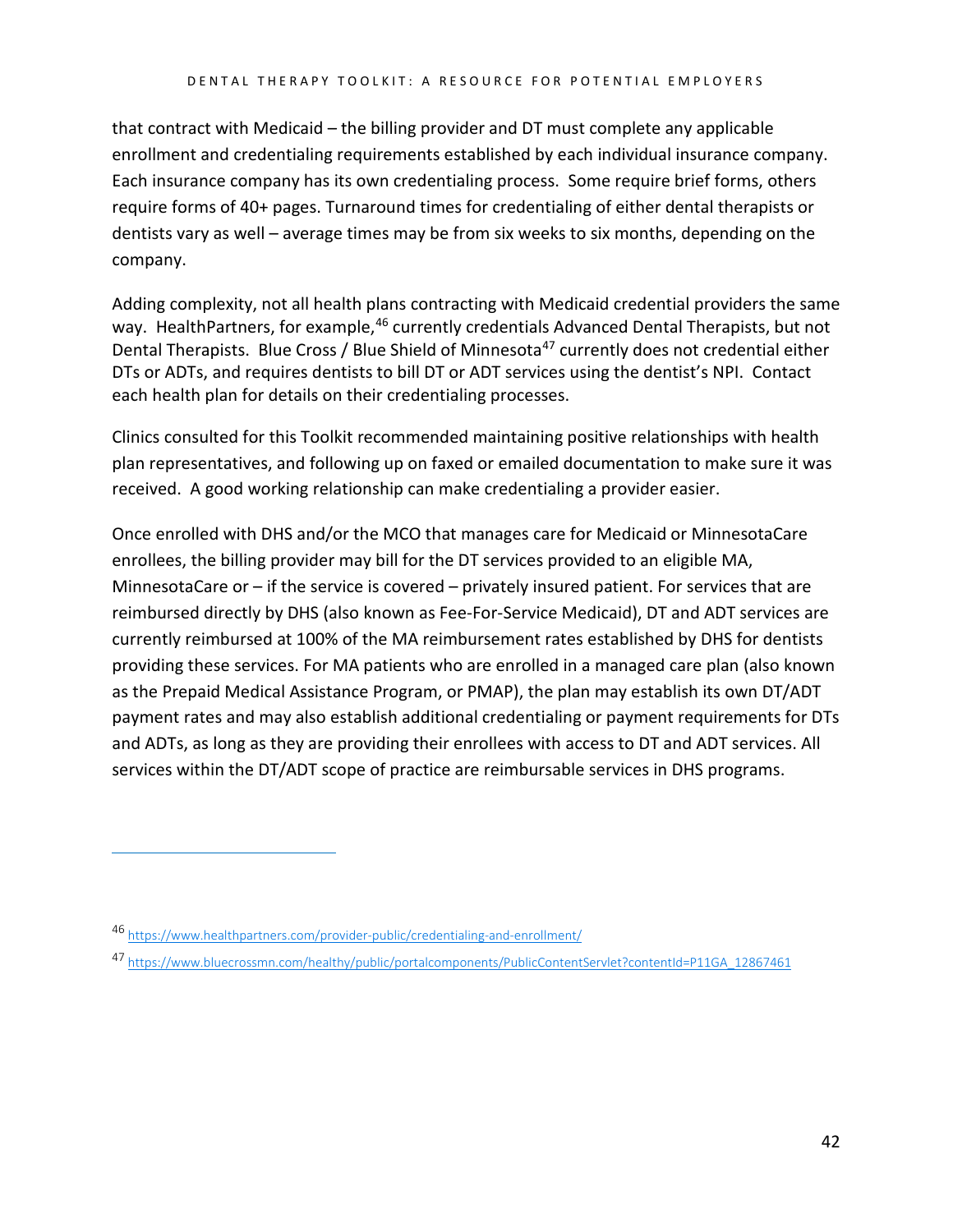Minnesota Federally Qualified Health Centers (FQHCs) have special payment methodologies under the MA program that provide for payment of a per-visit "encounter payment" rate for dental services.

The DT and ADT DHS Provider Manuals, linked below, contain the most accurate and up-to-date payment policies and detailed requirements established by DHS for enrollment, billing and reimbursement of DT and ADT services.

### [DT provider manual](http://www.dhs.state.mn.us/main/idcplg?IdcService=GET_DYNAMIC_CONVERSION&RevisionSelectionMethod=LatestReleased&dDocName=dhs16_166842)<sup>[48](#page-42-0)</sup>

### [ADT provider manual](http://www.dhs.state.mn.us/main/idcplg?IdcService=GET_DYNAMIC_CONVERSION&RevisionSelectionMethod=LatestReleased&dDocName=dhs16_166843)<sup>[49](#page-42-1)</sup>

 $\overline{a}$ 

For private insurance, many plans reimburse for DT or ADT services billed by the supervising dentist – similar to how Dental Hygiene services are billed. Most private insurance plans do not credential DTs or ADTs as billing providers. Contact each health plan for details on billing procedures for DT and ADT services.

The Board of Dentistry initially created a guide to help everyone understand how the DT/ADT scope of practice translated into the Current Dental Terminology (CDT) code set. This Board of [Dentistry DT/ADT Delegated Duties](https://mn.gov/boards/assets/DT%20Chart%20BA_tcm21-262696.pdf)<sup>[50](#page-42-2)</sup> document contains information on billing codes, supervision requirements, and covered services for both DTs and ADTs as of 2016.

For more information on reimbursable services, see the Scope of Practice section of this toolkit or the **Summary of Dental Therapy Regulatory and Payment Processes.**<sup>[51](#page-42-3)</sup>

<span id="page-42-0"></span><sup>4</sup>[8http://www.dhs.state.mn.us/main/idcplg?IdcService=GET\\_DYNAMIC\\_CONVERSION&RevisionSelectionMethod=LatestReleased](http://www.dhs.state.mn.us/main/idcplg?IdcService=GET_DYNAMIC_CONVERSION&RevisionSelectionMethod=LatestReleased&dDocName=dhs16_166842) [&dDocName=dhs16\\_166842](http://www.dhs.state.mn.us/main/idcplg?IdcService=GET_DYNAMIC_CONVERSION&RevisionSelectionMethod=LatestReleased&dDocName=dhs16_166842)

<span id="page-42-1"></span><sup>4</sup>[9http://www.dhs.state.mn.us/main/idcplg?IdcService=GET\\_DYNAMIC\\_CONVERSION&RevisionSelectionMethod=LatestRelease](http://www.dhs.state.mn.us/main/idcplg?IdcService=GET_DYNAMIC_CONVERSION&RevisionSelectionMethod=LatestReleased&dDocName=dhs16_166843) [d&dDocName=dhs16\\_166843](http://www.dhs.state.mn.us/main/idcplg?IdcService=GET_DYNAMIC_CONVERSION&RevisionSelectionMethod=LatestReleased&dDocName=dhs16_166843)

<span id="page-42-2"></span><sup>5</sup>[0https://mn.gov/boards/assets/DT%20Chart%20BA\\_tcm21-262696.pdf](https://mn.gov/boards/assets/DT%20Chart%20BA_tcm21-262696.pdf)

<span id="page-42-3"></span><sup>5</sup>[1http://www.health.state.mn.us/divs/orhpc/workforce/emerging/toolkit/dtreg2016.pdf](http://www.health.state.mn.us/divs/orhpc/workforce/emerging/toolkit/dtreg2016.pdf)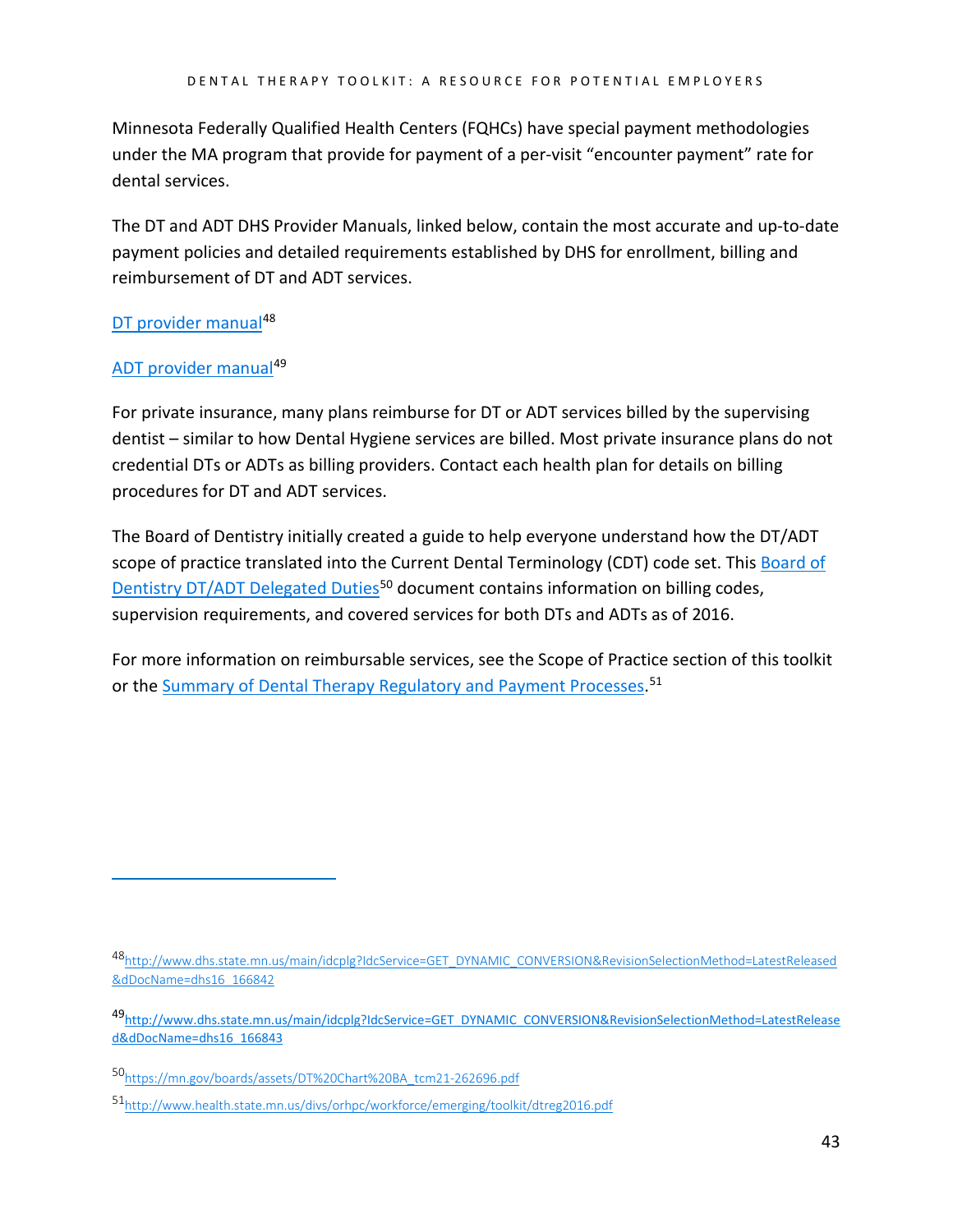## <span id="page-43-0"></span>8. Examples of Successful Dental Therapy Models

With more than 60 dental therapists practicing in a wide range of settings across Minnesota, evidence is now clear that DTs can be employed successfully by many different types of employers and can practice in many different types of practice settings. Even so, any employer that is considering hiring a DT should consider a number of factors and variables to determine if the model will work for them. More information on these factors and variables and other considerations are outlined in the Financial Impact section of this toolkit.

Minnesota's five years of experience with dental therapists has demonstrated there is clearly a strong need and market demand for employing dental therapists in a wide range of dental practices and settings with differing practice models, patient populations, geographic locations, employment and compensation models, and funding and payment methods. This section gives several examples including a rural private practice, an urban hospital, a Federally Qualified Health Center, an urban nonprofit dental group, and mobile services in community settings.

## <span id="page-43-1"></span>**Rural Private Practice**

Private dental practices across the state have adopted dental therapy into their care models. Almost one-half of Minnesota's DTs are practicing in rural communities, which approximates the distribution of the state's population and is a much higher rural distribution than other health care professionals whose locations of practice are skewed in favor of metropolitan areas.

Main Street Dental<sup>[52](#page-43-2)</sup> in Montevideo, MN was the

*Dr. John Powers, Main Street Dental Care, Montevideo, MN shares his experience with dental therapy:* [Dr. Powers on Dental Therapists](https://www.youtube.com/watch?v=fP7M2hRzCrU) 

Ī

first private practice to hire a dental therapist in 2012 a[nd has now expanded its care t](https://www.youtube.com/watch?v=fP7M2hRzCrU)eam to include two DTs and two ADTs. The dental therapists provide all restorative and pediatric care.

<span id="page-43-2"></span><sup>52</sup> <http://www.mymainstreetdental.com/>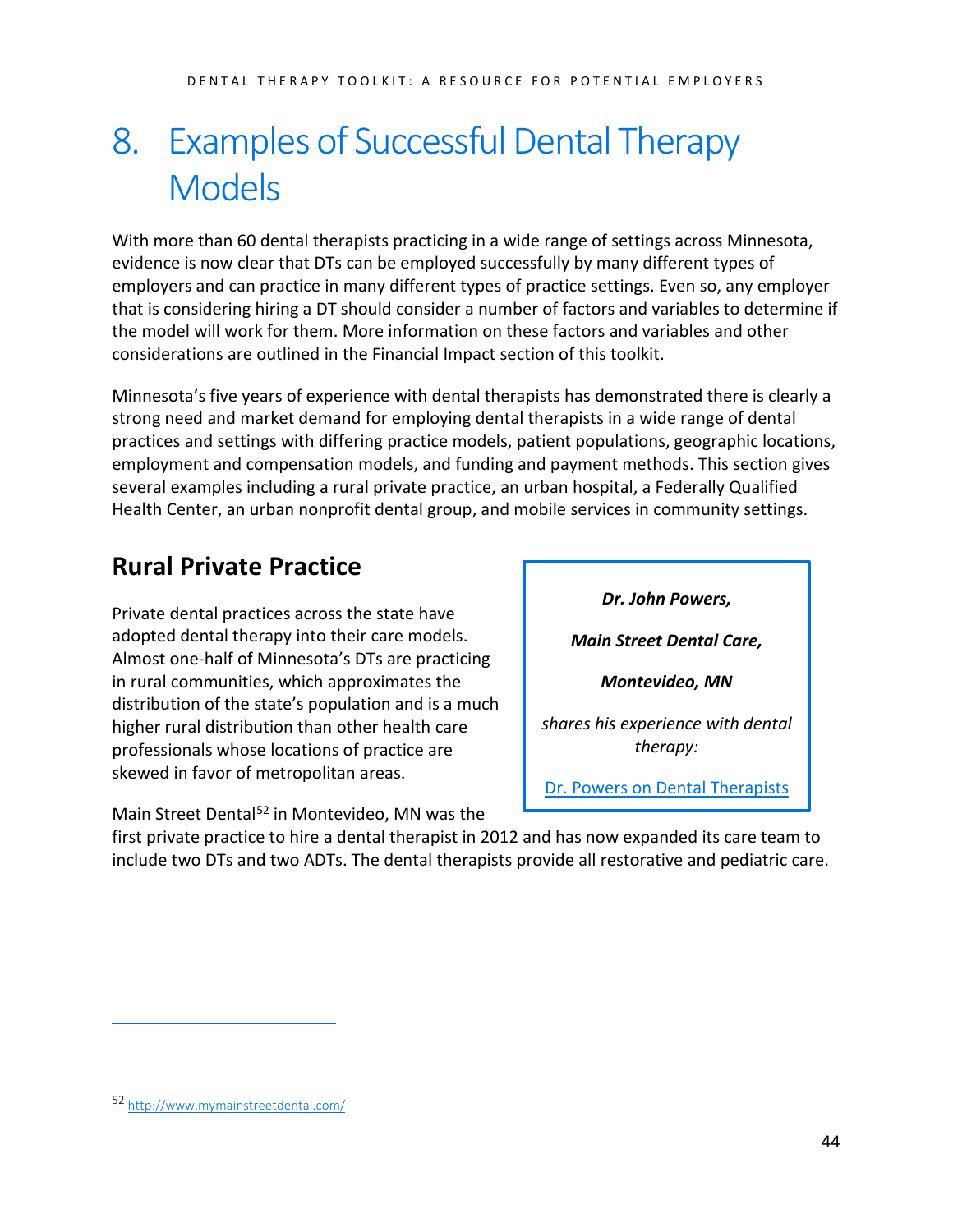The dentist's schedule then allows for more endodontic treatment, permanent crowns, implants and prosthetic appointments. The DT's schedule contains about 91% Medicaid and Medicare insurance patients. The DTs are able to provide services at a lower cost, which results in a positive financial return for the dental practice.

Dr. John Powers, of Main Street Dental, reports that his employment of DTs has resulted in:

*Dr. Shiraz Asif,*

*Family Dental Care,*

*Minneapolis, MN*

*shares his experience with dental therapy:*

[https://www.youtube.com/watch?v=nG](https://www.youtube.com/watch?v=nGQmHPonScM) [QmHPonScM](https://www.youtube.com/watch?v=nGQmHPonScM)

- Providing care to more patients. Patients who previously were not able to obtain dental care because of low government health care program reimbursement rates are now being seen in their practice and receiving dental care. The low payment rates made it cost prohibitive for a dentist to provide routine dental services but financially beneficial if provided by a lower cost DT.
- Allowing the dentist to focus on more complex cases that require greater training and skill and for which payment rates are higher. For example, the dentist has been able to provide more dental implant and cosmetic dental services and perform more sedation dentistry because the DT could provide the routine dental services needed by patients.
- Increased revenues and profitability. Employing DTs made it possible to both increase the volume of services and reduce the per-service cost of providing services, resulting in an improvement in total revenues and clinic profitability.

## <span id="page-44-0"></span>**Urban Hospital**

 $\overline{a}$ 

At Hennepin County Medical Center (HCMC)<sup>53</sup>, an urban, safety net hospital located in Minneapolis, Minnesota, DTs are currently integrated into the hospital's care team in three different ways:

• As part of HCMC's own dental clinic and dental services programs.

<span id="page-44-1"></span><sup>53</sup> [http://www.hcmc.org/clinics/dentalclinic/HCMC\\_CLINICS\\_288](http://www.hcmc.org/clinics/dentalclinic/HCMC_CLINICS_288)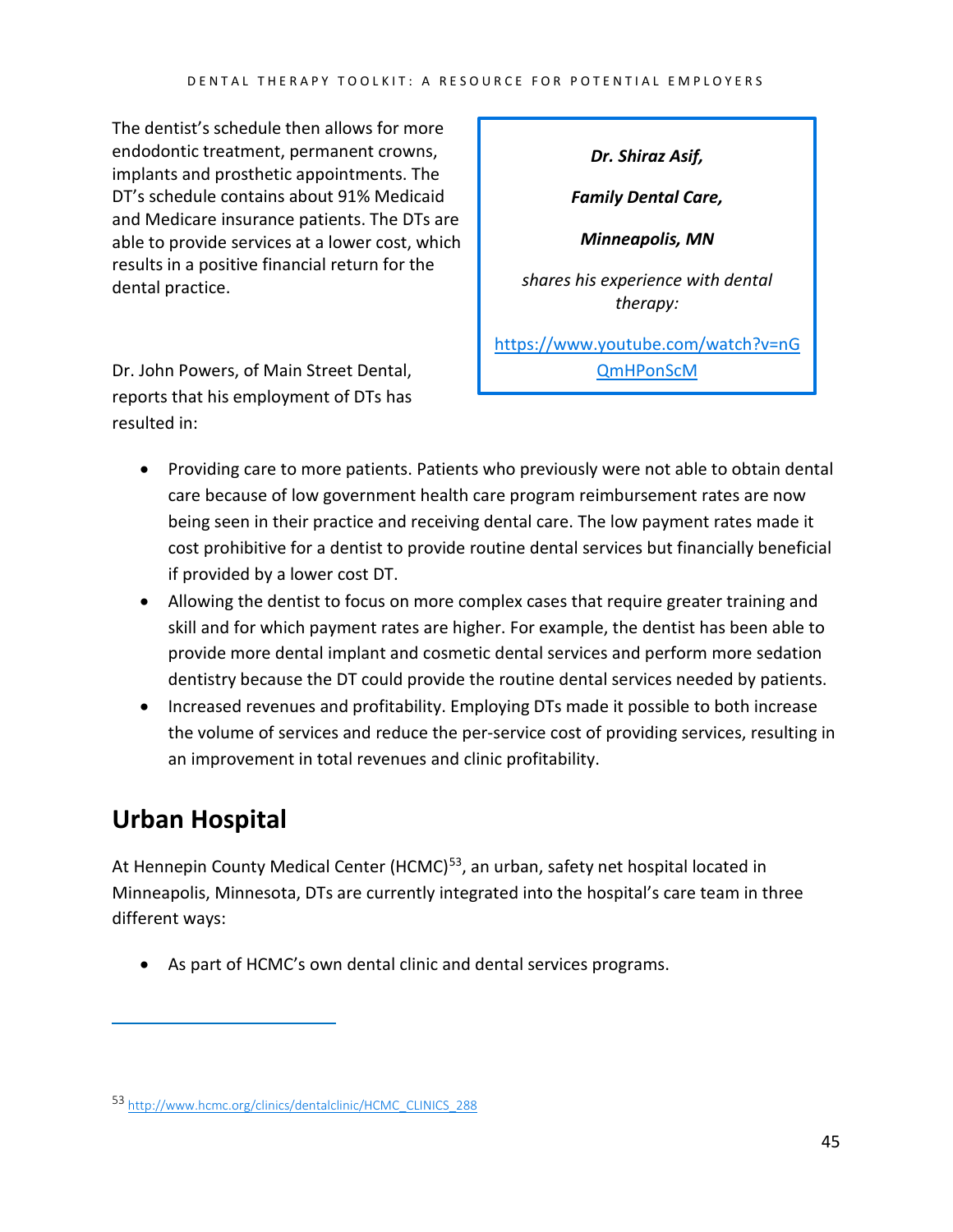- In HCMC's Obstetrics (OB) clinic, where two dually licensed DH/DTs work three days per week to improve services to low-income pregnant women who have substantial dental care needs during pregnancy. Dental residents provide the new patient exams and treatment planning and the DTs work with the dental residents and collaborating dentists to complete the treatment plan. Allowing DTs to provide services within their scope of practice lowers the hospitals costs and makes these procedures more financially feasible under low government program payment rates.
- In HCMC's Coordinated Care Center, which is described in a later section on DTs in coordinated care models.

## <span id="page-45-0"></span>**Federally Qualified Health Centers (FQHCs)**

Minnesota's Federally Qualified Health Centers (FQHC), or Community Health Centers, are a source of community-based primary care to low-income, uninsured and under-insured Minnesotans. There are 17 FQHCs in Minnesota with more than 70 locations ranging from isolated rural communities to small towns and inner-city neighborhoods. The FQHCs are an integral part of the safety net system in Minnesota. In addition to providing primary care to their patients, most FQHCs also provide behavioral health and oral health services at the same location where medical services are provided. For more information on the FQHCs in Minnesota and their approach to health integration, visit th[e Minnesota Association of Community Health](http://www.mnachc.org/index.html)  [Centers](http://www.mnachc.org/index.html)<sup>[54](#page-45-1)</sup> website.

As of April 2016, seven Minnesota DTs were employed by five different FQHCs. Feedback from FQHC employers of DTs has been positive. The comments of the chief dental officer of one urban FQHC are typical of the FQHCs' experience when he reported that working in a team with a DT has allowed his clinic to see more patients at a lower cost and freed him up to provide

<span id="page-45-1"></span><sup>54</sup> <http://www.mnachc.org/index.html>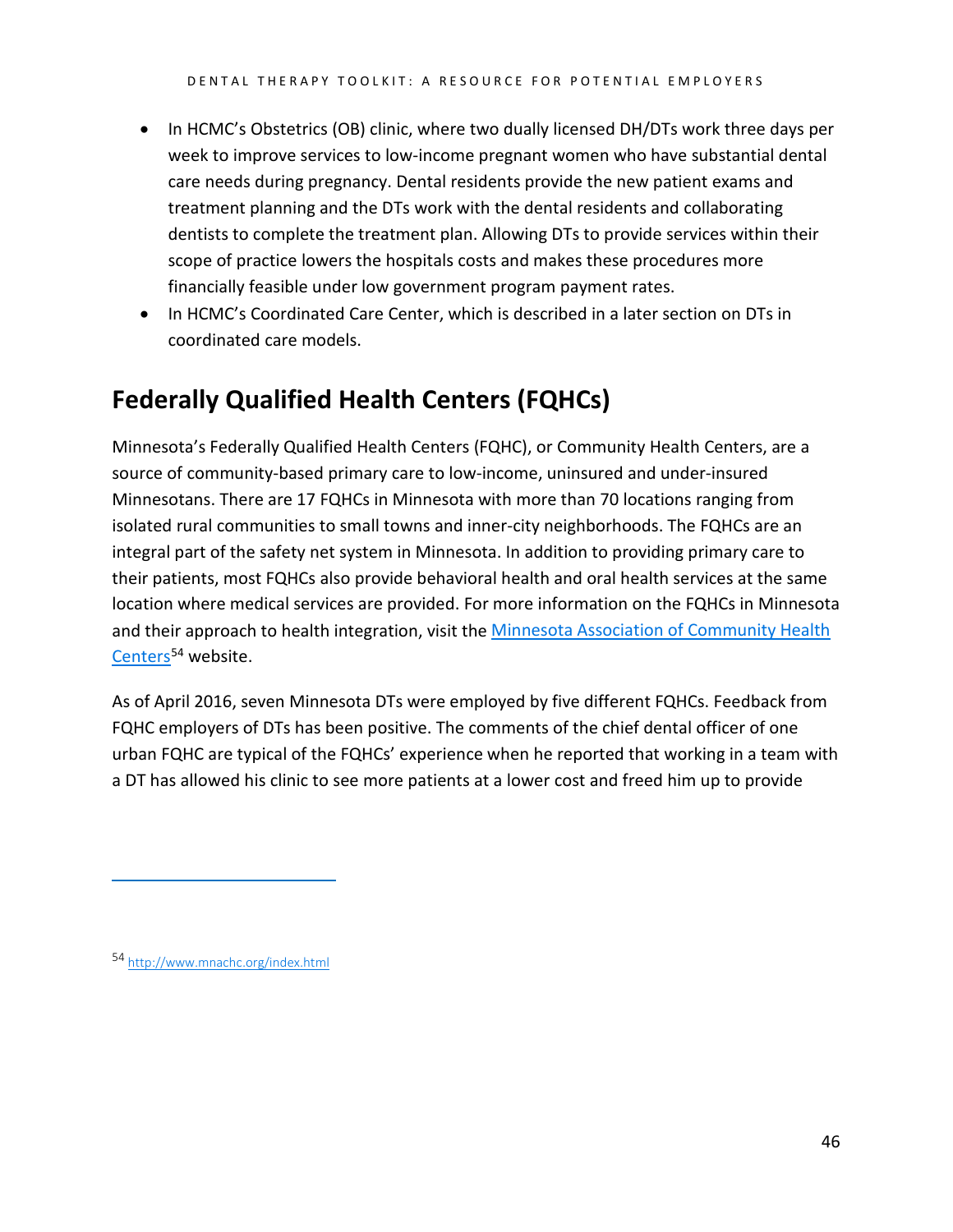more complex dental procedures. He reported that his patients have been very receptive to having dental care provided by a DT.

Two Minnesota FQHCs employing dental therapists are also educational training sites for the University of Minnesota School of Dentistry: Community University Health Care Center[55](#page-46-2) and Native American Community Clinic<sup>56</sup>.

## <span id="page-46-0"></span>**Urban Non-Profit Dental Group**

The HealthPartners Dental Group<sup>[57](#page-46-4)</sup> was an early adopter of dental therapy into their oral health care model and has hired two DTs. HealthPartners has the largest number of Medicaid patients in the state. At the Midway clinic in St. Paul, 93% of patients are Medicaid patients. The clinic uses a dovetail and flex scheduling to accommodate emergencies. The DTs have allowed for cost containment and free the dentists to manage more complex procedures while DTs are the primary provider for children.

According to HealthPartners, the use of DTs has resulted in a 10.5 -11.4% increase in dentist production and reduced wait times for new patients.

## <span id="page-46-1"></span>**Mobile Services in Community Settings**

Children's Dental Services (CDS)<sup>[58](#page-46-5)</sup> provides dental services to children up to age 26 and pregnant women across the state of Minnesota. Children's Dental Services hired the first dental therapist in 2011, and now employs three ADTs who are fully credentialed and able to work remotely in community settings without a dentist present.

<span id="page-46-2"></span><sup>55</sup> <http://www.cuhcc.umn.edu/>

<span id="page-46-3"></span><sup>56</sup> <http://nacc-healthcare.org/>

<span id="page-46-4"></span><sup>57</sup> <https://www.healthpartners.com/hp/doctors-clinics/specialties/dentistry/index.html>

<span id="page-46-5"></span><sup>58</sup> <http://childrensdentalservices.org/>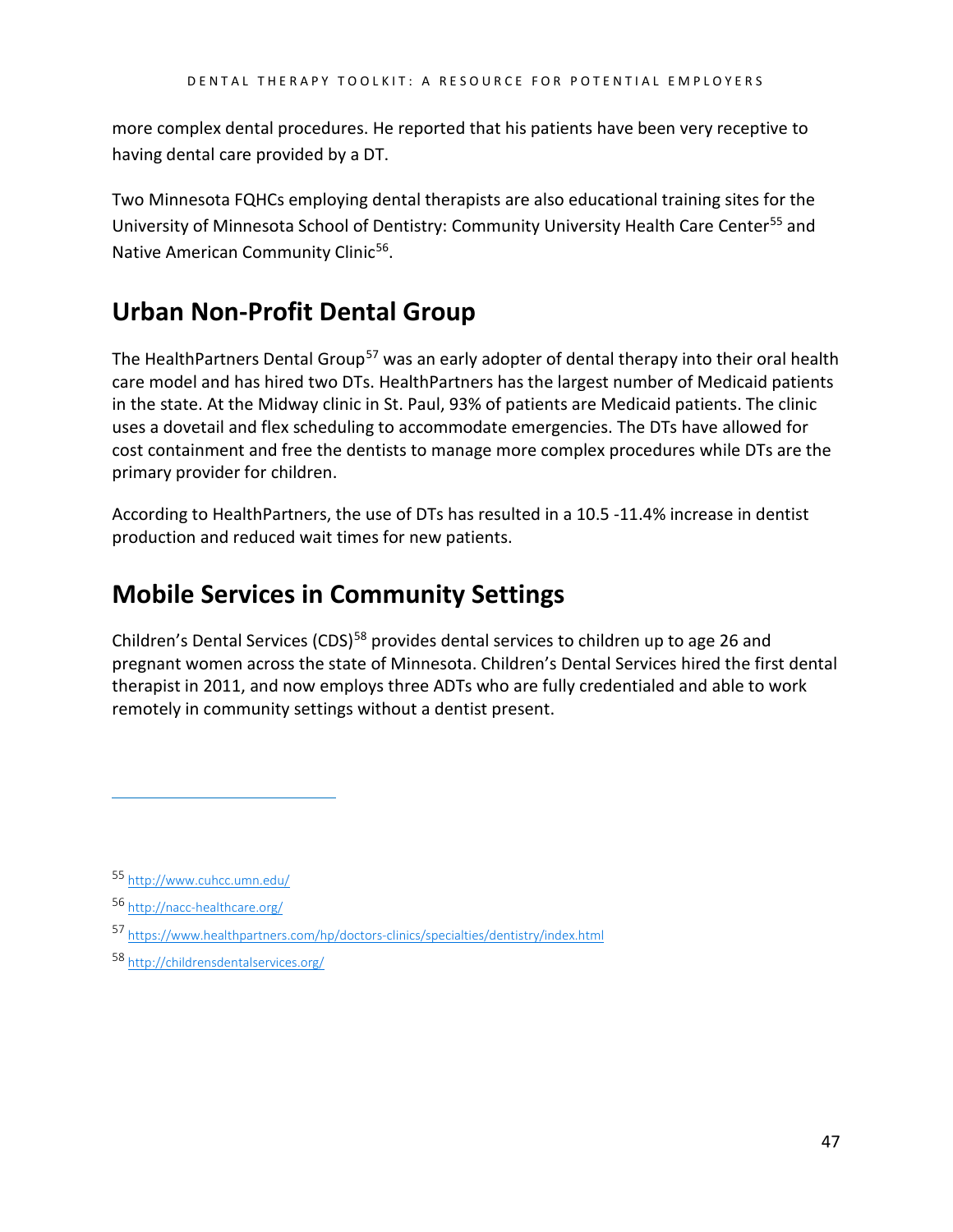ADTs at CDS provide dental care at their two dental clinic locations in Minneapolis and at over 600 satellite locations including Head Start programs, elementary, middle and high schools, WIC clinics, public health facilities, and community settings. Forty-seven percent of the patients seen by ADTs are at their portable, satellite locations and 32% have been in rural Minnesota. A full range of preventive and restorative care can be provided in a satellite location, however if necessary, a patient is referred to a local dental office or back to one of their Minneapolis locations.

The integration of dental therapists into the CDS care team has shown a positive effect on financial viability, patient access and patient wait times at Children's Dental Services. One ADT providing services for 40 hours per week at a public health clinic saves \$62,400 per year. Since 2011, CDS's ADTs have provided care to over 18,000 patients. Overall appointment wait times have decreased by two weeks and overall patient time with provider has increased by 10 minutes.

Another nonprofit dental provider, Apple Tree Dental<sup>[59](#page-47-1)</sup>, also uses DTs extensively in a hub-andspoke model that uses advanced mobile equipment to deliver on-site care to elderly nursing facility residents, disabled adults living in group homes, residents of veterans' homes, lowincome children at Head Start centers, schools, and other locations. Apple Tree also uses DTs to provide services in its six clinic offices in Minnesota. Their dental team includes two DTs and three ADTs.

## <span id="page-47-0"></span>**Additional Lessons Learned from Early Employers**

A number of lessons have been learned about hiring and integrating dental therapists into practice. Overall, the early employers have overcome initial challenges in hiring and integrating dental therapists through strong and consistent communication between team members, consulting colleagues and the education programs for clarity around dental therapy practice issues. Most employers are very positive about the addition of dental therapists or advanced dental therapists to their oral health teams. They note having a DT/ADT adds flexibility, variability and often economic benefits to their oral health teams. The complete integration did not come without challenges, but the added value has been worth the effort to overcome these challenges. Many dentists and clinic leaders have publically spoken in support of dental therapy:

<span id="page-47-1"></span><sup>59</sup> <http://www.appletreedental.org/>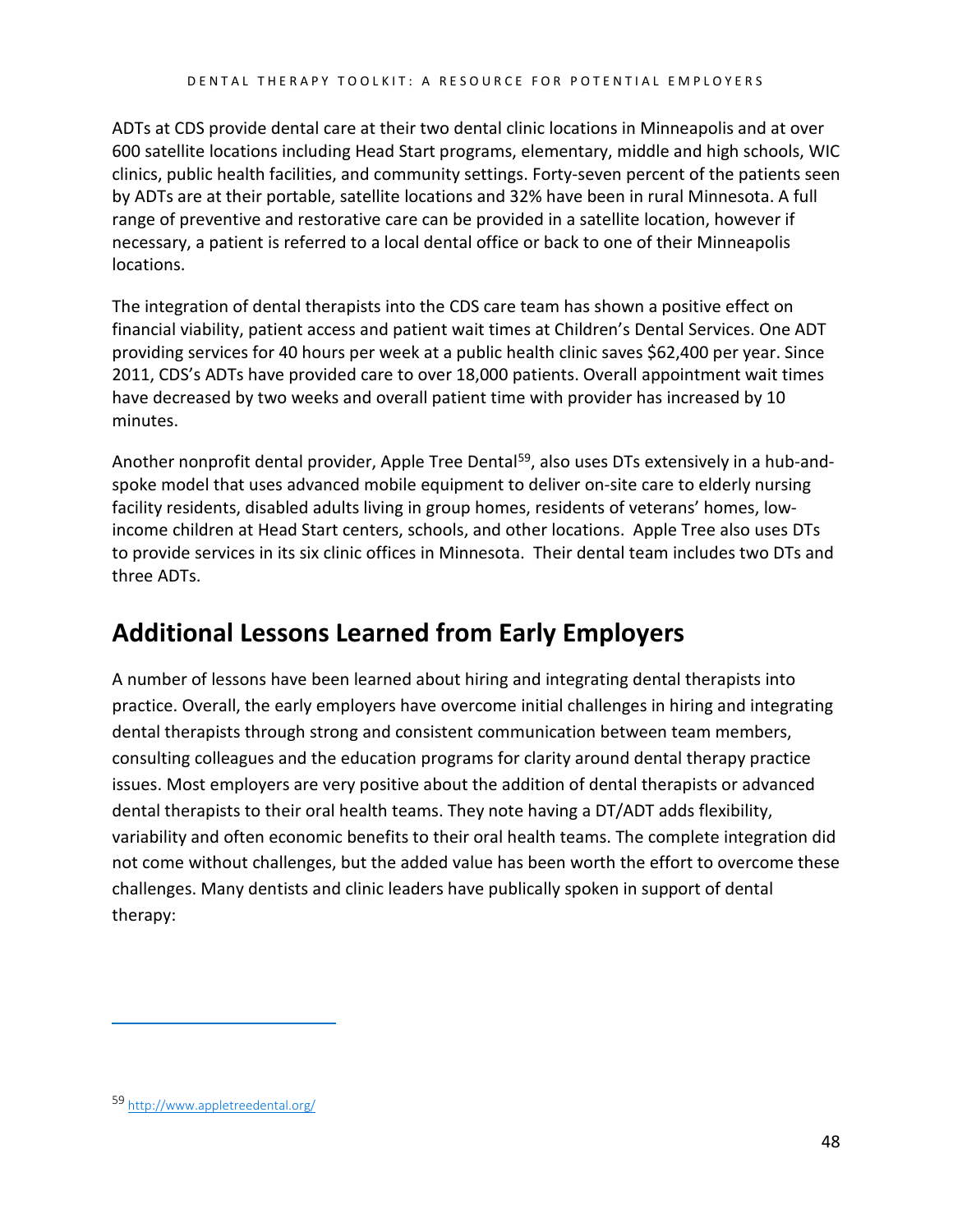- "We've had a full year of experience now with our two dental therapists, and I've had an opportunity to meet with employers of other dental therapist, and it's gone extraordinarily well." -Dr. Michael Helgeson, CEO of a nonprofit dental organization in Minnesota [\(http://www.pewtrusts.org/en/research-and](http://www.pewtrusts.org/en/research-and-analysis/analysis/2014/10/02/working-with-midlevel-providers-dentists-perspectives))[analysis/analysis/2014/10/02/working-with-midlevel-providers-dentists-perspectives\)](http://www.pewtrusts.org/en/research-and-analysis/analysis/2014/10/02/working-with-midlevel-providers-dentists-perspectives))
- "While there is a shift in the number of services [provided by the DT] from quarter to quarter, the data demonstrates that the Dental Therapist is providing many services that increase access to care, and allows the dentists to pursue more complicated procedures…. Patients are very accepting of a dental therapist." – Lois Berndt, Dental Clinics Manager of an FQHC in St Paul.
- "Our new ADT, like each of the ADT and DT graduates [we] have hired, has been exceptionally well prepared to practice public health dentistry. She has established productive working relationships with colleagues and is on track to increase the number of underserved children and pregnant women served by approximately 2000 in her first year of employment." – Sarah Wovcha, ED of a nonprofit dental organization in Minnesota
- "All four dentists in my practice consider our dental therapist to be an outstanding coworker and colleague. She is invaluable to our practice for her patient care, skills and professionalism. Our DT allows us to serve Medicaid and uninsured patients more economically. We recently celebrated her Advanced Dental Therapist licensure." – Dr. Adele Della Torre, founder of a dental practice in Minneapolis
- "Prior to [hiring an ADT], we held meetings with our doctors to provide information on how to work as a team with an ADT. The ADT received coaching from several doctors as she was integrated into the team, and was accepted by the clinic staff. The doctors welcomed her into their office and she was given a desk alongside theirs. The [duallicensed] ADT had a full schedule, and when some patients cancelled or did not show, she was ready to jump in and provide hygiene services to other patients." – Carolyn Bass, clinic manager of a nonprofit dental clinic in St Paul.
- "The dentist actually has a better work scenario because of the dental therapists. The patients that the dentist is then treating have been prescreened, they have a higher level of need, and the need is more uniquely suited to what the dentist can provide." - Dr. Michael Helgeson, CEO of a nonprofit dental organization in Minnesota
- "I have more time for implants, I have more time for cosmetic dentistry, I have more time for sedation patients… I can do a lot more of the procedures that we tend to put off because we don't have the block of time to be able to do it." – Dr. John Powers**,** owner of a private dental practice in Montevideo, MN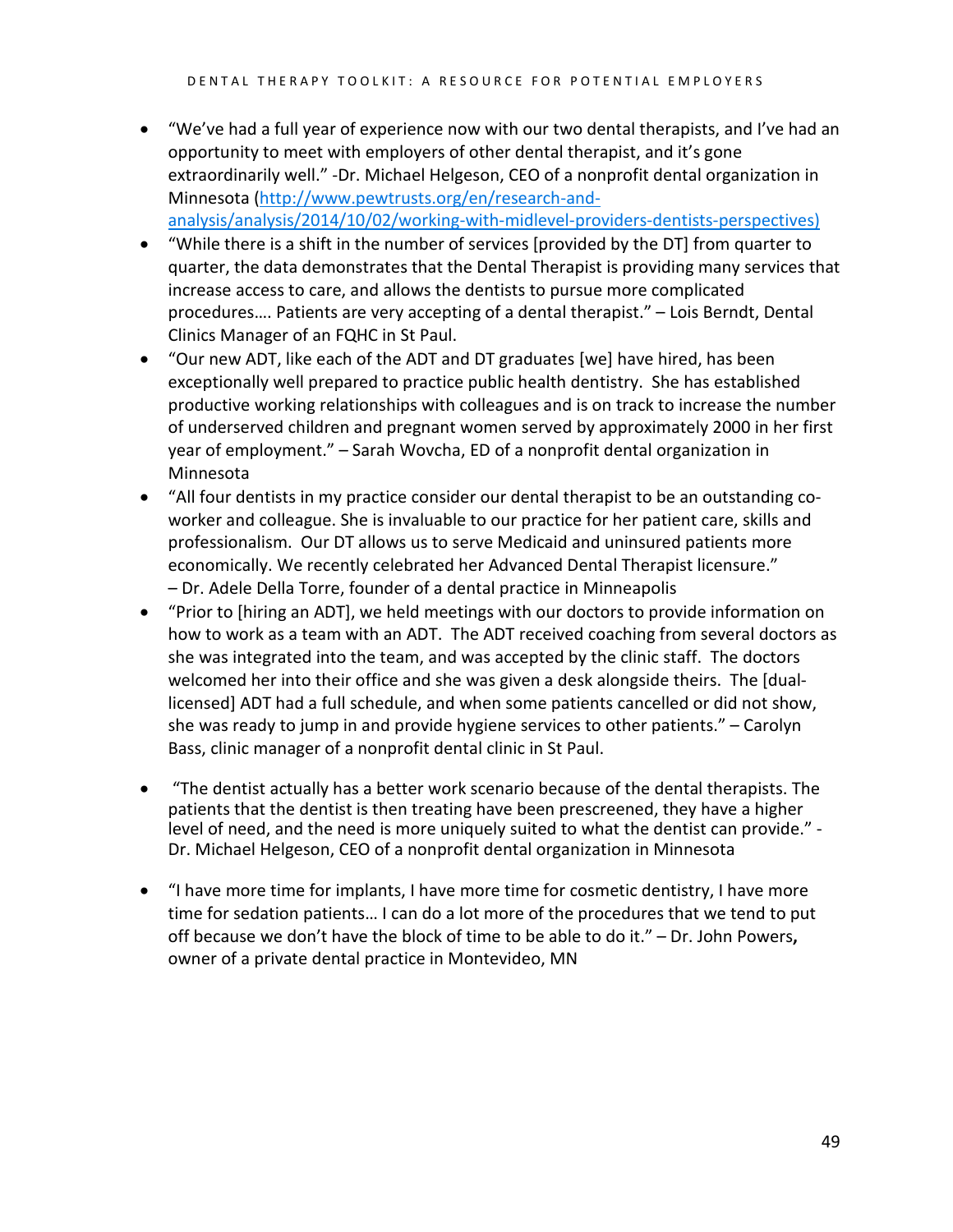## <span id="page-49-0"></span>9. Impact of Dental Therapists

Measuring the specific impact of dental therapy is difficult, in part because DTs and ADTs are working in a wide range of dental practices, seeing different types of patients, and providing a variety of services that most meet the needs of their practice. However, the picture of dental therapy's overall impact is coming into focus, and it is largely positive, with only a handful of negative examples.

In an effort to document the impact for this toolkit, dental providers who employ DTs and ADTs were contacted between April 2016 and August 2016 to complete a questionnaire and provide information related to wages, productivity, financial impact on the clinic, patient response and patient access and wait times. Results show that after five years of dental therapy experience in Minnesota and more than 60 DTs working in a variety of practices, the employment of DTs and ADTs is having a positive impact on patient access, clinic productivity and clinic finances without a reduction in quality of care, safety or patient satisfaction.

Among the 60+ working DTs, there have been only three instances identified where a DT was not successfully integrated into a practice. These happened due to either a lack of compatibility of the individual DT with the clinic that hired them, or because the hiring clinic was not well suited for a DT or not

### **Lessons Learned: Reimbursement and Financial**

- When fully integrated and used in a practice, DTs and ADTs generate production and revenues that can produce a financial benefit to the employer. One employer reported that their DT brings in three to four times their salary per hour. Another employer expressed saving around \$60,000 per year per ADT on the team.
- Typically, a ramp-up period of three to six months is needed for a new DT/ADT's production to reach the point where it is profitable for the professional. This is similar to and expected for any newly hired oral health professional.
- **•** For most practices seeking to improve access for underserved populations, hiring a DT/ADT will be more cost effective than hiring a dentist.

*"You're just introducing a new element that should be able to be bringing in more money into the practice."*

*Dr. John Powers, owner of a private dental* 

adequately prepared to integrate this new type of professional into the existing team.

The lessons learned from the handful of negative experiences show that employers should thoroughly assess whether the DT model is right for them and, if it is, the practice should devote ample time and thought in deciding whether a particular DT is a good match for their clinic and dental team.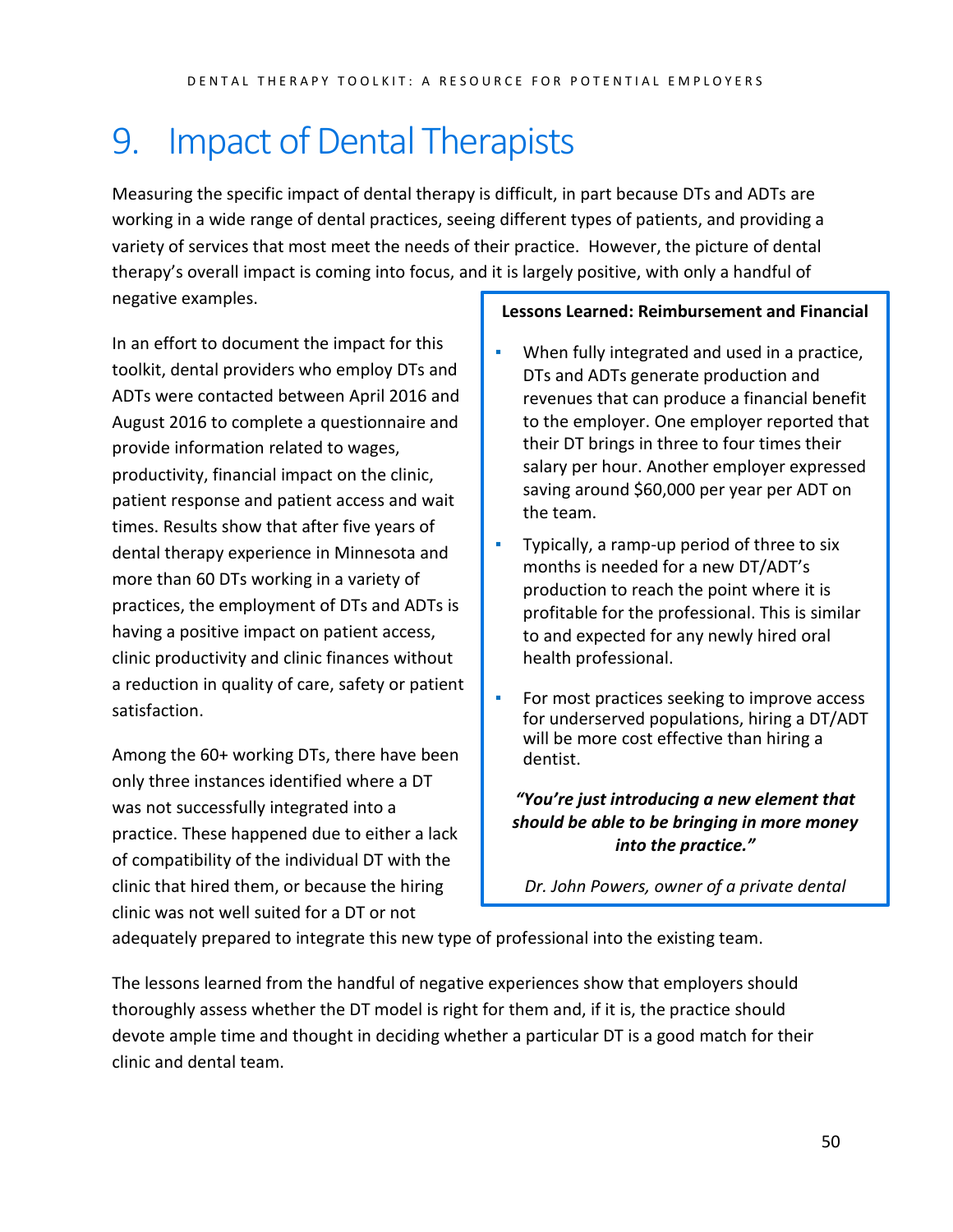## **Impact on Patient Access**

A major reason the Minnesota Legislature enacted the dental therapy act was to improve access to dental care for low-income, underserved, rural and special needs populations experiencing serious access problems. The law has exceeded even optimistic expectations of its impact. DTs are employed in a wide range of practice settings serving primarily these underserved populations. DTs can provide services in locations and settings where dentists are not available and can provide common, routine dental services at a lower cost to the clinic than a dentist. Reducing operating costs, increasing accessibility of services, and increasing the efficiency and productivity of the dental team has proven valuable in nearly every type of practice and clinic. This is especially vital for clinics who serve large numbers of low-income patients who are enrolled in government programs that pay low reimbursement rates or who are uninsured and unable to pay the full cost of care. *Table 5,* details firsthand clinic reports of the number of patients and the percentage of low-income, uninsured or underserved patients served.

| <b>Clinic Type</b> | DT/ADT impact on access                                                                                                                                                                                                                                                                                                                            | <b>Clinic Percent of</b><br><b>MA/MNCare patients</b> |
|--------------------|----------------------------------------------------------------------------------------------------------------------------------------------------------------------------------------------------------------------------------------------------------------------------------------------------------------------------------------------------|-------------------------------------------------------|
| Private            | "In 2012, we opened our door to Medicaid/Medicare insurance programs."                                                                                                                                                                                                                                                                             | 91% seen by DTs                                       |
| Non-profit         | "Since December of 2011, DTs/ADTs combined have provided care to over<br>14,000 patients. On average over five years, this would be 2,800 patients per<br>year."                                                                                                                                                                                   | 85% and 14%<br>uninsured                              |
| Non-profit         | "Able to see a significant amount of more patients because of hiring dental<br>therapists, directly with the patients the therapist sees but also indirectly<br>with the increased access that the therapist creates for the rest of the team.<br>Our dental therapists have had a significant role in increasing the access for<br>our patients." | 95% seen by DTs; 81%<br>before hiring of DT           |
| Private            | "Employment of DT increased the number of patients on MA or MNCare;<br>Percentage of revenue received from MA or MNCare is 12%."                                                                                                                                                                                                                   | Not reported                                          |
| <b>FQHC</b>        | "An estimate would be approximately 3,072 more patients per year between<br>the 2 of them (dental therapist)."                                                                                                                                                                                                                                     | Nearly 100%                                           |
| Private            | "Percent of patients on MA or MNCare has decreased 2%."                                                                                                                                                                                                                                                                                            | Not reported                                          |
| Non-profit         | "Totally depends on provider. Generally speaking, we feel an additional DDS<br>or DT will enable our clinic to serve more patients."                                                                                                                                                                                                               | 84%                                                   |
| Non-profit         | "We have been able to improve access to care and provide key services to a<br>greater number of patients."                                                                                                                                                                                                                                         | 93%                                                   |

### **TABLE 5: IMPACT ON ACCESS TO CARE FOR LOW-INCOME, UNDERSERVED, UNINSURED PATIENTS**

*Data Sources: Questionnaire responses collected for this toolkit, April and August 2016; Presentations at the Pew Charitable Trust Dental Therapy Site Visit, July 2016; and the MDH webpage on DT:* <http://www.health.state.mn.us/divs/orhpc/workforce/emerging/dt/index2.html>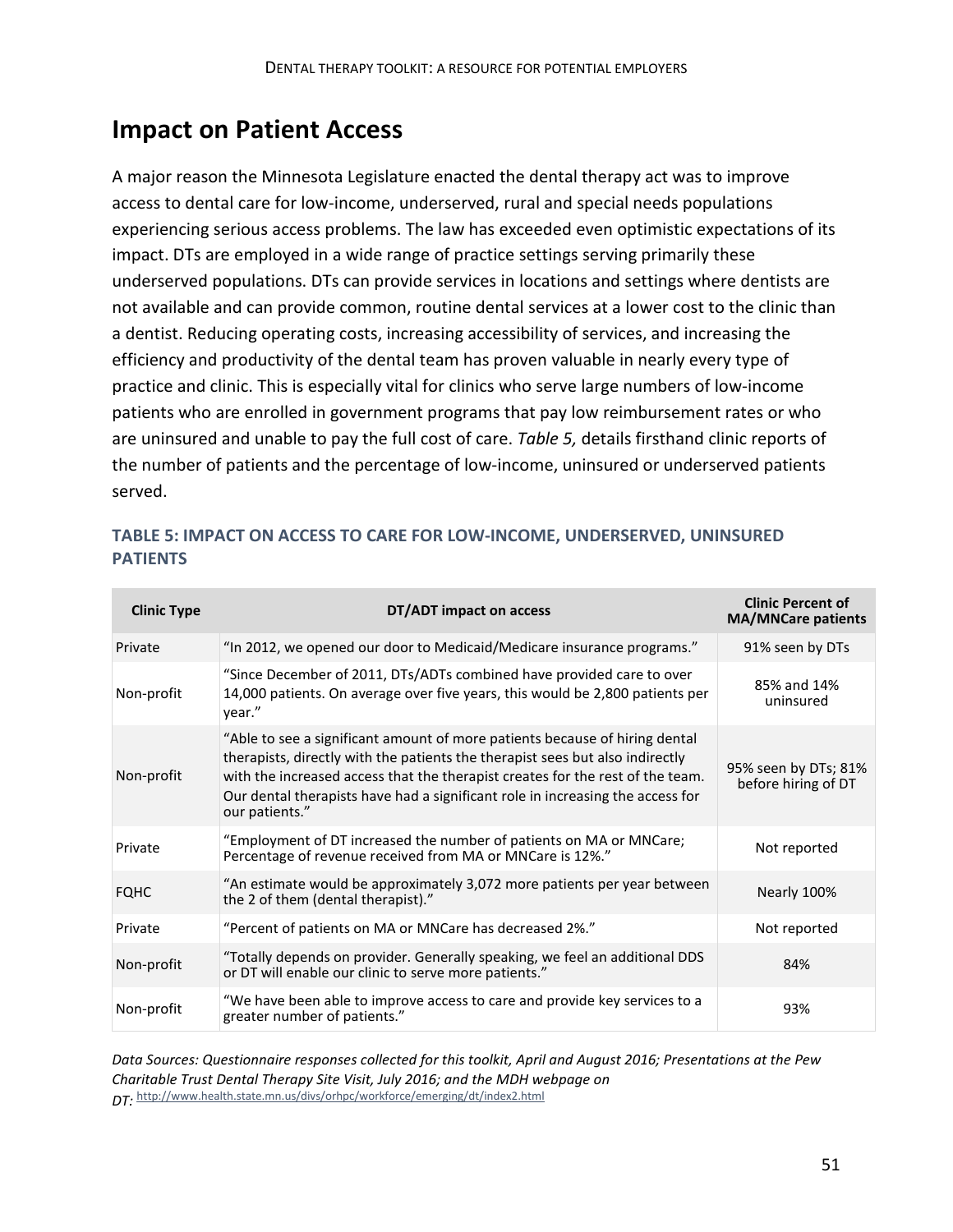*Data Sources: Questionnaire responses collected for this toolkit, April and August 2016; Presentations at the Pew Charitable Trust Dental Therapy Site Visit, July 2016; and the MDH webpage on DT:* <http://www.health.state.mn.us/divs/orhpc/workforce/emerging/dt/index2.html>

### <span id="page-51-0"></span>**Impact on Patient Wait Times**

Dental practices employing DTs have reported a range of impacts on patient wait times, from decreases of several months to an increase in wait times to see emergency patients. Some examples are listed in *Table 6*.

#### **TABLE 6: IMPACT ON PATIENT WAIT TIMES**

| <b>Clinic Type</b> | DT/ADT impact on wait times                                                                | <b>Comments</b>                                                                                                                                                                                                                                                                   |
|--------------------|--------------------------------------------------------------------------------------------|-----------------------------------------------------------------------------------------------------------------------------------------------------------------------------------------------------------------------------------------------------------------------------------|
| Private            |                                                                                            | "Schedule began to be overbooked and patients were<br>scheduling 3-4 months out. Another DT was added and as of<br>today, the DTs schedules are booked 1-2 months out."                                                                                                           |
| Non-profit         | Decreased by 2 weeks                                                                       | "Overall patient time with provider has increased by 10<br>minutes."                                                                                                                                                                                                              |
| Non-profit         |                                                                                            | "DTs have opened time with the dentists to see patients for<br>limited exams. As we collect more data we will have the<br>ability to quantify this impact."                                                                                                                       |
| <b>FQHC</b>        | Decrease from 7 months to 4<br>months earlier this year for<br>restorative appointments    | "Dentists can now see more denture, endo and oral surgery<br>patients much faster than they could before."                                                                                                                                                                        |
| Private            | Longer wait time for advanced care<br>in some cases when DT employed<br>instead of dentist | "Because DTs are not authorized to provide the full scope of<br>practice as a dentist, if a DT is hired instead of a dentist,<br>patients needing more advanced care may have longer wait<br>times if another dentist is not available to provide these<br>services until later." |
| Non-profit         | Decreased                                                                                  | "Wait time for new patients has decreased."                                                                                                                                                                                                                                       |

*Data Sources: Questionnaire responses collected for this toolkit, April and August 2016; Presentations at the Pew Charitable Trust Dental Therapy Site Visit, July 2016;* 

*and* <http://www.health.state.mn.us/divs/orhpc/workforce/emerging/dt/index2.html>

## <span id="page-51-1"></span>**Financial Benefits to Dental Practices**

Surveys, interviews and other methods of obtaining information from Minnesota DT employers were used to gather information for this toolkit. Nearly all Minnesota's DT employers have found DTs to be a financially beneficial addition to their dental teams. The financial benefit results from a combination of factors, including the lower cost to the clinic of providing routine dental services through a DT rather than a dentist, the DT's contribution to greater efficiency and productivity of the entire dental team, and the ability of dentists working with a DT in the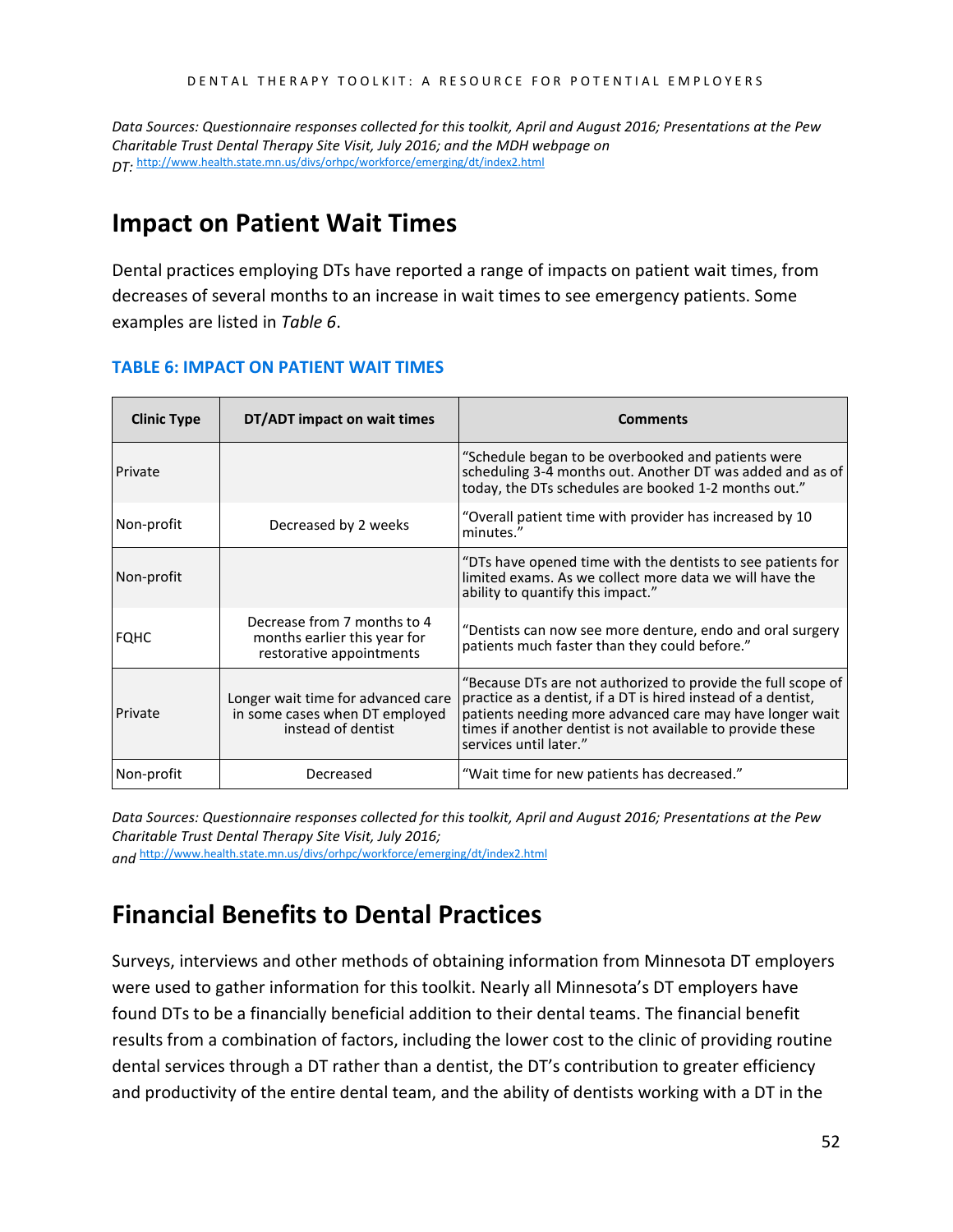practice to spend more of their time on more complex and highly reimbursed services and procedures.

Minnesota's experience with DTs so far, while still based on a relatively small sample of clinics, has clearly shown that DTs can improve access to oral health services and improve the financial bottom line in the following types of dental practices as well as other settings not listed here:

- Private dental clinics in any geographic region, both urban and metropolitan
- Federally Qualified Health Centers
- Large dental group practices
- Nonprofit and community-based dental providers
- Organizations providing oral health services in community locations outside of dental clinics such as schools, Head Start programs, nursing homes and veteran's homes.
- Hospitals and hospital-based dental clinics
- Educational Institutions and teaching clinics
- Dental providers serving the elderly and people with disabilities or special needs
- Clinics serving culturally and socio-economically diverse patients

The following are selected examples of DT employers' reports on the impact of hiring a DT on their productivity and financial bottom line. The experiences and results will vary for each clinic and employers should be cautious when applying the results of other similar clinics to their unique circumstances.

*Table 7,* below, shows a sampling of clinic reports on productivity and financial return of DT/ADTs which are representative of the experiences of most of Minnesota's DT employers.

| <b>Clinic Type</b> | DT/ADT impact on productivity and financial return                                                                                                                                                                                         |
|--------------------|--------------------------------------------------------------------------------------------------------------------------------------------------------------------------------------------------------------------------------------------|
| Private            | "In 2012, the first year of DT employment, production increased by \$300,000 and<br>collections by \$115,000. In 2015, with three DTs employed, production increased by<br>\$730,000 and collections by \$330,000 over the previous year." |
| Non-profit         | "Average production of ADT is consistently higher than average team production. In<br>2013, average ADT production is \$365 per hour compared to team average of \$337."                                                                   |
| Non-profit         | "Since June 2015, production has increased 5%."                                                                                                                                                                                            |
| <b>FOHC</b>        | "We have experienced increased productivity and revenue due to the DTs on staff.<br>Increased revenue of \$8448 per week after payment of salaries, not including<br>overhead expenses."                                                   |
| Non-profit         | "Initial calculations reflect the ADT/DT cost per unit of care is 32-35% lower<br>compared to our Dentists."                                                                                                                               |

### **TABLE 7: SAMPLE REPORTED IMPACTS ON PRODUCTIVITY AND FINANCIAL RETURN**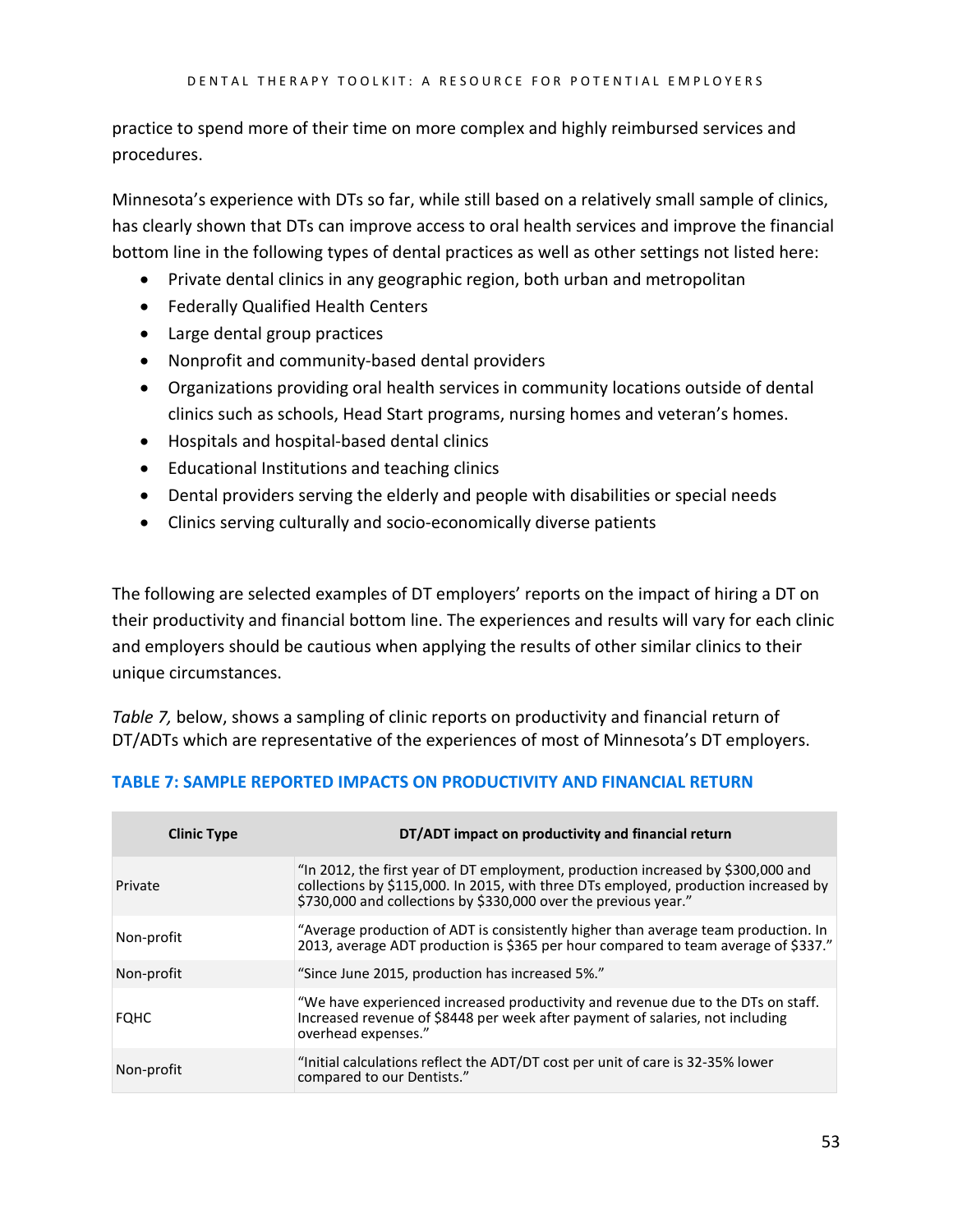#### DENTAL THERAPY TOOLKIT: A RESOURCE FOR POTENTIAL EMPLOYERS

*Data Source: Questionnaire responses collected for this toolkit, April and August 2016; Presentations at the Pew Charitable Trust Dental Therapy Site Visit, July 2016; and*  http://www.health.state.mn.us/divs/orhpc/workforce/emerging/dt/index.html#toolkit

#### **Factors and Variables Affecting Financial Impact**

Each dental practice understands its own market, budget, and potential for growth. While it is not possible to provide universally applicable guidelines on DT productivity, types of services, revenues generated and financial impact, it is possible to define the factors a practice should weigh when deciding whether to hire a DT. For example, the productivity and services of an ADT who sets up mobile dental equipment in a rural community, and provides services to families in a Head Start program will differ greatly from those of a DT who works in a large, urban dental clinic with a high volume of complex patients. The experience will also differ based on whether the DT has advanced practice certification or holds a dual dental hygiene license and provides both dental hygiene and dental therapy services. Other factors that contribute to variation between practices are the needs and characteristics of the patients served, the level of supervision required, and the conditions and protocols in the CMA.

### Factors and variables affecting the impact of the employment of DT/ADTs on dental practices are:

- Location and type of clinic
- Number of patients needing oral health care
- Types of patients needing care (adults, children, seniors, patients with disabilities, etc.)
- Types of oral health services provided
- Insurance payer mix (commercial, government programs, uninsured)
- Clinic-specific payment rate (and for FQHCs, the type of FQHC payment methodology and the clinic's dental encounter rate)
- Practitioner compensation levels (Wages and Benefits)
- Availability of DTs and supervising dentists
- Acceptance and ongoing support from dentists and other team members.
- Whether the DT is dually licensed as a dental hygienist or has advanced practice certification
- The authorizations and protocols in the DT's CMA
- Socio-economic and demographic characteristics of patients (language barriers, transportation, cultural barriers)
- Productivity levels of dental team members (DDS, DT, DH, DA)
- Clinic space, capacity and configuration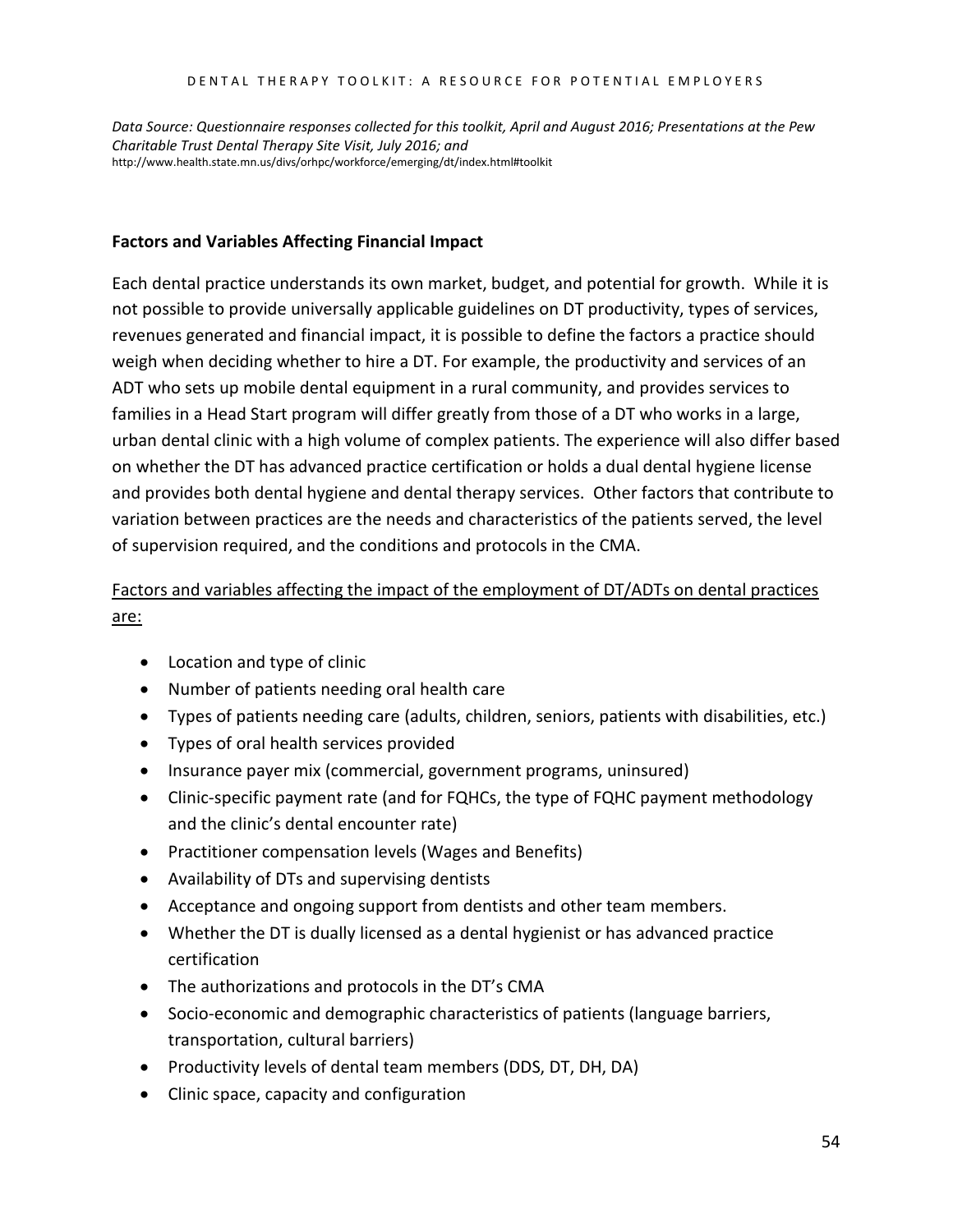- For mobile dental services:
	- o Type of team and team members used
	- o Type of setting (nursing home, school, dental clinic, group home, etc.)
	- o Configuration of space at remote location.
	- o Mobile equipment costs
	- o Transportation
- Ramp-up time when productivity of the DT and supervising dentist may be lower

While the DT role is flexible enough to provide opportunities for a broad range of dental practices, it is not possible to include specific case study examples in this toolkit for every combination of the major factors and variables that will determine the financial impact of employing a DT in a particular dental practice. That stated, there are specific details and resources available within this toolkit document, in related toolkit materials, and in other cited sources that will enable potential employers to assess the potential impact on their own practice, given their unique circumstances.

Writing a formal or informal business plan is a good way to develop and display these components in detail. There are numerous dental practice business plan guides and templates available online, including [Guidelines for Developing Business Plans](http://success.ada.org/en/practice-management/finances/guidelines-for-developing-business-plans) from the American Dental Association.<sup>[60](#page-54-0)</sup>

Technical assistance may also be available to potential employers to help them complete this assessment. Interested employers may contact Minnesota's DT educational institutions or MDH to learn more about what assistance may be available from various sources.

<span id="page-54-0"></span><sup>60</sup> <http://success.ada.org/en/practice-management/finances/guidelines-for-developing-business-plans>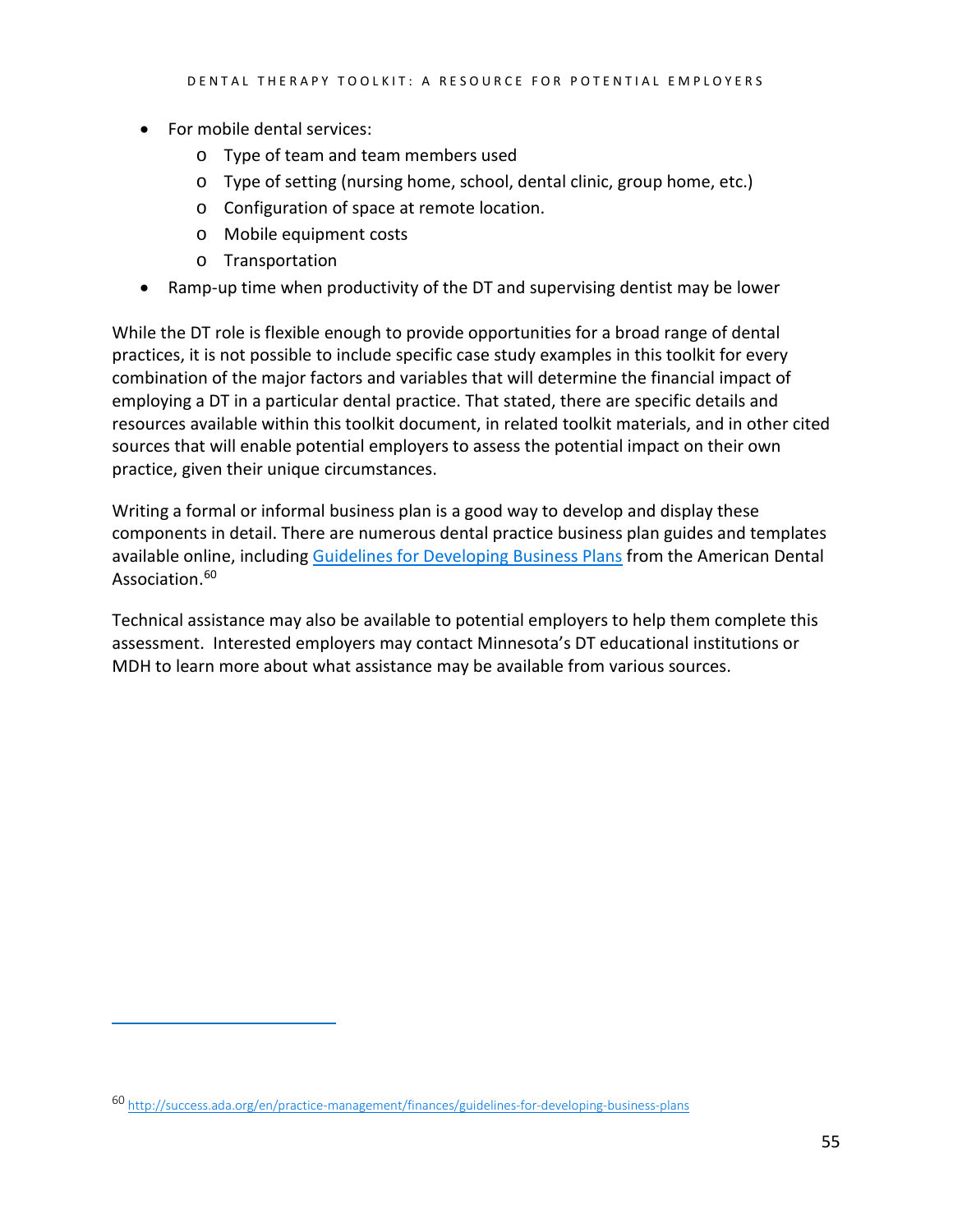# <span id="page-55-0"></span>10. Integration into New Care Models

## <span id="page-55-1"></span>**Accountable Care Models and DT/ADTs**

 $\overline{a}$ 

Although dental services are not yet commonly included in new health care delivery models, DTs have the potential to provide substantial value in emerging new health care practice models and payment methods. Responding to government- and employer-driven health reform pressures and marketplace trends, many health care provider organizations are planning and implementing new care delivery models and operating under alternative care delivery and payment approaches, such as [Health Care Homes](http://www.health.state.mn.us/healthreform/homes/) and [Accountable Care](http://www.dhs.state.mn.us/main/idcplg?IdcService=GET_DYNAMIC_CONVERSION&RevisionSelectionMethod=LatestReleased&dDocName=SIM_ACO)  [Organizations \(ACO\).](http://www.dhs.state.mn.us/main/idcplg?IdcService=GET_DYNAMIC_CONVERSION&RevisionSelectionMethod=LatestReleased&dDocName=SIM_ACO)<sup>[61](#page-55-2)</sup> Health Care Homes are designed to promote team-based, coordinated, patient-centered care. ACOs are designed to create greater provider accountability and financial incentives to achieve the Triple Aim, improving health outcomes and the patient experience while reducing the total cost of care.

In Minnesota, a number of organizations participate in federal ACO models, such as the Medicare Shared Savings or Pioneer ACO programs. Many more participate in the Minnesota-specific Medicaid ACO, known as <u>[Integrated Health Partnerships](http://www.dhs.state.mn.us/main/idcplg?IdcService=GET_DYNAMIC_CONVERSION&RevisionSelectionMethod=LatestReleased&dDocName=dhs16_161441) (IHPs)</u>,<sup>[62](#page-55-3)</sup> or have entered into value-based payment arrangements with commercial insurers. Fifteen communities around the state have also established **Accountable Communities for Health (ACH)**, [63](#page-55-4) which are broad partnerships between health care providers (including ACOs) and community partners designed to move towards accountability for community-level health outcomes.

<span id="page-55-2"></span><sup>6</sup>[1http://www.dhs.state.mn.us/main/idcplg?IdcService=GET\\_DYNAMIC\\_CONVERSION&RevisionSelectionMethod=LatestReleased](http://www.dhs.state.mn.us/main/idcplg?IdcService=GET_DYNAMIC_CONVERSION&RevisionSelectionMethod=LatestReleased&dDocName=SIM_ACO) [&dDocName=SIM\\_ACO](http://www.dhs.state.mn.us/main/idcplg?IdcService=GET_DYNAMIC_CONVERSION&RevisionSelectionMethod=LatestReleased&dDocName=SIM_ACO)

<span id="page-55-3"></span><sup>6</sup>[2http://www.dhs.state.mn.us/main/idcplg?IdcService=GET\\_DYNAMIC\\_CONVERSION&RevisionSelectionMethod=LatestReleased](http://www.dhs.state.mn.us/main/idcplg?IdcService=GET_DYNAMIC_CONVERSION&RevisionSelectionMethod=LatestReleased&dDocName=dhs16_161441) [&dDocName=dhs16\\_161441](http://www.dhs.state.mn.us/main/idcplg?IdcService=GET_DYNAMIC_CONVERSION&RevisionSelectionMethod=LatestReleased&dDocName=dhs16_161441)

<span id="page-55-4"></span><sup>6</sup>[3http://www.dhs.state.mn.us/main/idcplg?IdcService=GET\\_DYNAMIC\\_CONVERSION&RevisionSelectionMethod=LatestReleased](http://www.dhs.state.mn.us/main/idcplg?IdcService=GET_DYNAMIC_CONVERSION&RevisionSelectionMethod=LatestReleased&dDocName=SIM_ACH) [&dDocName=SIM\\_ACH](http://www.dhs.state.mn.us/main/idcplg?IdcService=GET_DYNAMIC_CONVERSION&RevisionSelectionMethod=LatestReleased&dDocName=SIM_ACH)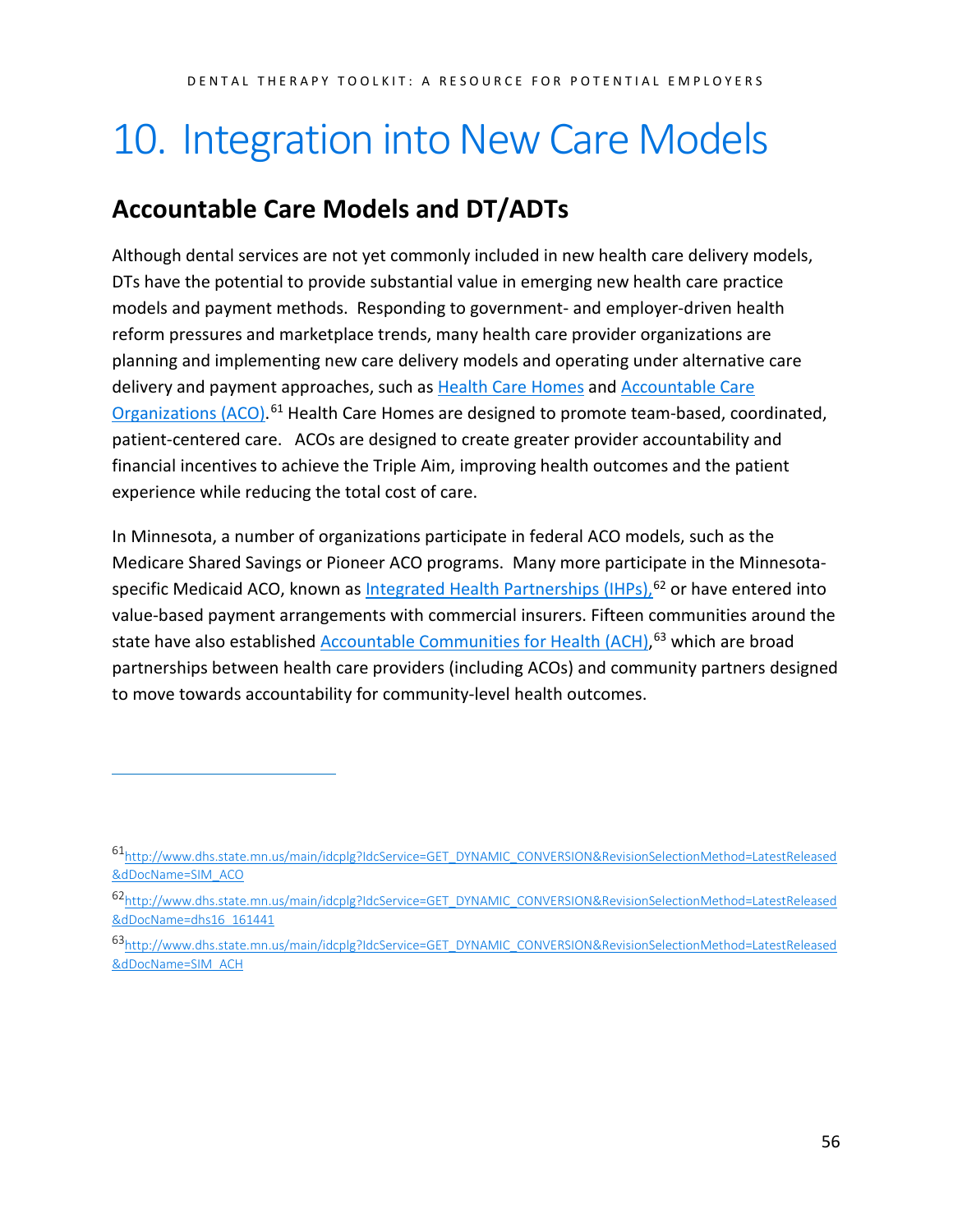With stronger incentives to produce better outcomes at a lower cost, providers are developing new ways to deliver and coordinate care across multiple sectors of health care and community services and are making workforce changes, including using more mid-level, paraprofessional, and new types of workers who are able to serve in diverse and nontraditional settings, work within teams to increase access to care in a cost effective way and successfully engage patients in managing their overall health and health care needs. In Minnesota, this framework is known as the <u>Minnesota Accountable Health Model</u>.<sup>[64](#page-56-1)</sup>

## <span id="page-56-0"></span>**Care Coordination Models and DT/ADTs**

A cornerstone of emerging new care delivery and payment models such as ACOs, IHPs, ACHs and other accountable health models is coordination of all health care services needed by an individual in order to achieve better health and treatment outcomes and reduce the total cost of health care across a population of patients. In response to incentives and requirements from government programs, health plans and employers, health care providers and health systems are moving toward using primary care-based delivery models that provide care through integrated, inter-professional teams who coordinate all services needed by a patient under a shared, patient-centered care plan. DTs and ADTs will play a valuable role in these models as part of larger team of dentists, doctors, nurses and other professionals who coordinate both the oral health and medical services needed by a patient. The strategy for integrating DTs and ADTs into a patient's team will depend upon the specific setting and may vary from patient to patient.

The State of Minnesota has not mandated that oral health services be integrated into its Integrated Health Partnerships, or into Health Care Homes, but integration is encouraged by the state. Additionally, a number of organizations already integrate oral health and general health care in their practices. Some are early adopters and leaders who have voluntarily included oral health in their coordinated care or value-based payment models.

For more information on Minnesota's health care reform models, see the Summary of Health [Reform Models](http://www.health.state.mn.us/divs/orhpc/workforce/emerging/toolkit/dtreform2016.pdf)<sup>[65](#page-56-2)</sup> prepared as background for this toolkit.

<span id="page-56-1"></span><sup>6</sup>[4http://www.dhs.state.mn.us/main/idcplg?IdcService=GET\\_DYNAMIC\\_CONVERSION&RevisionSelectionMethod=LatestReleased](http://www.dhs.state.mn.us/main/idcplg?IdcService=GET_DYNAMIC_CONVERSION&RevisionSelectionMethod=LatestReleased&dDocName=SIM_Home) [&dDocName=SIM\\_Home](http://www.dhs.state.mn.us/main/idcplg?IdcService=GET_DYNAMIC_CONVERSION&RevisionSelectionMethod=LatestReleased&dDocName=SIM_Home)

<span id="page-56-2"></span><sup>65</sup> <http://www.health.state.mn.us/divs/orhpc/workforce/emerging/toolkit/dtreform2016.pdf>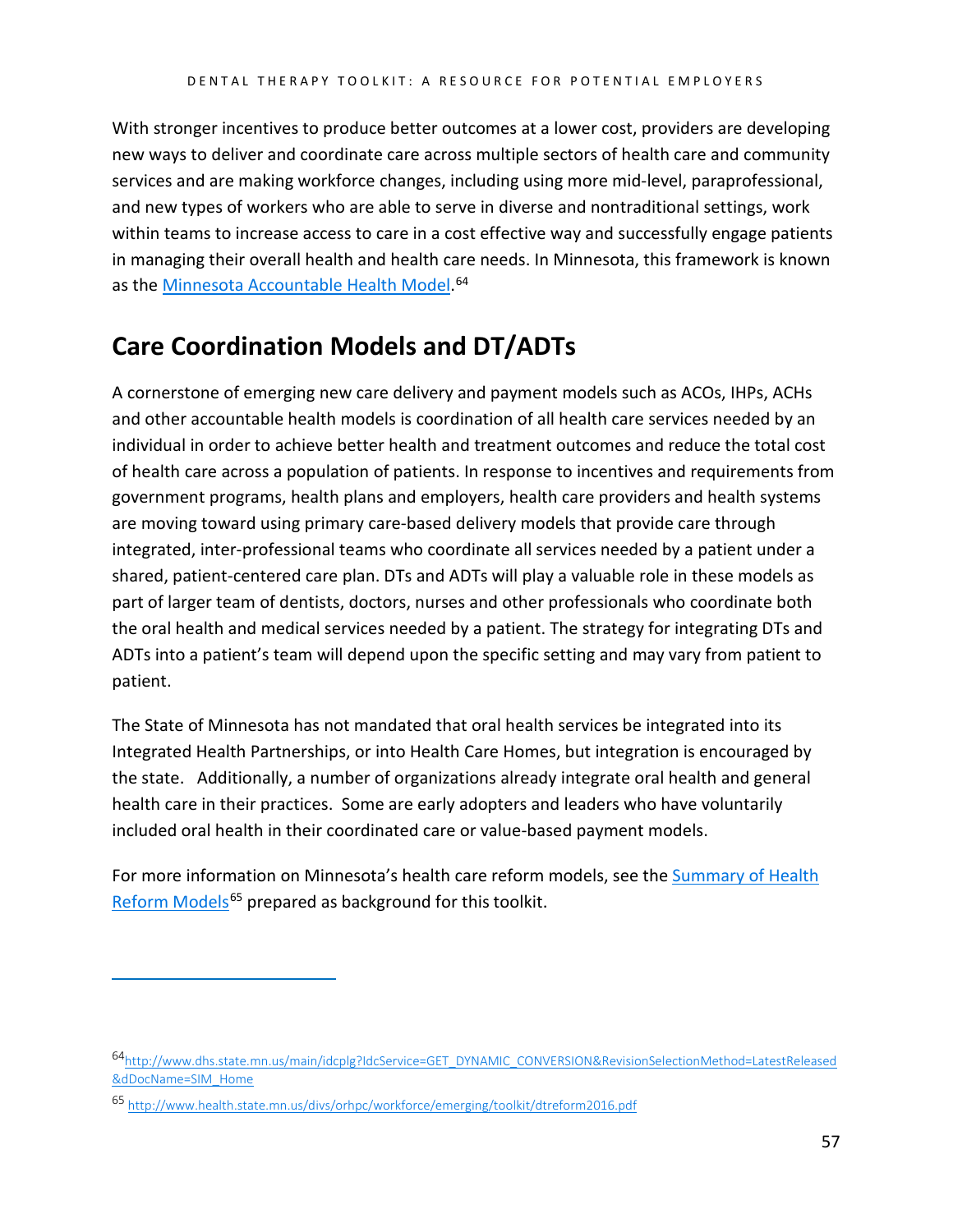### <span id="page-57-0"></span>Examples of DT/ADTs in new models of care

### **FQHC Urban Health Network (FUHN)**

Minnesota FQHCs strive to provide fully coordinated culturally tailored services to meet the medical, dental, behavioral health needs of their diverse patients, and they also provide additional enabling services to address socio-economic barriers such as poverty, homelessness and language barriers. Ten FQHCs in the Minneapolis-St. Paul metropolitan area have formed an Accountable Care Organization (called an *Integrated Health Partnership<sup>[66](#page-57-1)</sup> in Minnesota's* Medicaid Program) to provide enhanced integrated and coordinated care under reform payment models. As the state continues its move toward integrated care and increasingly brings oral health into the new models, FUHN will have increased opportunities to expand coordination of oral health services and DT/ADTs are expected to play an important role.

### **Community University Health Care Center (CUHCC)**

At th[e Community University Health Care Center \(CUHCC\),](http://www.cuhcc.umn.edu/patient-care-services/care-coordination-services) care coordination<sup>[67](#page-57-2)</sup> is designed to help patients achieve their health goals. The clinic has staff such as a CUHCC care coordinator, interpreter, and various providers who all work together across medical disciplines. In one effort, an ADT works with a pediatric nurse practitioner (NP) to identify the dental status of patients on the NP's schedule. The ADT is available to see those patients with a dental need in CUHCC's dental department or facilitate appropriate follow up care.

### **Coordinated Care Center at Hennepin County Medical Center (HCMC)**

The [Coordinated Care Center](http://www.hcmc.org/clinics/HCMC_P_048828)<sup>[68](#page-57-3)</sup> at HCMC is an award-winning health care delivery model aimed at providing coordinated team-based primary care for patients with complex health problems thereby improving outcomes while also reducing the overall cost of care by reducing emergency room (ER) visits and inpatient admission rates for these patients. The clinic currently uses other care delivery professionals that are particularly useful in care coordination for patients with complex socio-economic barriers, including Community Health Workers and Social Workers, in addition to traditional health care providers. Dental care is currently being

<span id="page-57-1"></span><sup>6</sup>[6http://www.dhs.state.mn.us/main/idcplg?IdcService=GET\\_DYNAMIC\\_CONVERSION&RevisionSelectionMethod=LatestReleased](http://www.dhs.state.mn.us/main/idcplg?IdcService=GET_DYNAMIC_CONVERSION&RevisionSelectionMethod=LatestReleased&dDocName=dhs16_161441) [&dDocName=dhs16\\_161441;](http://www.dhs.state.mn.us/main/idcplg?IdcService=GET_DYNAMIC_CONVERSION&RevisionSelectionMethod=LatestReleased&dDocName=dhs16_161441) 

<span id="page-57-2"></span><sup>67</sup> <http://www.cuhcc.umn.edu/patient-care-services/care-coordination-services>

<span id="page-57-3"></span><sup>68</sup> [http://www.hcmc.org/clinics/HCMC\\_P\\_048828](http://www.hcmc.org/clinics/HCMC_P_048828)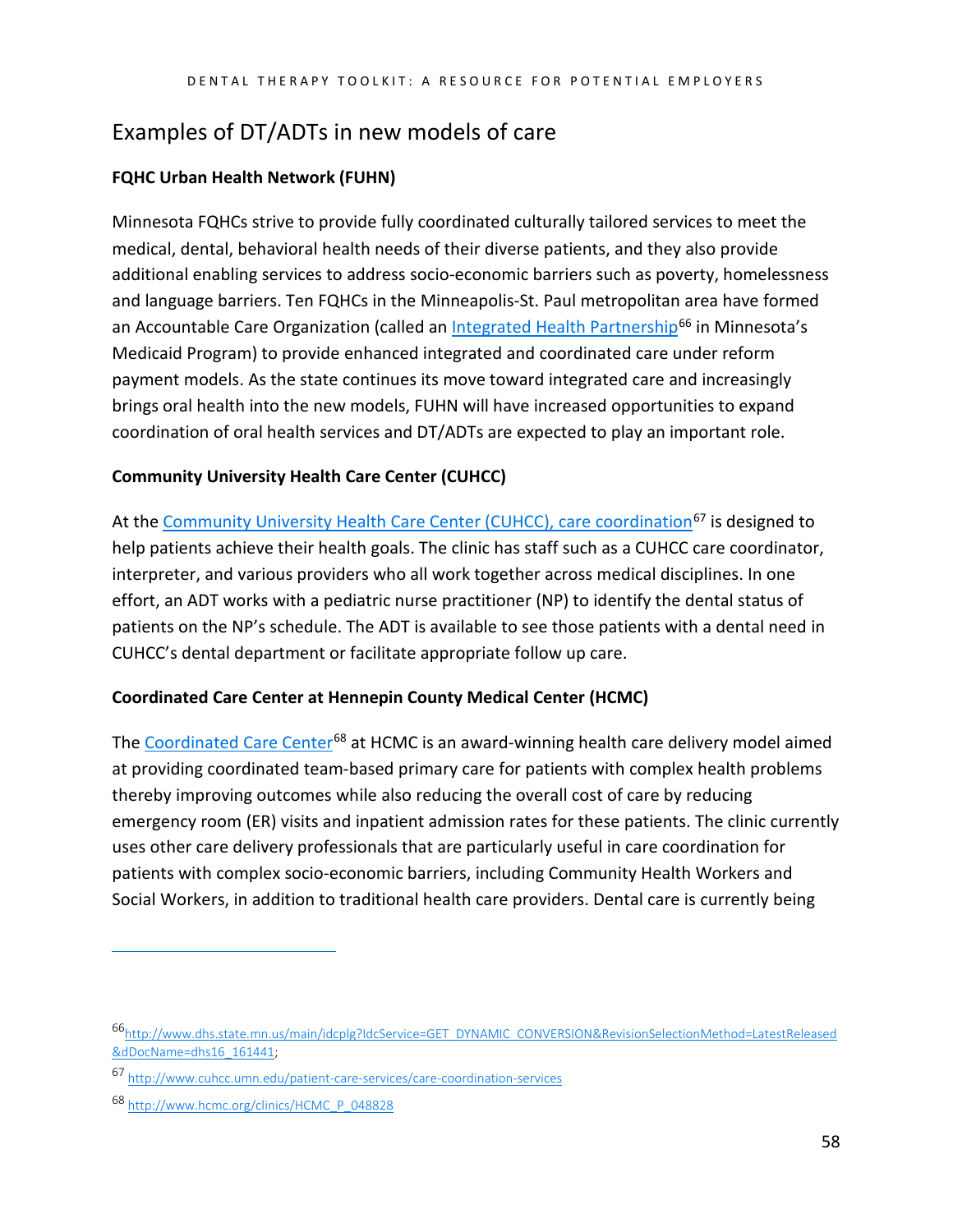integrated into the Coordinated Care Center, which will use dental therapists three days a week, dental hygienists two days a week and tele-dentistry between this clinic and the main dental clinic at HCMC.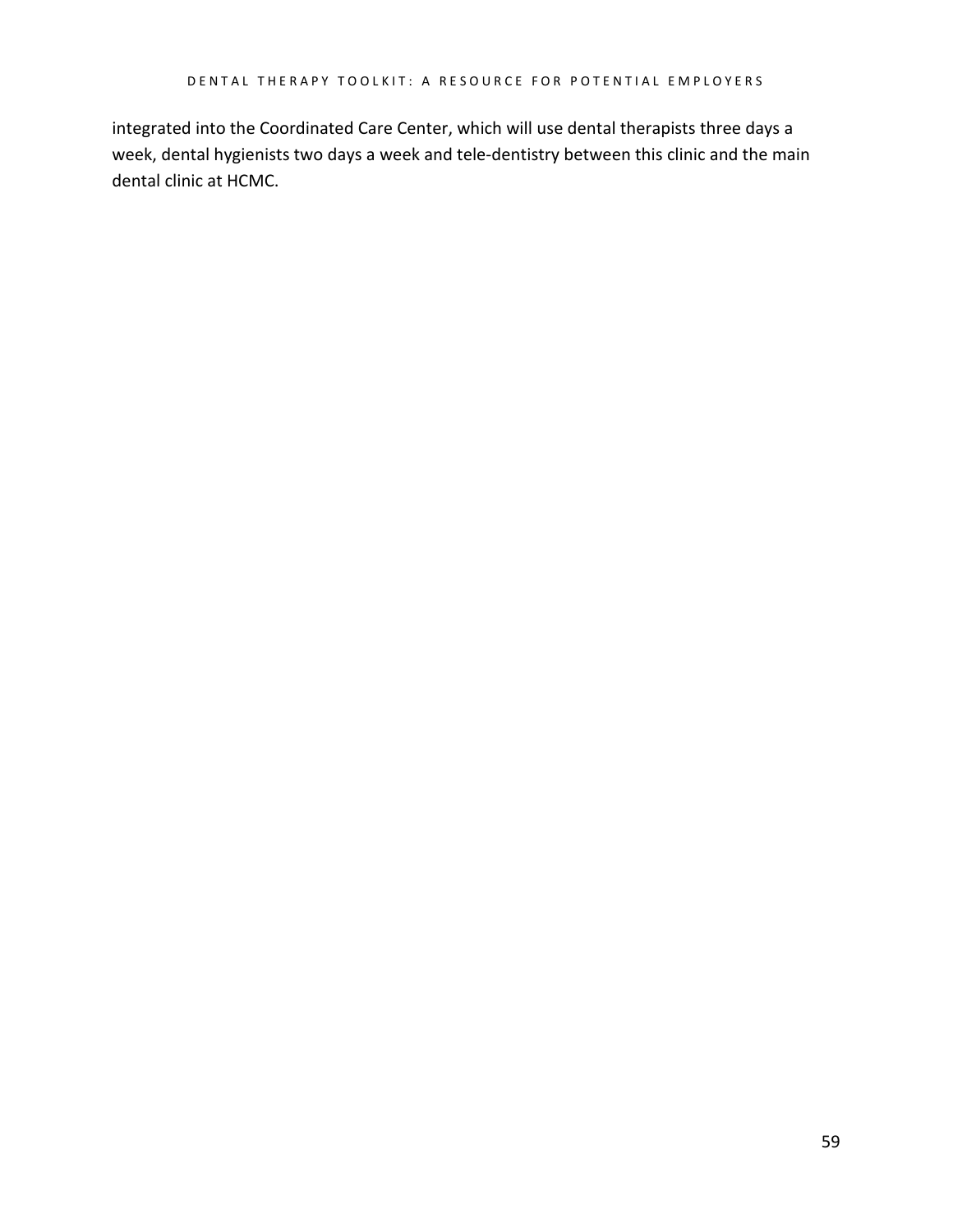# <span id="page-59-0"></span>11. Resources

The following list of links is a summary of important resources detailed in the relevant sections. There are also additional resources and documents that prospective employers may find useful.

## <span id="page-59-1"></span>**Regulation and Scope of Practice**

- Summary of Dental Therapy Regulatory and Payment Processes
	- o [http://www.health.state.mn.us/divs/orhpc/workforce/emerging/toolkit/dtreg2016.](http://www.health.state.mn.us/divs/orhpc/workforce/emerging/toolkit/dtreg2016.pdf) [pdf](http://www.health.state.mn.us/divs/orhpc/workforce/emerging/toolkit/dtreg2016.pdf)
- Board of Dentistry: Scope of Practice Information
	- o DT: [https://mn.gov/boards/assets/Dental%20Therapist\\_tcm21-46114.pdf](https://mn.gov/boards/assets/Dental%20Therapist_tcm21-46114.pdf)
	- o ADT: [https://mn.gov/boards/assets/Adv%20Dental%20therapist\\_tcm21-46115.pdf](https://mn.gov/boards/assets/Adv%20Dental%20therapist_tcm21-46115.pdf)
	- o Delegated Duties of DT and ADT: [https://mn.gov/boards/assets/DT%20Chart%20BA\\_tcm21-262696.pdf](https://mn.gov/boards/assets/DT%20Chart%20BA_tcm21-262696.pdf)
- DT and ADT Enabling Legislation:
	- o [https://mn.gov/boards/assets/enabling Legislation\\_tcm21-46113.pdf](https://mn.gov/boards/assets/enabling%20Legislation_tcm21-46113.pdf)

## <span id="page-59-2"></span>**Education and Training**

- University of Minnesota Dental Therapy Program
	- o <https://www.dentistry.umn.edu/degrees-programs/dental-therapy>
- Metropolitan State University and Normandale Community College Dental Therapy Program
	- o [http://www.mnscu.edu/college](http://www.mnscu.edu/college-search/public/institution/programProfile?rcId=0076&progId=8619)[search/public/institution/programProfile?rcId=0076&progId=8619](http://www.mnscu.edu/college-search/public/institution/programProfile?rcId=0076&progId=8619)
- <span id="page-59-3"></span>• Continuing Education Core Subject Areas, MN Board of Dentistry
	- o [https://mn.gov/boards/assets/2%20Core%20subjects%20rev%209-2016\\_tcm21-](https://mn.gov/boards/assets/2%20Core%20subjects%20rev%209-2016_tcm21-256192.pdf) [256192.pdf](https://mn.gov/boards/assets/2%20Core%20subjects%20rev%209-2016_tcm21-256192.pdf)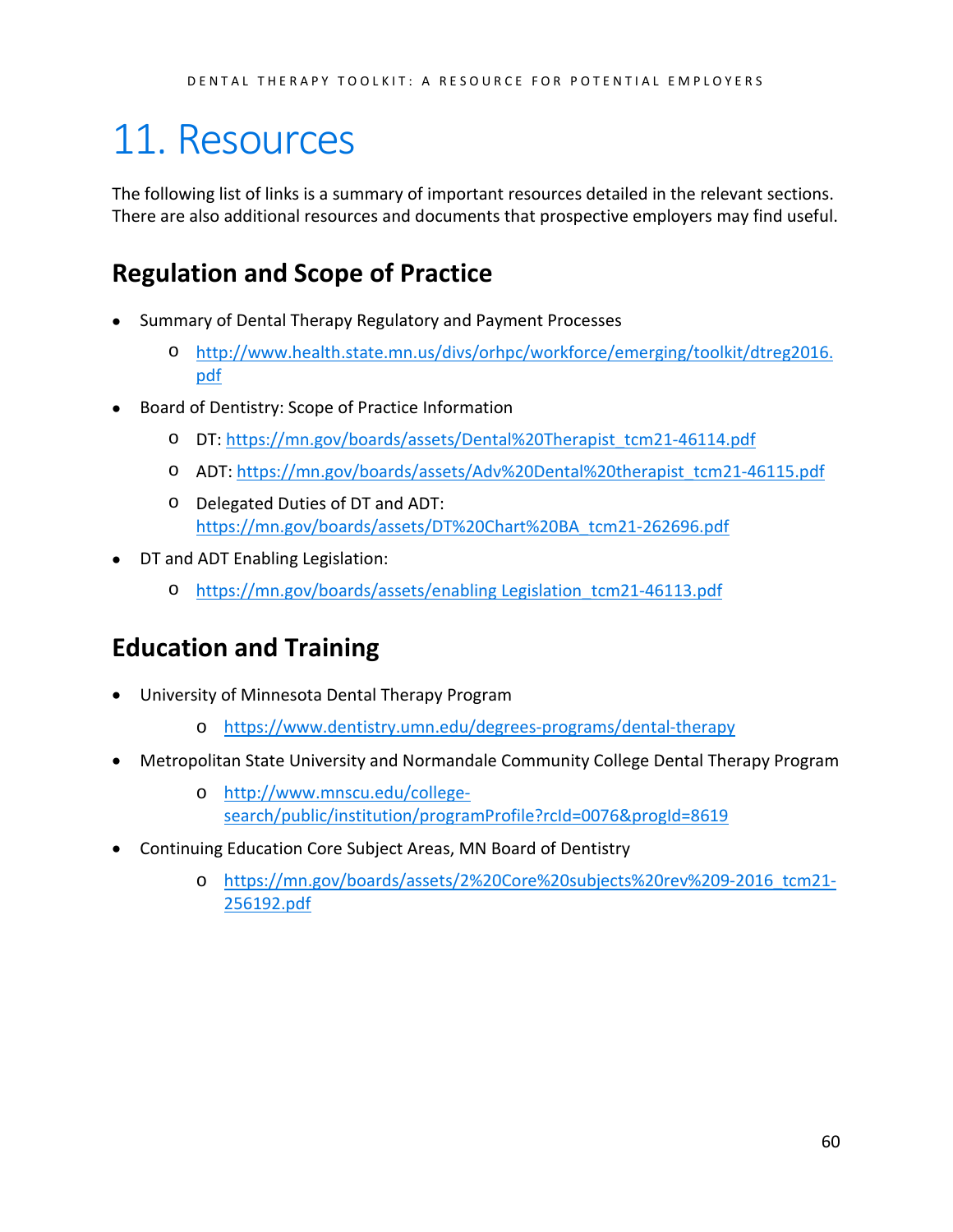## **Hiring, Onboarding, and Integration**

- ADT Certification Application
	- o Certification Process: [https://mn.gov/boards/assets/Adv dental therapy certification](https://mn.gov/boards/assets/Adv%20dental%20therapy%20certification%20process_tcm21-46119.pdf)  [process\\_tcm21-46119.pdf](https://mn.gov/boards/assets/Adv%20dental%20therapy%20certification%20process_tcm21-46119.pdf)
	- o Patient Record Summary: [https://mn.gov/boards/assets/Adv dental therapy patient](https://mn.gov/boards/assets/Adv%20dental%20therapy%20patient%20record%20summary_tcm21-46120.pdf)  [record summary\\_tcm21-46120.pdf](https://mn.gov/boards/assets/Adv%20dental%20therapy%20patient%20record%20summary_tcm21-46120.pdf)
	- o Application Form: [https://mn.gov/boards/assets/Adv dental therapy certification](https://mn.gov/boards/assets/Adv%20dental%20therapy%20certification%20app_tcm21-46122.pdf)  [app\\_tcm21-46122.pdf](https://mn.gov/boards/assets/Adv%20dental%20therapy%20certification%20app_tcm21-46122.pdf)

### **Checklist for Considering Dental Therapy in a Practice**

Follow these steps when hiring a dental therapist or advanced dental therapist for your oral health care team.

Determine your practice's eligibility to employ a dental therapist or advanced dental therapist.

### Eligible practice Settings

- Settings that serve low-income, uninsured and underserved patients:
	- o Critical Access Dental Provider, as defined in [MS 256B.76 Subd 4](https://www.revisor.mn.gov/statutes/?id=256B.76)
	- o Military/Veterans administration hospital, clinic, etc.
	- o Private Residences for home-bound patients
	- o Oral Health Education Institutions
	- o Clinics in which at least 50% of the DT patients consist of patients who:
		- **Are enrolled in a MN Health Care Program**
		- Have a medical disability/chronic condition that creates an access barrier
		- Have no health coverage and have gross family income <200% federal poverty level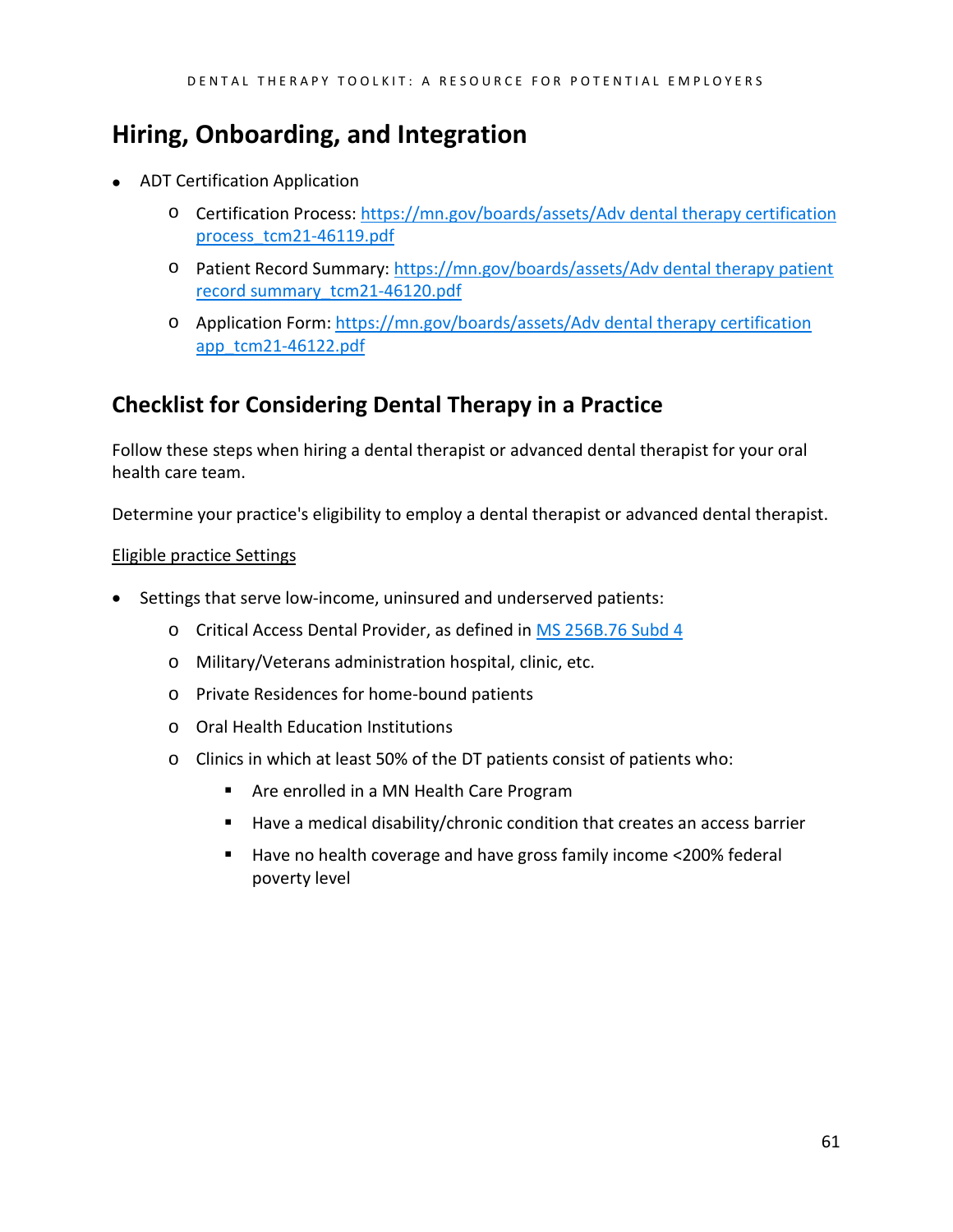- Dental Health Professional Shortage Are
	- o The U.S. Department of Health and Human Services Health Resources and Service Administration (HRSA) maintains a [data warehouse](http://datawarehouse.hrsa.gov/tools/analyzers/geo/ShortageArea.aspx)<sup>[69](#page-61-0)</sup> for identifying health profession shortage areas by a clinics address.
	- o The Minnesota Department of Health has information on the [Dental Health](http://www.health.state.mn.us/divs/orhpc/images/shortage/hpsadtrural.pdf)  [Professional Shortage Areas in Minnesota.](http://www.health.state.mn.us/divs/orhpc/images/shortage/hpsadtrural.pdf) [70](#page-61-1)

### **Recruit a dental therapist or advanced dental therapist**

- Prepare a job description
- Send information to the dental therapy educational programs or to the Minnesota Dental Therapy Association for distribution to dental therapists
- Consider compensation, hours, liability insurance

### **Prepare office and clinic staff for DT/ADT**

• DT/ADT scheduling

 $\overline{a}$ 

- Education and training on DT and ADT scope of practice
- Discuss communicating with patients about DT/ADT

### **Complete logistical steps in order to bill for DT/ADT services**

- Credential the dental therapist or advanced dental therapist with the MN State Department of Human Services
- Create and submit a Collaborative Management Agreement (CMA) to the Board of Dentistry

### **Prepare an orientation for your dental therapist or advanced dental therapist**

• Similar to hiring other oral health professionals, the therapist will need an orientation on clinic culture, practice policies, and practice protocols, etc.

<span id="page-61-0"></span><sup>69</sup> <http://datawarehouse.hrsa.gov/tools/analyzers/geo/ShortageArea.aspx>

<span id="page-61-1"></span><sup>70</sup> <http://www.health.state.mn.us/divs/orhpc/images/shortage/hpsadtrural.pdf>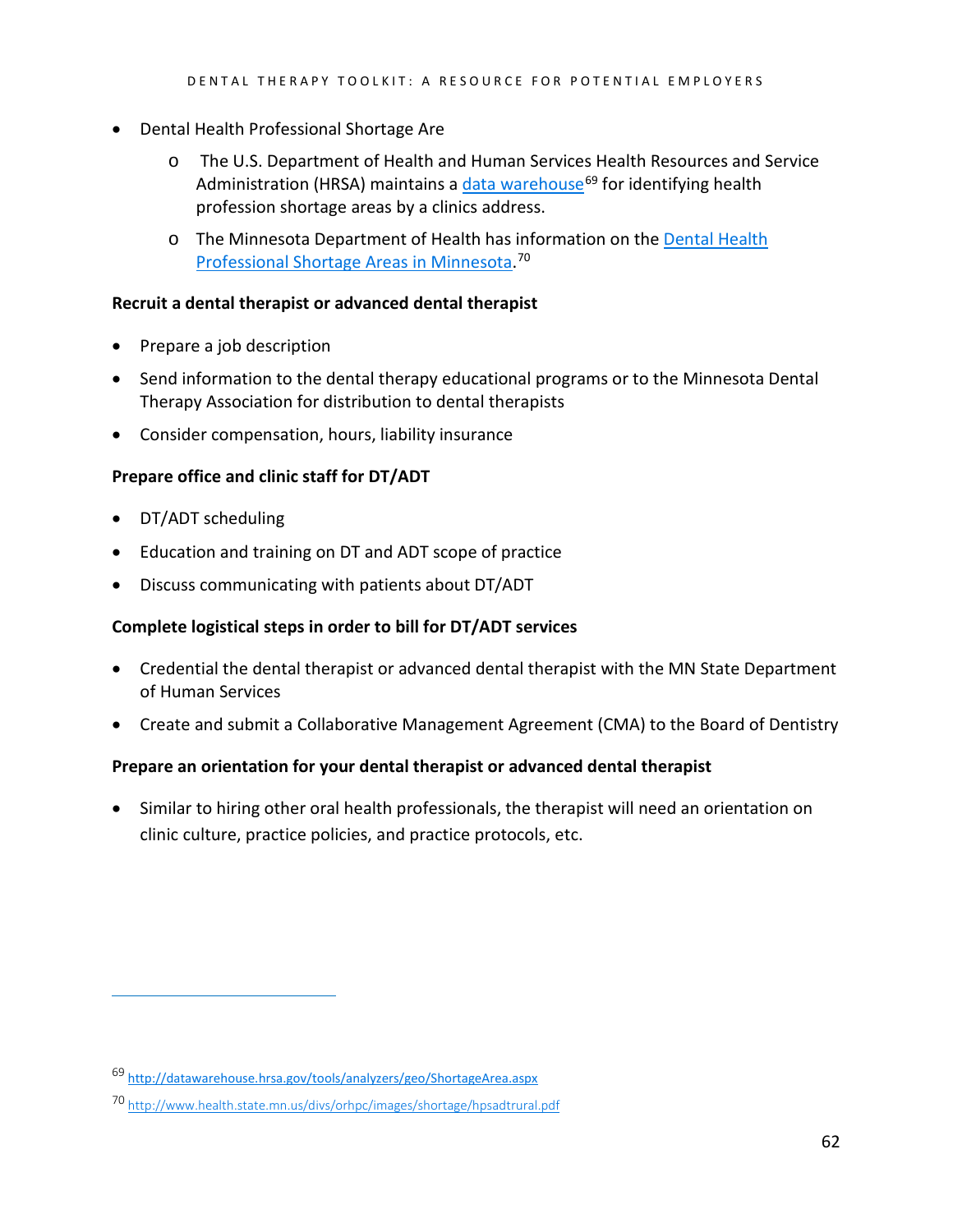### **Sample Job Posting**

### **DENTAL THERAPIST**

#### **Minnesota**

The Dental Clinic, an award winning dental clinic, is expanding and will be hiring an Advanced Dental Therapist. We are looking for a caring ADT to join our great support staff to expand the high quality dental care and education The Dental Clinic has been well known since 2006.

The Dental Clinic uses the latest technology which allows our professional staff to provide efficient delivery of high quality patient care in an environment that shows we care greatly about our patients, our staff and their families.

The Dental Clinic believes that a quality dental provider deserves a commensurate salary based on the quality, not volume, of their work, as well as benefits, including; paid vacation, matching IRA, health insurance, CE/License reimbursement, ADA/MDA memberships, liability insurance, scrubs and coats, and sick and personal days. We also provide a sign-on bonus to help you with moving costs.

The Minnesota area offers numerous gorgeous lakes for fishing and fun, excellent schools, quality health care, theatre, lots of golf, and much more. Go to; minnesota.org to learn more about this great area in which to live and work.

Come join our exceptional crew, dedicated to their profession and to helping people.

Please contact Dr. Tooth, CEO of The Dental Clinic, to plan a visit or to submit a resume; [drtooth@molars.com](mailto:drtooth@molars.com)

Visit our website to view the latest information and news at The Dental Clinic.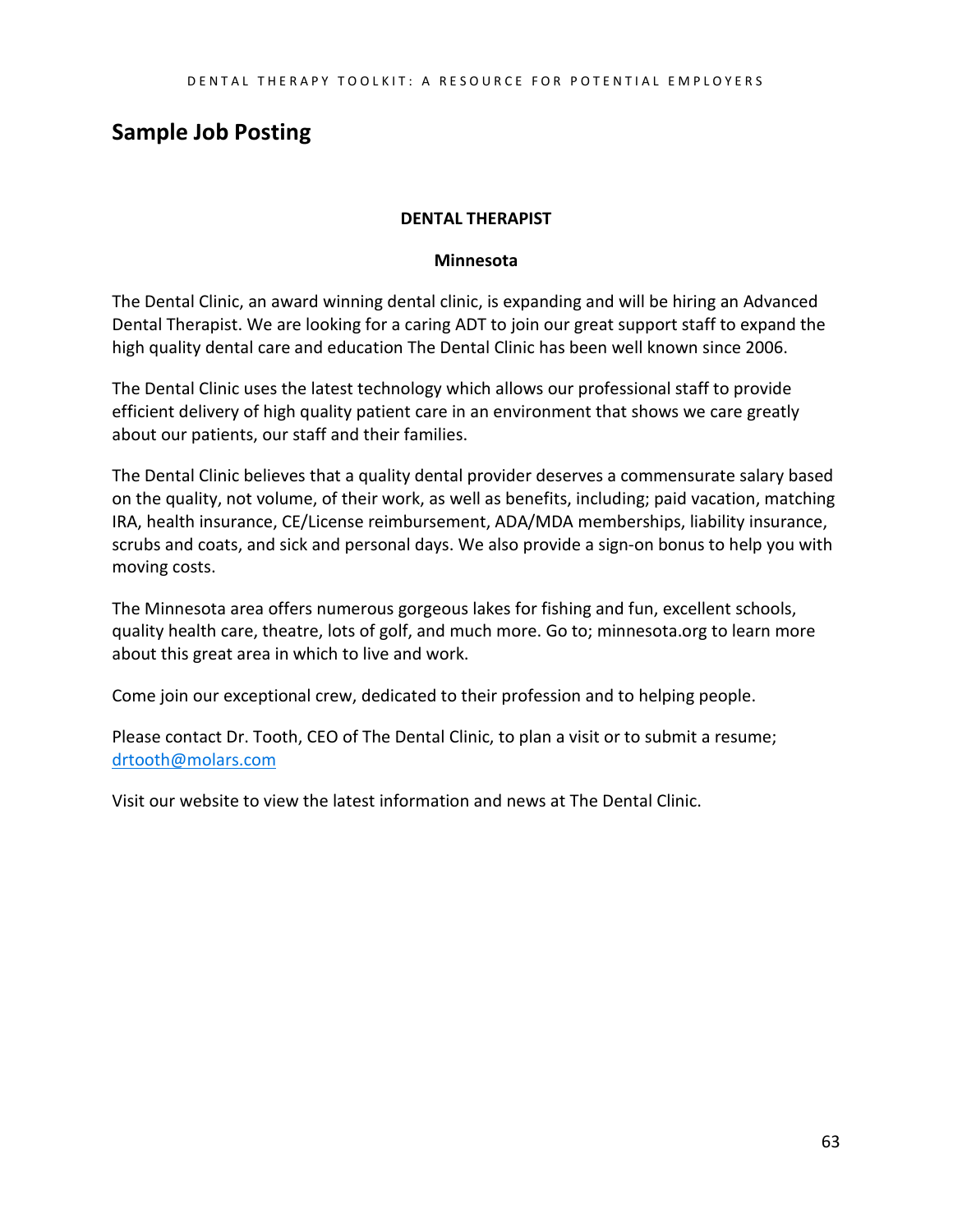### **Sample Patient Quality and Satisfaction Survey**

We appreciate and value your feedback so that we may provide a quality experience for all of our clients. Thank you! Please rate your level of satisfaction regarding the following items:

|                                                                                  | <b>Strongly</b><br>Agree (5) | Agree<br>(4) | <b>Neutral</b><br>(3) | <b>Disagree</b><br>(2) | <b>Strongly</b><br><b>Disagree</b><br>(1) |
|----------------------------------------------------------------------------------|------------------------------|--------------|-----------------------|------------------------|-------------------------------------------|
| Were you able to get an appointment in<br>a timely manner?                       |                              |              |                       |                        |                                           |
| Were you referred by a hospital/urgent<br>care clinic for emergency dental care? |                              |              |                       |                        |                                           |
| Were you greeted promptly and in a<br>courteous manner?                          |                              |              |                       |                        |                                           |
| Were you seen for your appointment in a<br>timely manner?                        |                              |              |                       |                        |                                           |
| Was your dental provider professional<br>and courteous?                          |                              |              |                       |                        |                                           |
| Was your provider sensitive to your<br>treatment needs?                          |                              |              |                       |                        |                                           |
| Was the dental treatment explained so<br>you were able to understand?            |                              |              |                       |                        |                                           |
| Were all of your questions answered<br>completely to your satisfaction?          |                              |              |                       |                        |                                           |
| Were you confident with the dental<br>treatment that was completed?              |                              |              |                       |                        |                                           |
| Were you comfortable during the<br>procedure?                                    |                              |              |                       |                        |                                           |
| Was the dental treatment completed in a<br>timely manner?                        |                              |              |                       |                        |                                           |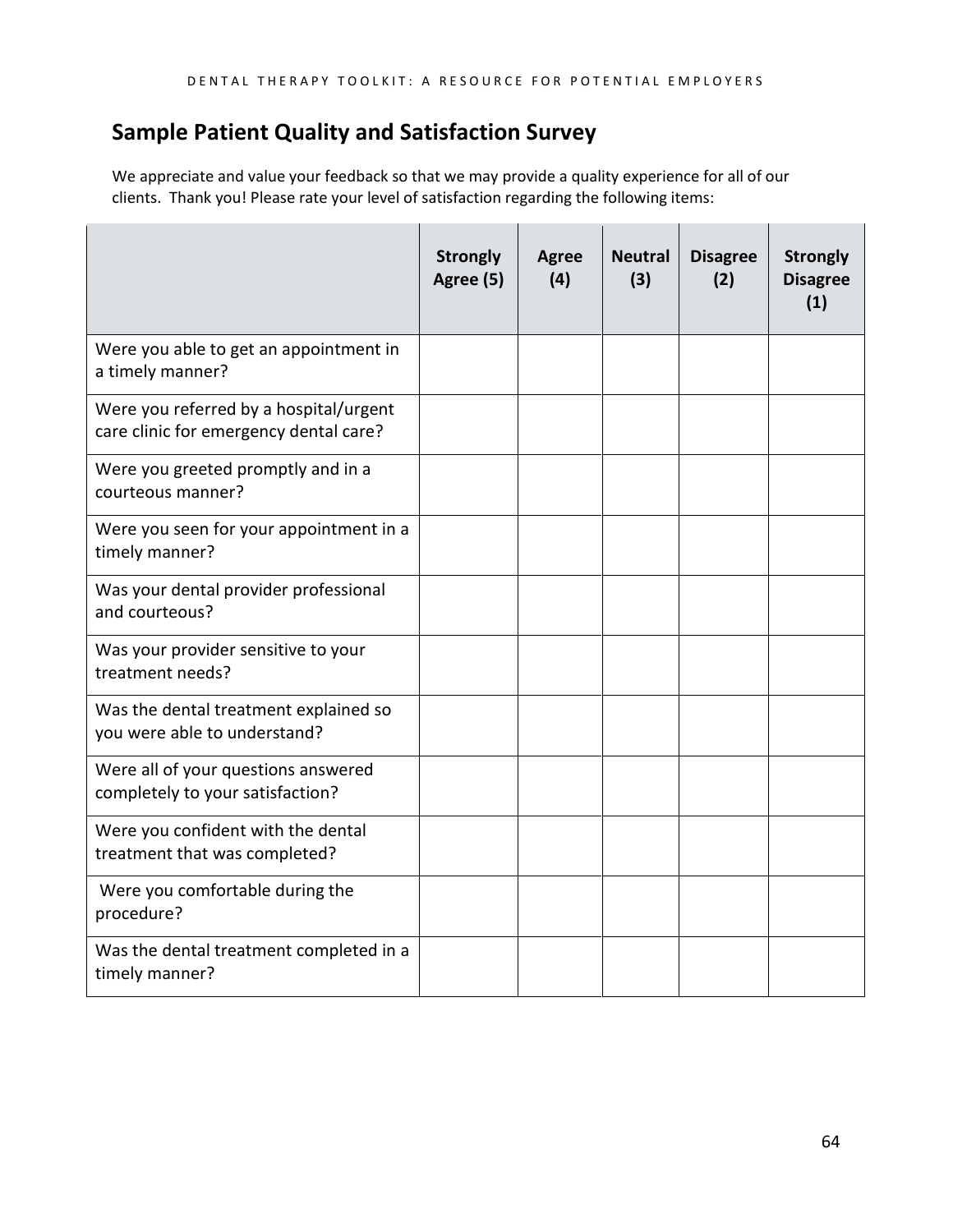|                                                                                    | <b>Strongly</b><br>Agree (5) | <b>Agree</b><br>(4) | <b>Neutral</b><br>(3) | <b>Disagree</b><br>(2) | <b>Strongly</b><br><b>Disagree</b><br>(1) |
|------------------------------------------------------------------------------------|------------------------------|---------------------|-----------------------|------------------------|-------------------------------------------|
| Was your dental treatment<br>completed to your satisfaction?                       |                              |                     |                       |                        |                                           |
| Were you satisfied with your<br>overall dental experience?                         | No data                      | No data             | No data               | No data                | No data                                   |
|                                                                                    | $0-6$                        | $6 - 12$            | $1 - 2$               | $2 - 5$                | >5                                        |
|                                                                                    | months                       | months              | years                 | years                  | years                                     |
| How long has it been since your<br>last dental visit?                              | No data                      | No data             | No data               | No data                | No data                                   |
|                                                                                    | $1 - 4$                      | $5 - 7$             | $1 - 2$               | $2 - 3$                | >3                                        |
|                                                                                    | days                         | days                | weeks                 | weeks                  | weeks                                     |
| How long after you made<br>appointment did it take to get in<br>to see a provider? |                              |                     |                       |                        |                                           |

### **Additional Comments:**

*Patient Quality and Satisfaction Survey Example provided by the University of Minnesota, School of Dentistry*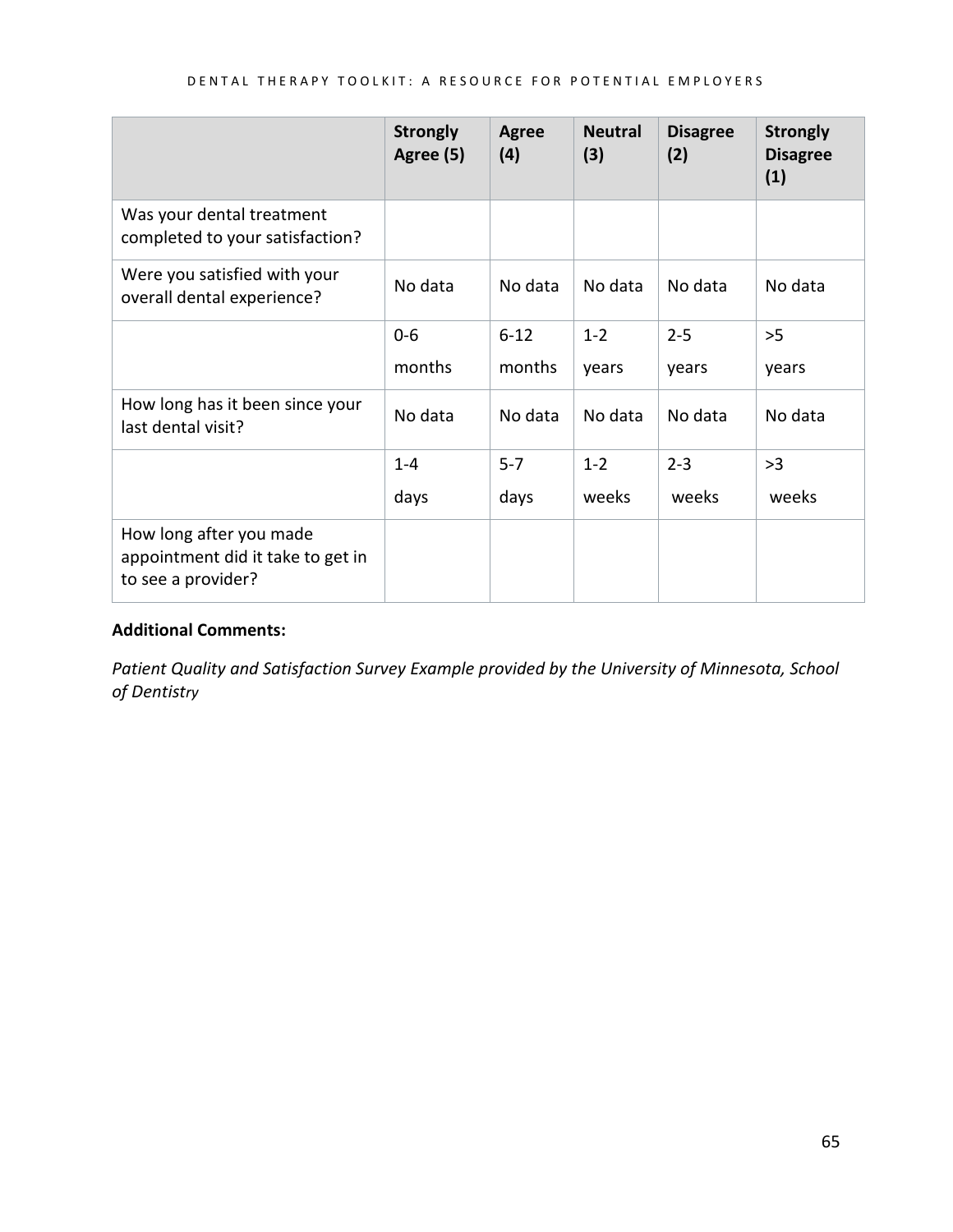## <span id="page-65-0"></span>**Supervision**

- Collaborative Management Agreement information from MN Board of Dentistry
	- o DT: [https://mn.gov/boards/assets/Dental%20Therapist%202\\_tcm21-46117.pdf](https://mn.gov/boards/assets/Dental%20Therapist%202_tcm21-46117.pdf)
	- o ADT: [https://mn.gov/boards/assets/ADV%20Dental%20Therapist%202\\_tcm21-](https://mn.gov/boards/assets/ADV%20Dental%20Therapist%202_tcm21-46118.pdf) [46118.pdf](https://mn.gov/boards/assets/ADV%20Dental%20Therapist%202_tcm21-46118.pdf)
- Guide for Evaluation of Dental Therapy, funded by the Robert Wood Johnson Foundation: [https://www.westat.com/sites/westat.com/files/Dental\\_Therapy\\_Evaluation\\_Plan.pdf](https://www.westat.com/sites/westat.com/files/Dental_Therapy_Evaluation_Plan.pdf)

## <span id="page-65-1"></span>**Insurance and Billing**

- Summary of Dental Therapy Regulatory and Payment Processes
	- o [http://www.health.state.mn.us/divs/orhpc/workforce/emerging/toolkit/dtreg20](http://www.health.state.mn.us/divs/orhpc/workforce/emerging/toolkit/dtreg2016.pdf) [16.pdf](http://www.health.state.mn.us/divs/orhpc/workforce/emerging/toolkit/dtreg2016.pdf)
- DHS Provider Manual
	- o DT:

[http://www.dhs.state.mn.us/main/idcplg?IdcService=GET\\_DYNAMIC\\_CONVERSI](http://www.dhs.state.mn.us/main/idcplg?IdcService=GET_DYNAMIC_CONVERSION&RevisionSelectionMethod=LatestReleased&dDocName=dhs16_166842) [ON&RevisionSelectionMethod=LatestReleased&dDocName=dhs16\\_166842](http://www.dhs.state.mn.us/main/idcplg?IdcService=GET_DYNAMIC_CONVERSION&RevisionSelectionMethod=LatestReleased&dDocName=dhs16_166842)

o ADT: [http://www.dhs.state.mn.us/main/idcplg?IdcService=GET\\_DYNAMIC\\_CONVERSI](http://www.dhs.state.mn.us/main/idcplg?IdcService=GET_DYNAMIC_CONVERSION&RevisionSelectionMethod=LatestReleased&dDocName=dhs16_166843) [ON&RevisionSelectionMethod=LatestReleased&dDocName=dhs16\\_166843](http://www.dhs.state.mn.us/main/idcplg?IdcService=GET_DYNAMIC_CONVERSION&RevisionSelectionMethod=LatestReleased&dDocName=dhs16_166843)

## <span id="page-65-2"></span>**Video Testimonials**

- The PEW Charitable Trusts series of videos: *Working with Midlevel Providers*: Dentists' Perspectives & Testimonials. [http://www.pewtrusts.org/en/research-and](http://www.pewtrusts.org/en/research-and-analysis/analysis/2014/10/02/working-with-midlevel-providers-dentists-perspectives)[analysis/analysis/2014/10/02/working-with-midlevel-providers-dentists-perspectives](http://www.pewtrusts.org/en/research-and-analysis/analysis/2014/10/02/working-with-midlevel-providers-dentists-perspectives)
- Dr. John T. Powers: <https://youtu.be/fP7M2hRzCrU>
- Dr. Asif:<https://youtu.be/nGQmHPonScM>
- Ms. Christy Jo Fogarty:<https://youtu.be/ZRa1N0O8cMk>
- Dr. David Gesko:<https://youtu.be/CBhkukfWslM>
- Dr. Leon Assael:<https://youtu.be/98Qbe0BaanM>
- Dr. Michael Helgeson:<https://youtu.be/VsI6K-cisLI>